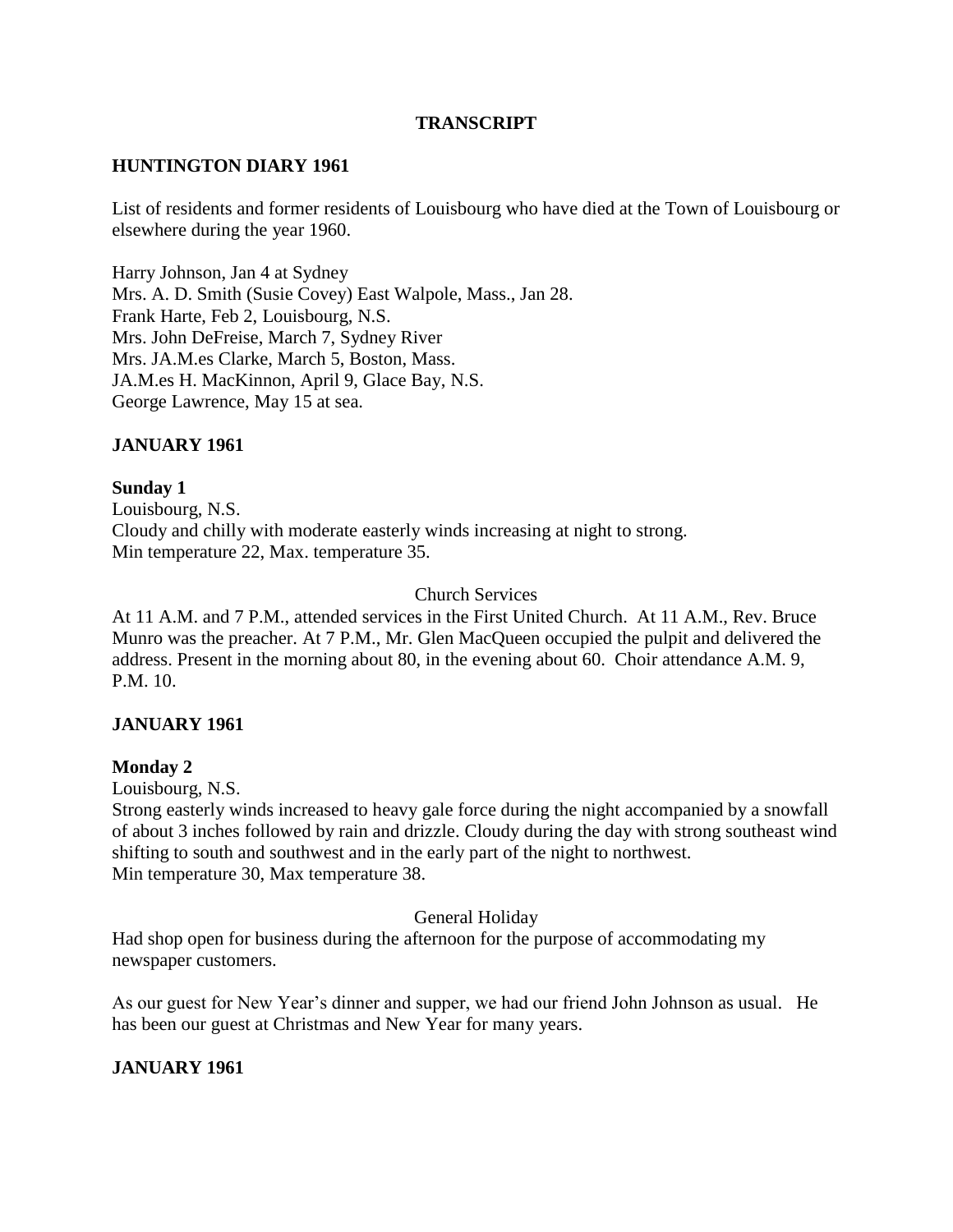## **Tuesday 3**

Louisbourg, N.S. Mostly cloudy with light variable winds. A very nice early winter day. Min temperature 23, Max temperature 29.

# **JANUARY 1961**

# **Wednesday 4**

Louisbourg, N.S. Snow storm Snow beginning at about 7 A.M. and ending at about 4 P.M. was followed by drizzle of rain. Strong winds varying from northeast to southeast and increasing to gale force during the late afternoon. A very unpleasant day. Snowfall about 8 inches. Min temperature 30, Max temperature 34.

# Week of Prayer Service

At 7:30 P.M. attended the third in the series of "Week of Prayer" services which was held in the First United Church. Rev. Bruce Munro, Pastor of the First United, who was the preacher on this occasion was assisted by Rev. [blank] Logan, Rector of St. Bartholomew's Anglican Church.

# Death of Harry Johnson

The death of Harry Johnson, a native of this town, occurred at Sydney this morning. He was 58 years of age and had spent the greater part of his life that city. He is survived by a half-sister, Mrs. Gordon Troke and a half-brother, John C. Johnson, both of this town.

# **JANUARY 1961**

# **Thursday 5**

Louisbourg, N.S. Cloudy with a few sunny intervals. Strong westerly winds. Min temperature 18, Max temperature 34.

# **JANUARY 1961**

# **Friday 6**

Louisbourg, N.S. Sunny and cold with fresh westerly winds decreasing to light in the evening. Min temperature 17, Max temperature 28.

# Week of Prayer Service

At 7:30 P.M. attended the fifth in the series of "Week of Prayer" services which was held in St. Bartholomew's Anglican Church and led by the Rector, Rev. [blank] Logan. The guest preacher was Rev. B. P. Mohan, Secretary of the Canadian Bible Society. Others assisting in the service were Rev. E. S. Habs, Pastor of the Presbyterian Church at Mira Ferry, Catalone and Louisbourg and Rev. Bruce Munro, Pastor of the First United Church, Louisbourg.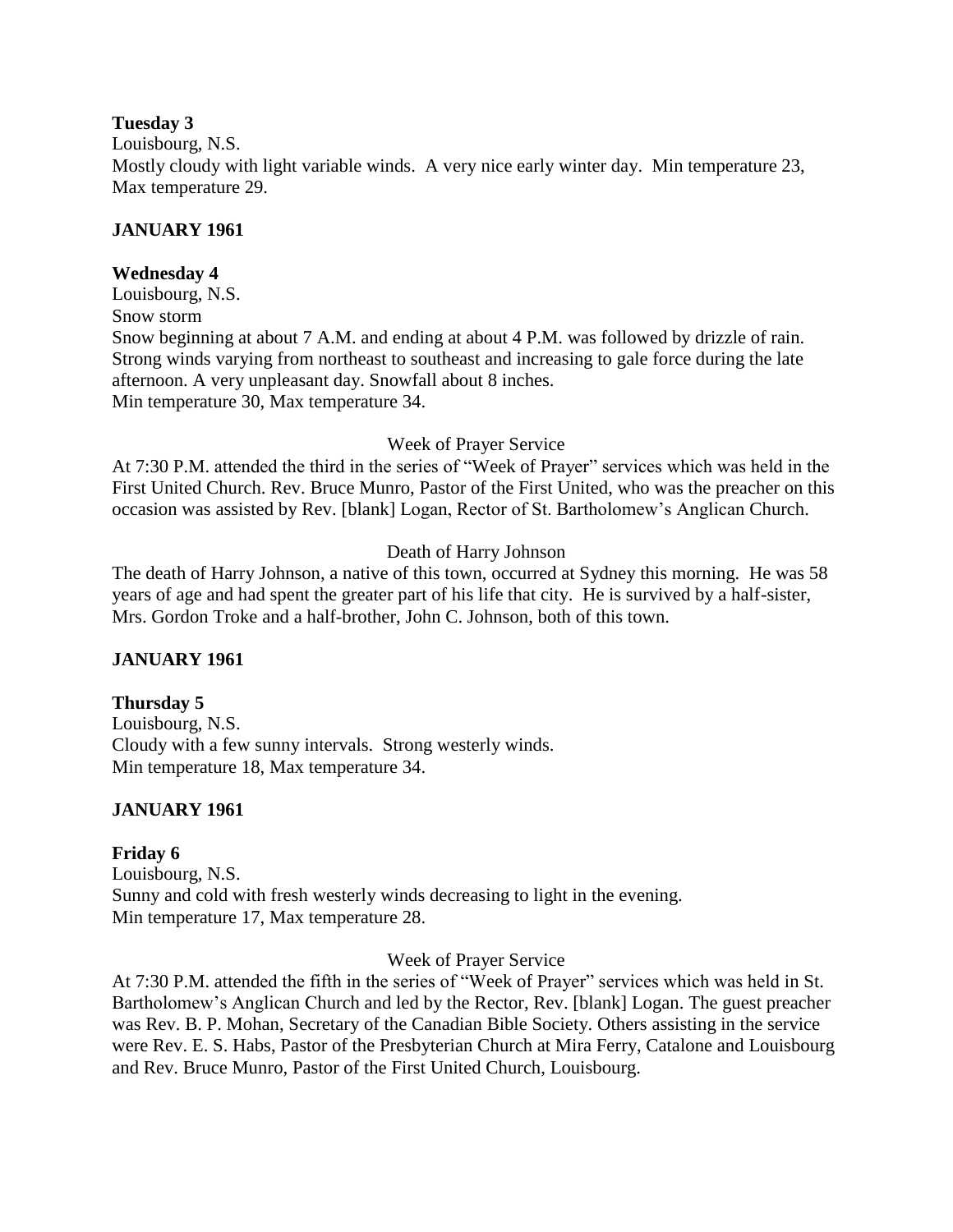## **JANUARY 1961**

### **Saturday 7**

Louisbourg, N.S.

Snowflurries in the early morning followed by light showers and drizzle of rain. Cloudy and mild with a few brief sunny intervals in the afternoon. Light southwest and west winds. Min temperature 23, Max temperature 38.

## **JANUARY 1961**

**Sunday 8** Louisbourg, N.S. Cloudy and mild with light winds.

Accident

Met with an accident this morning. Slipped and fell in my yard badly spraining my left ankle. Called Dr. B. J. Asyaney who examined it. He advised an X-ray in order to determine the extent of the injury. I expect to be confined to my home for an indefinite period.

## **JANUARY 1961**

**Monday 9** Louisbourg, N.S. Cloudy and mild with a few light snow flurries. Light winds.

## To Sydney and Return

Went to Sydney on the 8 A.M. trip of the LeBlanc bus. Took a taxi from the bus station to the City Hospital arriving at about 9:30 A.M. where I had an X-ray of my injured ankle which showed a small fracture. Remained at the hospital until about 3:30 P.M. when Dr. S. S. Shulman (bone specialist) arrived and put a plaster cast on my foot, ankle and leg. By taxi to the bus station and home on the bus leaving Sydney at 4:30 P.M.

## **JANUARY 1961**

## **Tuesday 10**

Louisbourg, N.S. Cloudy with a few sunny intervals in the afternoon. Moderately cold with light to moderate northwest wind.

Home all day nursing my sprained ankle.

## **JANUARY 1961**

**Wednesday 11** Louisbourg, N.S.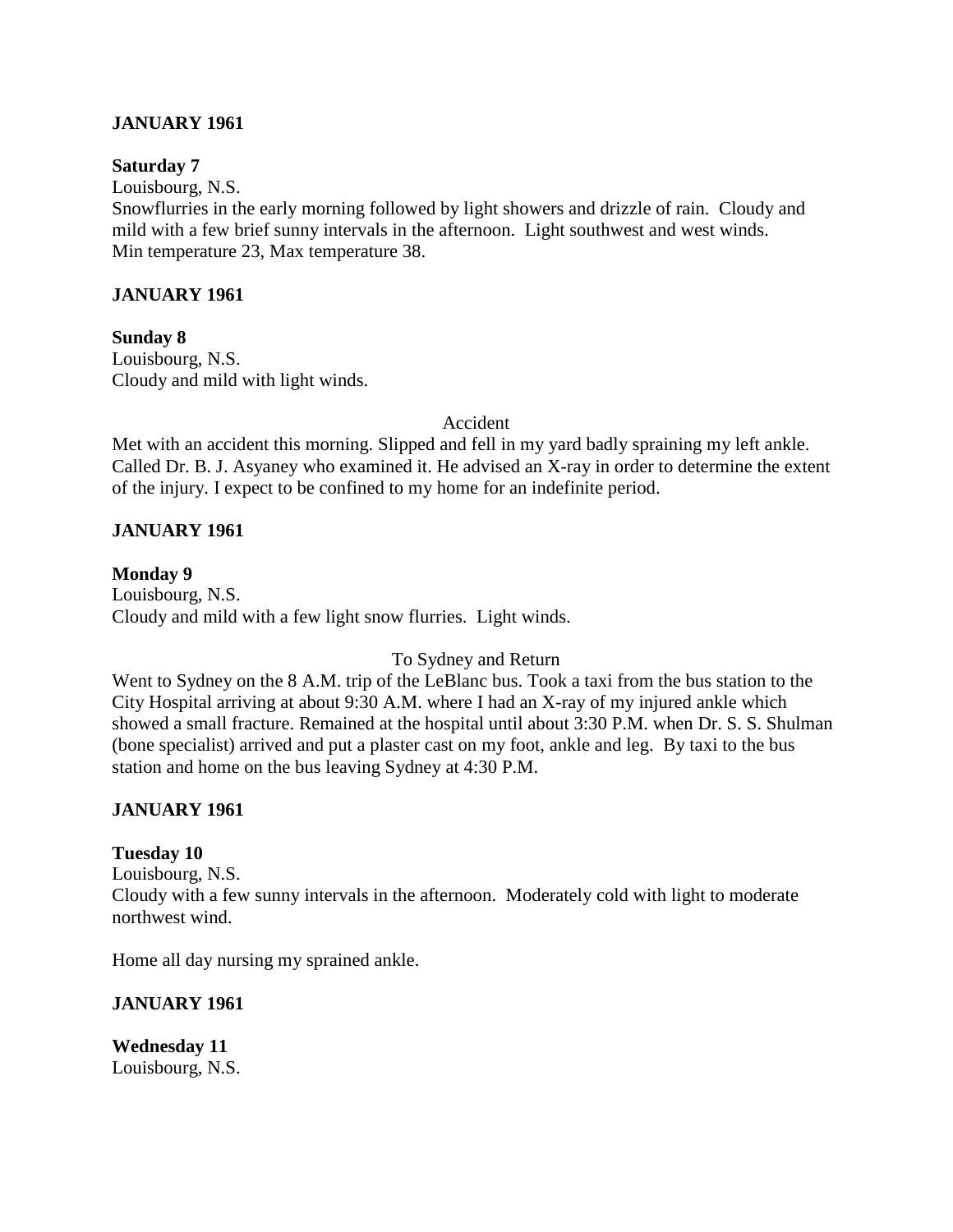Sunny and moderately cold becoming cloudy in the afternoon. Light to moderate winds. A very nice early winter day.

## **JANUARY 1961**

## **Thursday 12**

Louisbourg, N.S.

Sunny with some cloudy intervals and light snow squalls during the forenoon. Mostly clear in the afternoon. Becoming cold. Light to moderate northerly winds.

## **JANUARY 1961**

## **Friday 13**

Louisbourg, N.S. Sunny and moderately cold with light to moderate northwest wind. An ideal winter day.

## To Sydney and Return

Had an appointment with Dr. Shulman for 4:30 P.M. Missed the 1:30 P.M. trip of the LeBlanc bus, but was picked up by Earl Power of West Louisbourg who kindly took me to my destination. Met Dr. Shulman at about 6 P.M. who examined my ankle and by whose orders a reinforcement of plaster was added to the cast. He advised a return visit in about three weeks from this date.

On leaving the hospital, I took a taxi to the home of my niece Mrs. Hedley Hopkins., 143 Central Avenue. On arriving there, I found her and her husband and daughter Patricia already to leave for Marion Bridge to visit Mrs. Hopkins mother and sister. An invitation was extended to me to accompany them which I readily accepted. At Marion Bridge, I visited my sister, Mrs. Clifford Huntington and daughter Elinor and spent a very enjoyable evening. On leaving Marion Bridge, we motored back to Sydney where Mrs. Hopkins went home while Hedley accompanied by Patricia drove me home to Louisbourg. A very kind act which I greatly appreciated. Arrived home at about 10:45 P.M.

# **JANUARY 1961**

## **Saturday 14**

Louisbourg, N.S. Cloudy and mild with rain in the afternoon.

# **JANUARY 1961**

**Sunday 15** Louisbourg, N.S. Cloudy with sunny intervals. Light to moderate northerly winds. Max temperature 25, Min temperature 18.

Did not attend church today. Home nursing my ankle.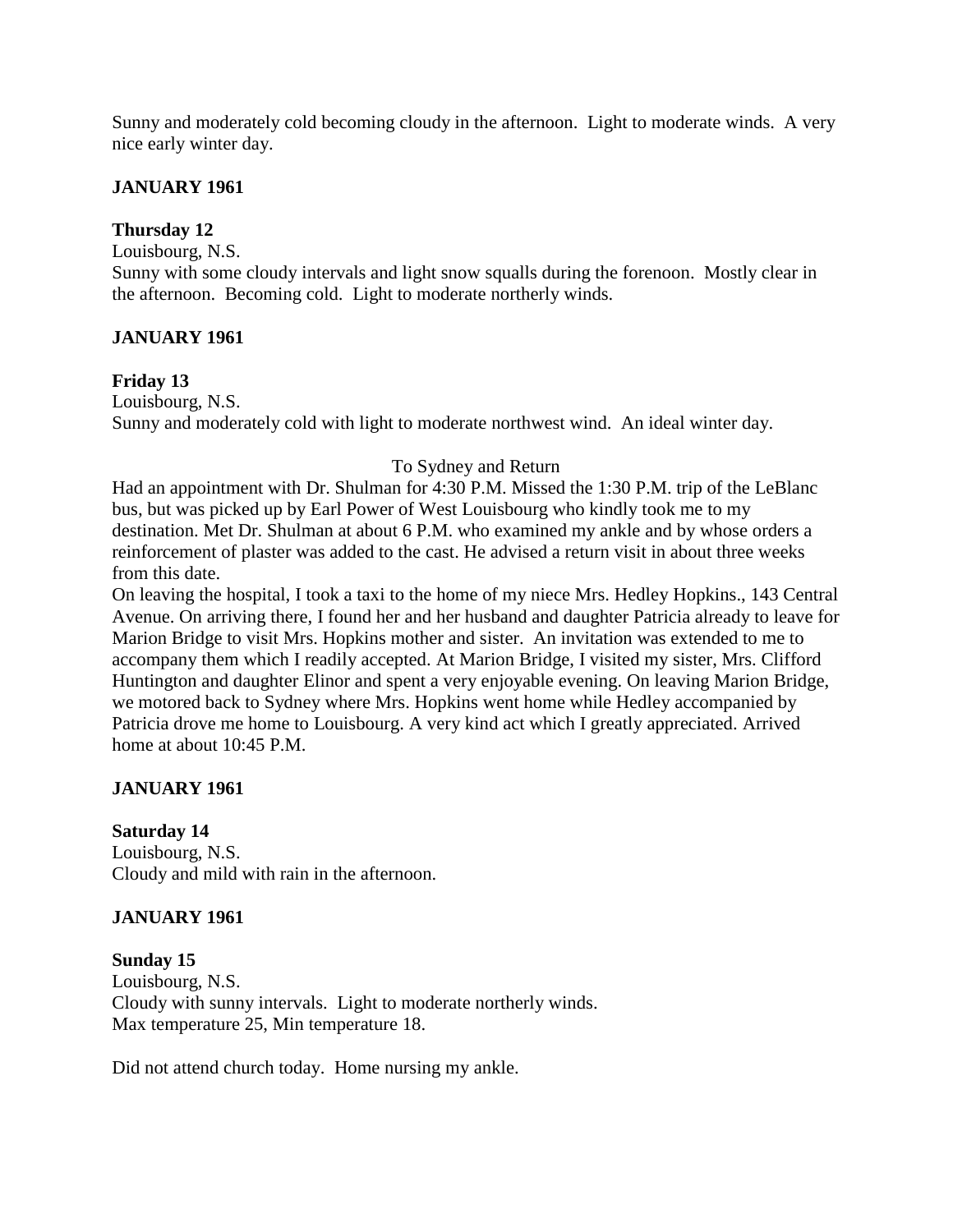## **JANUARY 1961**

## **Monday 16**

Louisbourg, N.S.

Cloudy and mild with light to moderate southerly winds. Snow began to fall in the early part of the night. Max temperature about 32.

## **JANUARY 1961**

## **Tuesday 17**

Louisbourg, N.S. Rain of last night ended before dawn. Cloudy and mild with brief sunny intervals during the afternoon. Light variable winds. Very mild. Min temperature about 32, max temperature about 35.

## **JANUARY 1961**

## **Wednesday 18**

Louisbourg, N.S. Cloudy and mild with sunny intervals during the afternoon. Light westerly winds. Light drizzle of snow at night.

## **JANUARY 1961**

## **Thursday 19**

Louisbourg, N.S. Cold and mostly clear with light westerly winds. Min temperature 6, Max temperature 20.

# **JANUARY 1961**

## **Friday 20**

Louisbourg, N.S. Snow storm.

Cloudy and cold with moderate northeast wind which increased to gale force at about noon. Snow began to fall at 11:30 A.M. and ended at about 6 P.M. followed by drizzle of snow and at about 8 P.M., by rain. Drifting snow tied up traffic on the highways until the snow plow arrived at about 9 P.M. Snow fall about 6 inches.

Min temperature 5, max temperature 30.

Worst storm of this season.

Inauguration

The inauguration of John F. Kennedy took place today in Washington, D.C. on his becoming President of the United States of America. He succeeds Dwight D. Eisenhower, who filled the office of President for eight years. John F. Kennedy is said to be the  $35<sup>th</sup>$ , the youngest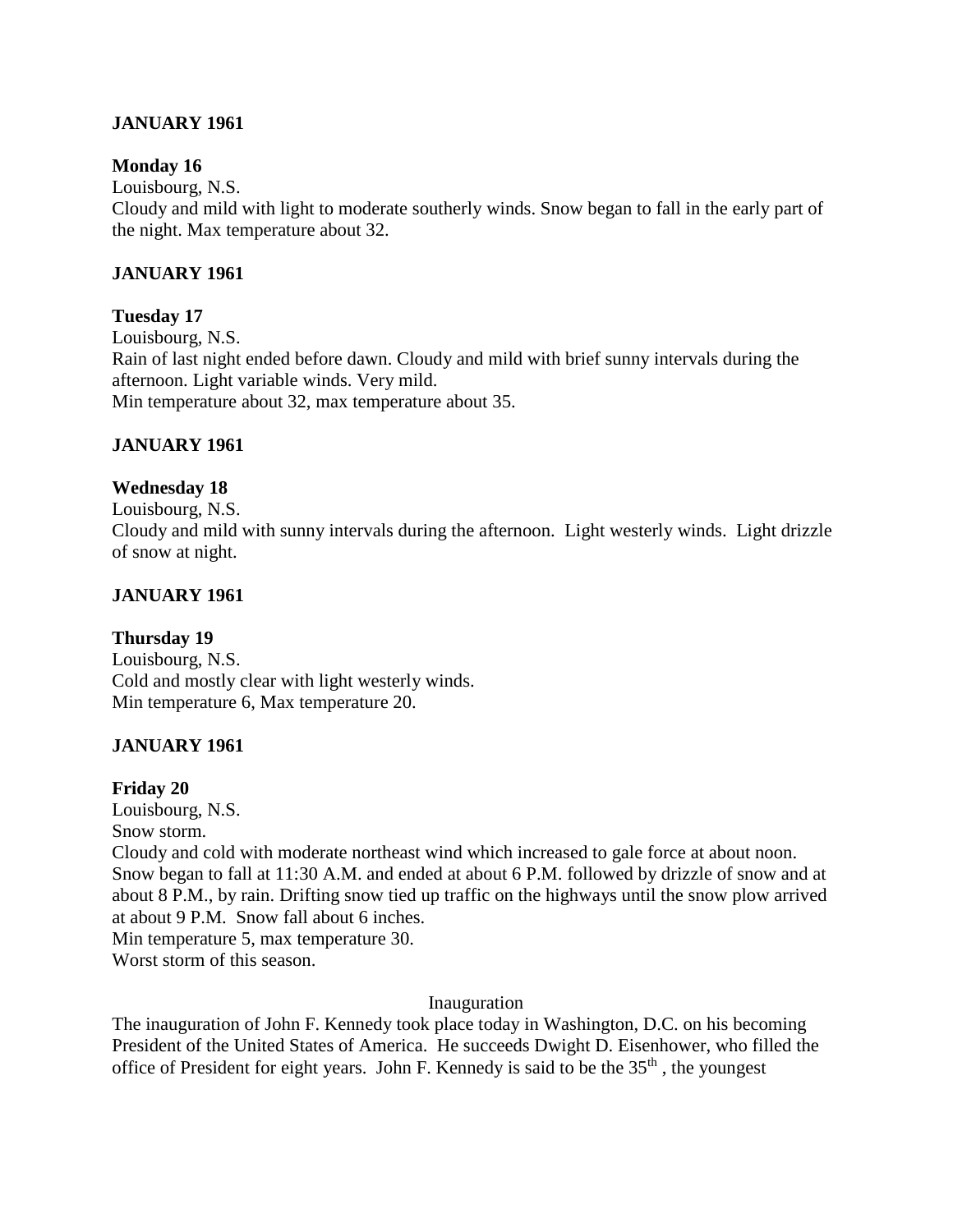President and the first Roman Catholic to occupy the office of President in the United States of America.

## **JANUARY 1961**

## **Saturday 21**

Louisbourg, N.S.

Sunny and cold with brief cloudy intervals and light snow flurries. Fresh northwest wind and drifting snow.

Min temperature 10, Max temperature 32.

# **JANUARY 1961**

# **Sunday 22**

Louisbourg, N.S.

Sunny and cold with very light northwest wind. From the inside looking out, it appears to be a perfect winter day. Min temperature 4, max temperature 18.

Was not out to church today. As on the two previous Sundays, I have remained home nursing a sprained ankle.

# **JANUARY 1961**

# **Monday 23**

Louisbourg, N.S. Mostly cloudy with a few snow flurries. A few sunny intervals during the afternoon. Cold with light northwest wind. Snowfall about 1 inch. Min temperature 4 below, Max temperature 18.

# Death of Howard Grant

A news item in today's issue of the Cape Breton Post states that W. O. Grant of Gabarus had received word that his cousin, Howard Grant of Tucson, Arizona, U.S. A. had died. Howard Grant was the son of Mr. And Mrs. Abram W. Grant of Gabarus. His mother, Theresa Townsend was the daughter of the late Z. W. and Mrs. Townsend of Louisbourg and sister of my deceased wife. Mr. and Mrs. Grant were visitors during the past summer where they visited the village of Gabarus where Mr. Grant was born and grew to manhood. While on their Cape Breton visit, they called at my home on the 24<sup>th</sup> of July and had dinner with us, after which I accompanied them on a visit to the Louisbourg National and Historic Park. Mr. Grant, who was 52 years of age is survived by his wife and 3 sons. Two brothers also survive, George and Emerson.

# **JANUARY 1961**

## **Tuesday 24** Louisbourg, N.S. Cold and mostly sunny with light winds. Min temperature 3 below zero, Max temperature 14.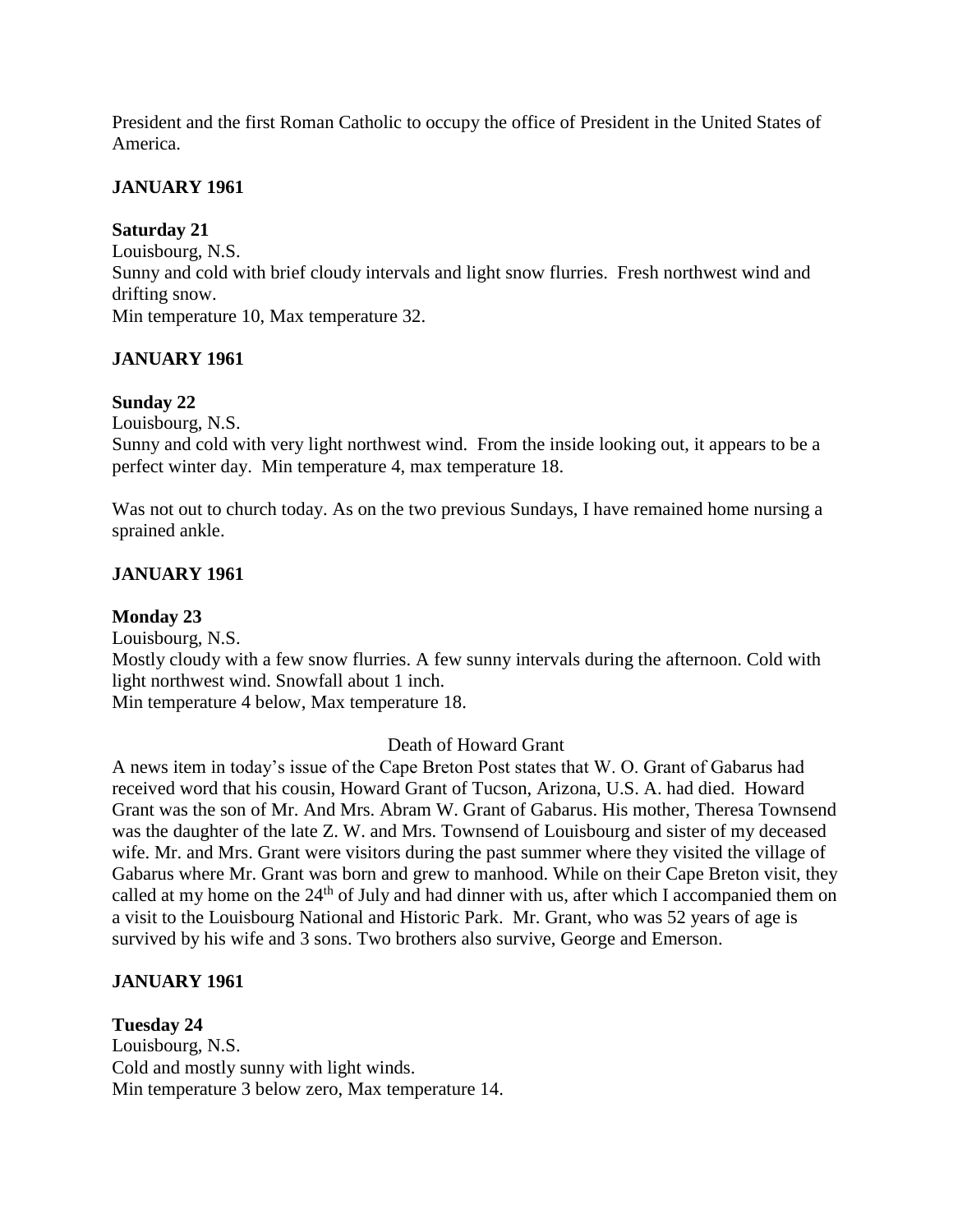# **JANUARY 1961**

## **Wednesday 25**

Louisbourg, N.S. Sunny with some cloudy intervals and very cold. Fresh to moderate northwest wind decreasing to light in the evening. Min temperature 5 below, Max temperature 2 above.

# **JANUARY 1961**

## **Thursday 26**

Louisbourg, N.S. Sunny and very cold with fresh northwest wind decreasing to light in the evening. Min temperature 5 below, Max temperature 2 above.

# **JANUARY 1961**

**Friday 27** Louisbourg, N.S. Mostly cloudy with very light northwest wind. A very light drizzle of snow in mid afternoon lasting about one hour. Very cold. Min temperature zero, Max temperature 18.

## **JANUARY 1961**

# **Saturday 28**

Louisbourg, N.S. Mostly sunny and very cold with light westerly winds. Min temperature zero, Max temperature 6 above.

# **JANUARY 1961**

## **Sunday 29**

Louisbourg, N.S. Sunny and cold with light westerly winds. From the inside looking out, it appears to be a perfect winter day. Min temperature 2 below zero, Max temperature 14.

Was not out to church today. For the past three weeks my sprained ankle has kept me indoors.

# **JANUARY 1961**

# **Monday 30**

Louisbourg, N.S. Sunny and cold with light westerly winds. From all appearances, a very lovely winter day.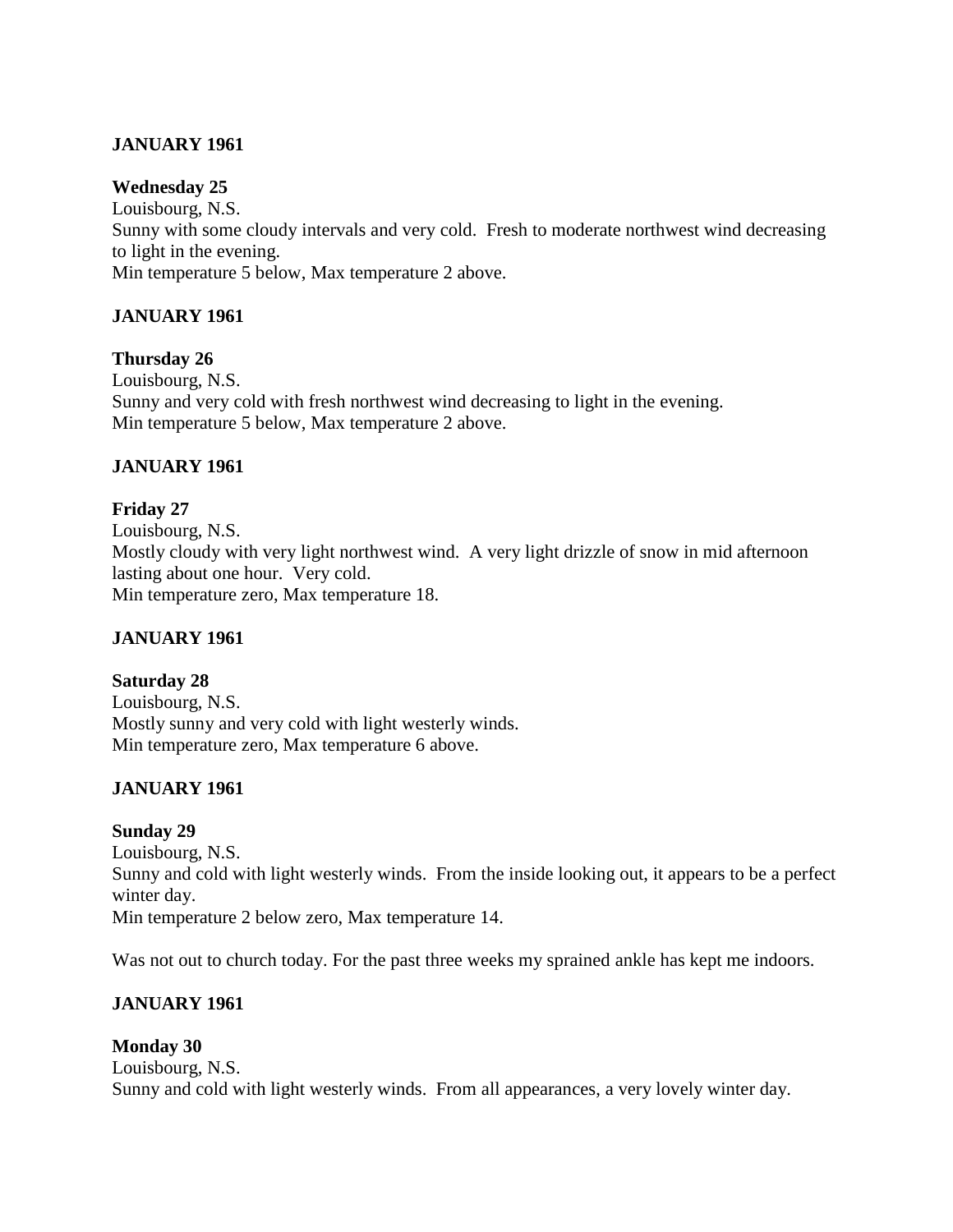Min temperature zero, Max temperature 18.

## **JANUARY 1961**

## **Tuesday 31**

Louisbourg, N.S. Sunny and cold with moderate westerly winds. Minimum temperature 10 below, Max temperature 6 above.

Was out on the street today for the first time since I sprained my left ankle on the  $8<sup>th</sup>$  of this month. With the aid of crutches, went to my shop shortly before noon, returning at about 5 P.M. While at the shop, built a fire in the stove in the basement and thawed out the water tap which had been frozen for the past two days. No damage resulting from the freeze up.

Total snowfall for this month about 18 inches. Max temperature for this month 38, Jan 2 & 7. Min temperature for this month about 10 below, Jan 31.

## Death of Mrs. A. D. Smith

The death of Mrs. A. D. Smith, the former Susie Covey of Louisbourg occurred on January [blank] at East Walpole, Massachusetts. She is survived by her husband and one daughter (Sylvia). She is also survived by two sisters and four brothers. The sisters are: Mrs. Martin Farmer, Chestnut Hill, Mass. and Mrs. Charles Bagnell (Helen) Louisbourg. The brothers are: Wilfred, Louisbourg, Warren, Terrebonnebonne Heights, Quebec, Harold, Sydney River, Arthur, Fouchu, C.B.

#### **FEBRUARY 1961**

#### **Wednesday 1**

Louisbourg, N.S. Sunny and very cold, becoming cloudy in the late afternoon followed by a light drizzle of snow. Snowfall about ½ inch. Very light variable winds. Min temperature (A.M.) 10 below zero, Max temperature 1.

## **FEBRUARY 1961**

#### **Thursday 2**

Louisbourg, N.S. Sunny and very cold with light to moderate northwest wind. A very lovely winter day but a little too cold for comfort. Min temperature 12 below zero (A.M.), Max temperature 6.

#### Death of Frank Harte

The death of Frank Harte occurred this evening after a brief illness. He was 82 years of age and is survived by one son and two daughters.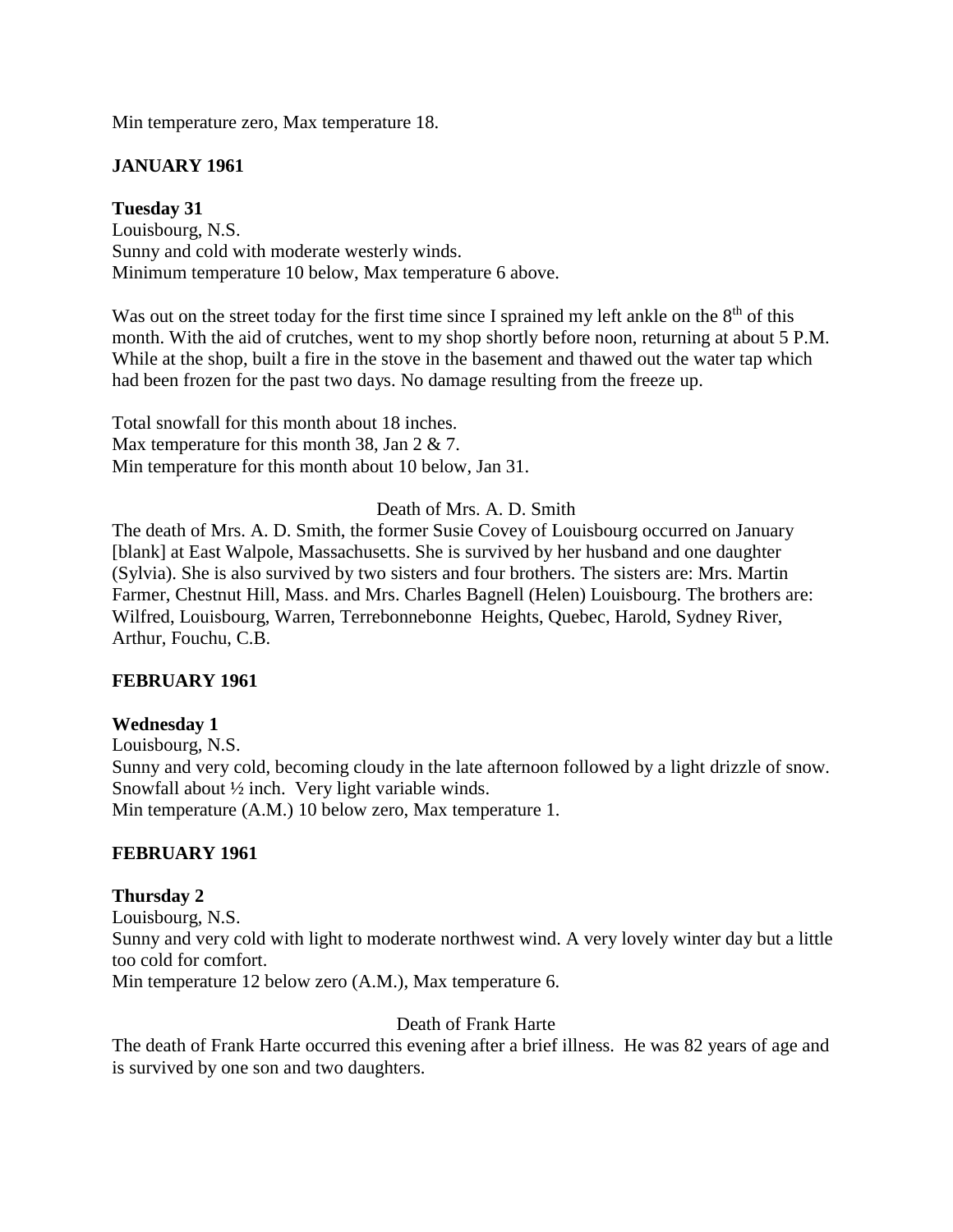## **FEBRUARY 1961**

## **Friday 3**

Louisbourg, N.S. Sunny and very cold, becoming mostly cloudy in the afternoon. Moderate northerly winds. Min temperature 12 below (A.M.), Max temperature 26.

## **FEBRUARY 1961**

## **Saturday 4**

Louisbourg, N.S. Sunny and cold, becoming cloudy shortly after noon. Winds moderate and variable. Min temperature 4 above (A.M.), Max temperature 22.

## **FEBRUARY 1961**

## **Sunday 5**

Louisbourg, N.S. Cloudy and cold becoming partly clear at noon and again cloudy during the afternoon. Fresh northeast wind shifting to north and increasing to strong. Very chilly. Min temperature 8 above, max temperature 20.

# Home All Day

For the  $4<sup>th</sup>$  Sunday in a row, I have remained home all day. Slippery streets and a sprained ankle do not go well together.

## **FEBRUARY 1961**

**Monday 6** Louisbourg, N.S. Sunny and cold with moderate winds. Min temperature 5, max temperature 20.

# Digging a Basement

The men of the First United Church have undertaken the job of digging out a basement under the church. I understand the purpose of which is to have it when completed fitted out for a Sunday school room. Rev. Bruce Munro, the Pastor of the church, appears to be the promoter of the scheme and is taking a very active part in the work. He is supported by quite a number of the young and middle aged men of the congregation.

## **FEBRUARY 1961**

**Tuesday 7** Louisbourg, N.S. Sunny and cold with moderate northwest wind. A very lovely winter day. Min temperature 4 above, Max temperature 22.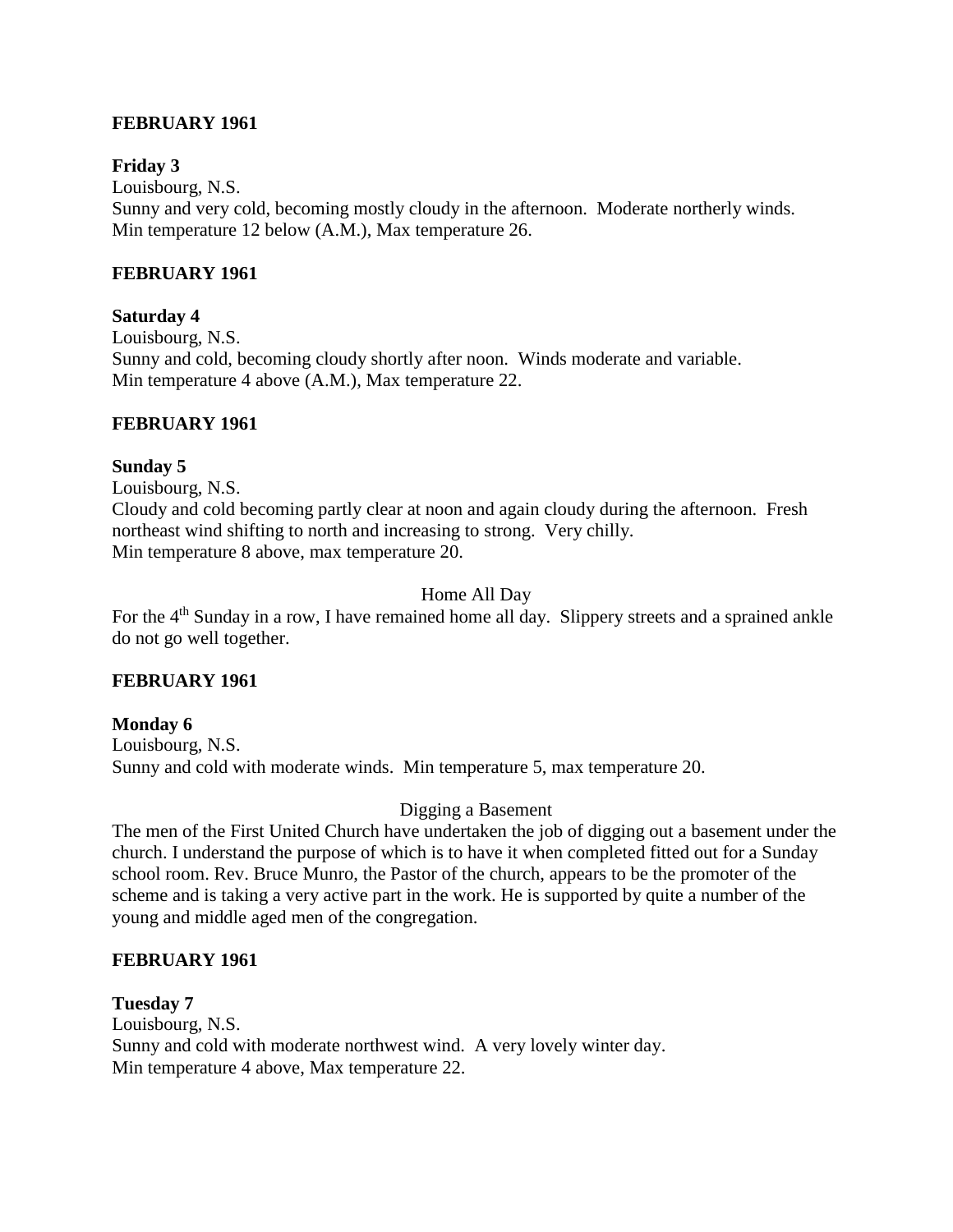### New School

The new school building which has been under construction during the past summer and autumn was opened for classes today. Neil MacLean of Louisbourg was the contractor.

## **FEBRUARY 1961**

## **Wednesday 8**

Louisbourg, N.S. Sunny in the morning but becoming cloudy early in the day. A very light drizzle of snow began to fall at about 1:30 P.M. Snowfall about ½ inch. Moderate southwest wind. Min temperature 2 above zero, Max temperature 28.

## Nova Scotia Legislature

The 47<sup>th</sup> session of the Nova Scotia Legislature opened today at Halifax under the Premiership of the Hon. Robert L. Stanfield. The speech from the Throne was read by the Lieutenant Governor, Major General E. C. Plow. The Liberal House Leader is Earl W. Urquhart, M.L. A. for Richmond County. The present Legislature, as it now stands, consists of 27 Conservatives, 15 Liberals and 1 C.C.F. Sitting in the Legislature today is Mrs. Gladys Porter, who has the distinction of being the first woman to hold a seat in the Legislature of this Province. She represents King's County, North. She has held the office of Mayor of Kentville, N.S. for several terms. A native of Sydney, N.S., the former Gladys Richardson.

## **FEBRUARY 1961**

# **Thursday 9**

Louisbourg, N.S. Sunny with a few cloudy intervals. Light to moderate variable winds. Min temperature 20, Max temperature 34.

# **FEBRUARY 1961**

## **Friday 10**

Louisbourg, N.S. Cloudy with light to moderate northeast wind. Light drizzle of snow for about one hour in the forenoon, and steady snow beginning in the afternoon and evening and night. Min temperature 20, Max temperature 28.

## **FEBRUARY 1961**

## **Saturday 11**

Louisbourg, N.S.

Cloudy with light to moderate northwest wind. A few light snow flurries. Snow fall of yesterday, last night and today about 3 inches.

Min temperature 18, Max temperature 30.

## **FEBRUARY 1961**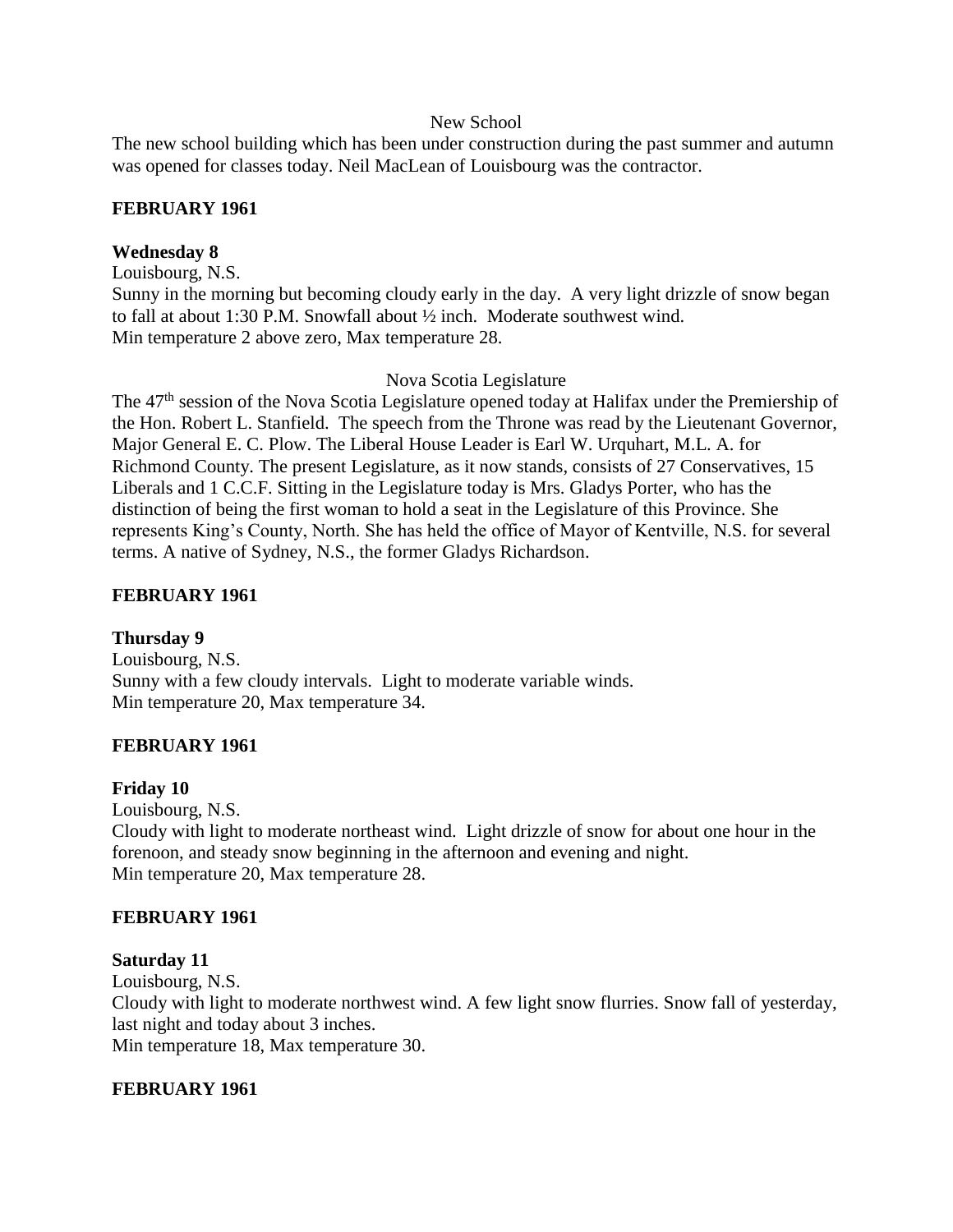## **Sunday 12**

Louisbourg, N.S. Sunny and cold with moderate to fresh northeast and north winds. Min temperature 2 below, Max temperature 17.

## **FEBRUARY 1961**

**Monday 13**

Louisbourg, N.S. Sunny and cold with light to moderate winds. Min temperature 4 above, Max temperature 14.

## **FEBRUARY 1961**

## **Tuesday 14**

Louisbourg, N.S. Sunny becoming cloudy at about noon. Light northerly wind shifting to southwest early in the day and increasing during the afternoon. Snow began to fall at about 8 P.M. Min temperature 2 above, Max temperature 26.

# C. G. S. Wolfe

Canadian Government Ship Wolfe (icebreaker), has been in port for several days and while here has broken the ice in the harbour on several occasions.

# **FEBRUARY 1961**

## **Wednesday 15**

Louisbourg, N.S. Cloudy, becoming sunny in the forenoon. Fresh to strong northwest wind, decreasing to light in the evening. Snow which began to fall last evening ended late last night or early this morning and was followed by drizzle of rain or light showers. Falling temperature in the early morning caused a light crust to form on the newly fallen snow. Min temperature 14, P.M., max temperature, 32. Snowfall of last night about 3 inches.

A Robin Visitor

A robin visited our backyard in the forenoon. First one I have seen this winter.

## **FEBRUARY 1961**

**Thursday 16** Louisbourg, N.S. Sunny and cold with moderate to fresh northwest wind. Min temperature 4 above, Max temperature 18.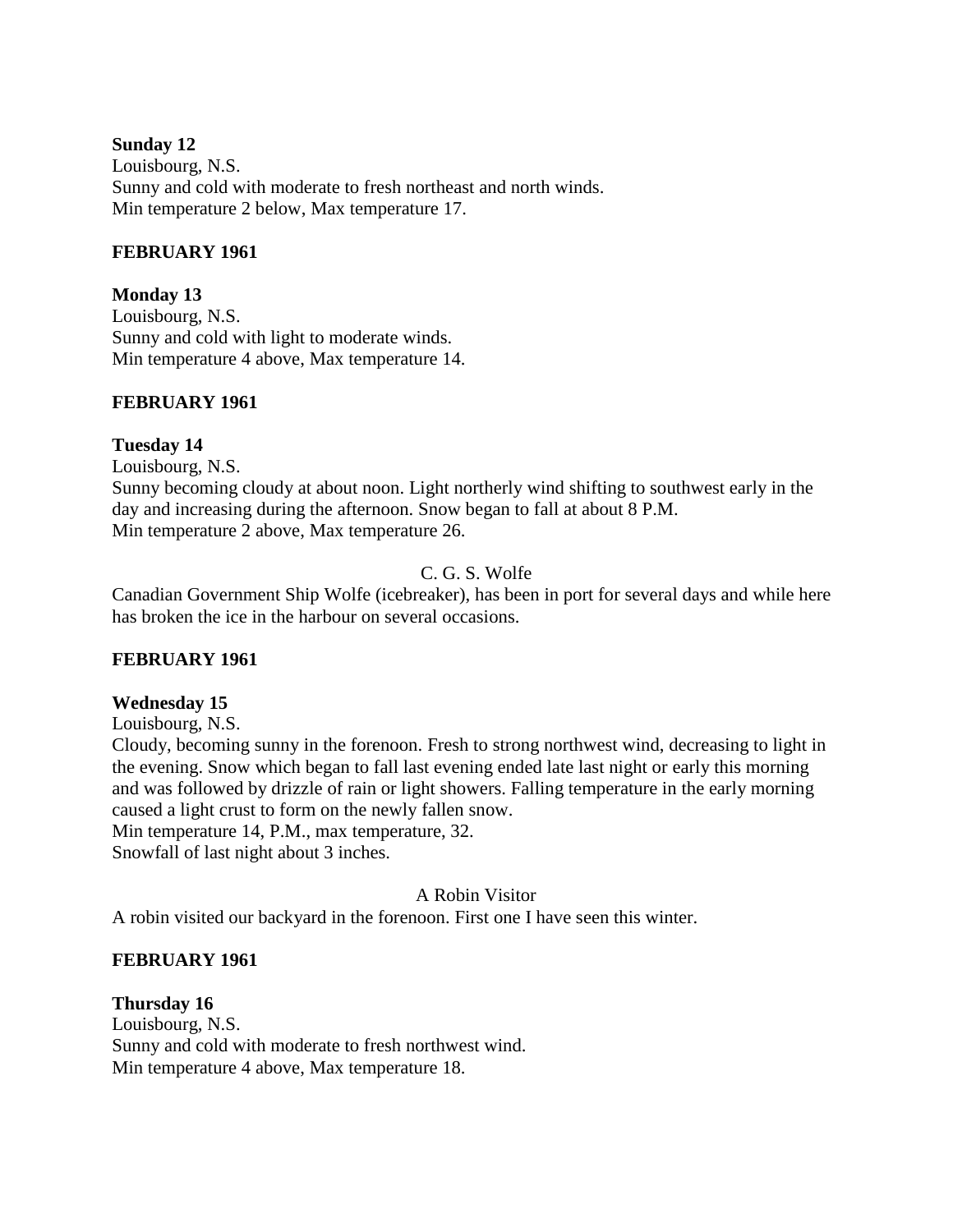Fire

At about 5:30 P.M., the fire brigade was called out to fire at the home of Mr. and Mrs. A. L. Simpson, Manager of the local branch of the Royal Bank of Canada, who with his family lives next door to my home.

## **FEBRUARY 1961**

## **Friday 17**

Louisbourg, N.S. Sunny and cold with light northerly winds. Min temperature, 2 below, Max temperature 20.

## **FEBRUARY 1961**

## **Saturday 18**

Louisbourg, N.S. Cloudy with light snow falling in the morning. Clouds breaking away at about 10 A.M. Mostly sunny and mild during the remainder of the day. Snow fall about 2 inches. Min temperature 24, Max temperature 34.

## **FEBRUARY 1961**

## **Sunday 19**

Louisbourg, N.S. Cloudy with light mist and light drizzle of rain, freezing as it fell. All out of doors covered with a coating of ice. Very dangerous for motorists and pedestrians. Foggy during the afternoon and night. Very light southerly winds. Almost perfectly calm. Min temperature 8, Max temperature 32. Rainfall about 1 ½ inches.

# **FEBRUARY 1961**

## **Monday 20**

Louisbourg, N.S. Sunny with cloudy intervals and fresh to strong west, northwest wind. Light snow flurries in the forenoon. Min temperature 20, Max temperature 35. Streets and sidewalks very slippery as a result of the freezing rain and mist of yesterday.

# **FEBRUARY 1961**

## **Tuesday 21**

Louisbourg, N.S. Sunny and cold with light to moderate northwest wind. A very nice winter day. Min temperature 5, Max temperature 22.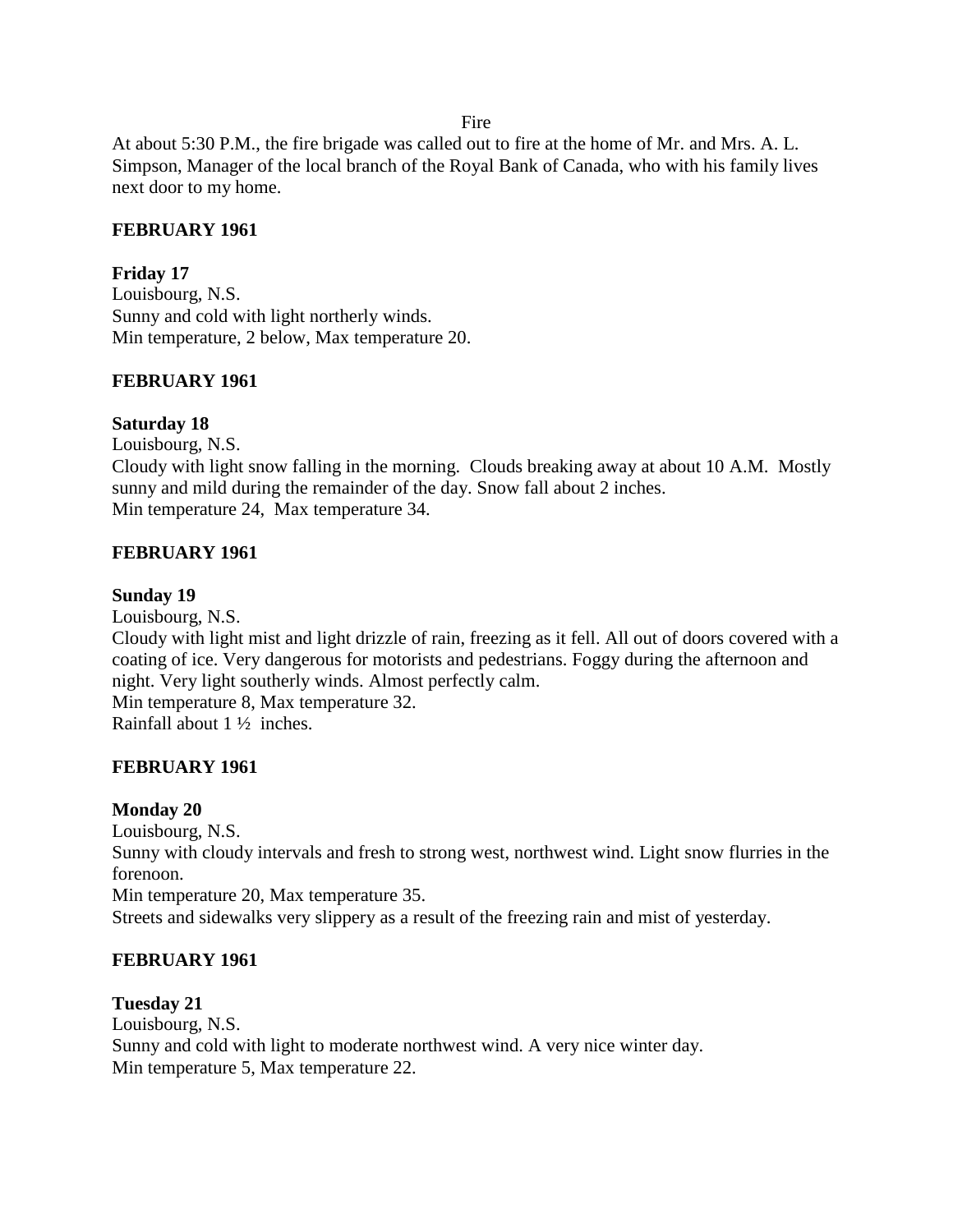## **FEBRUARY 1961**

## **Wednesday 22**

Louisbourg, N.S.

Cloudy with a very light and brief snow flurries in the early forenoon. Partly clearing followed by some sunny intervals with cloud at night. Fresh to strong southwest wind shifting to northwest in the late afternoon and decreasing.

Min temperature 12, Max temperature 36.

## **FEBRUARY 1961**

**Thursday 23** Louisbourg, N.S. Mostly sunny with light northwest wind which shifted to northeast in the evening. Min. temperature 12, Max temperature 30.

## **FEBRUARY 1961**

## **Friday 24**

Louisbourg, N.S. Cloudy in the forenoon but changing to variable cloudiness during the remainder of the day. Moderate easterly winds. Very chilly. Min temperature 8, Max temperature 18.

## To Sydney and Return

Went to Sydney on the 8 A.M. trip of the LeBlanc Bus arriving at about 9:45. From the bus station by taxi at 11 A.M. to the City Hospital where I had an appointment with Dr. S. S. Shuleman at 11:30 for a checkup on my sprained and fractured ankle. At the hospital, an orderly removed the cast from the ankle which was placed on it January 9. On the Doctor's arrival, he examined the injured ankle, ordered an x-ray, after which he bandaged it instead of placing on another plaster cast. He made another appointment to meet at his office 304 Bentinck Street, on March the  $10^{\text{th}}$ .

## **FEBRUARY 1961**

## **Saturday 25**

Louisbourg, N.S. Cloudy and chilly with moderate southwest wind. A very light drizzle of snow in the early forenoon. A light drizzle of freezing rain in the evening. Min temperature 10, Max temperature 30.

## **FEBRUARY 1961**

**Sunday 26** Louisbourg, N.S.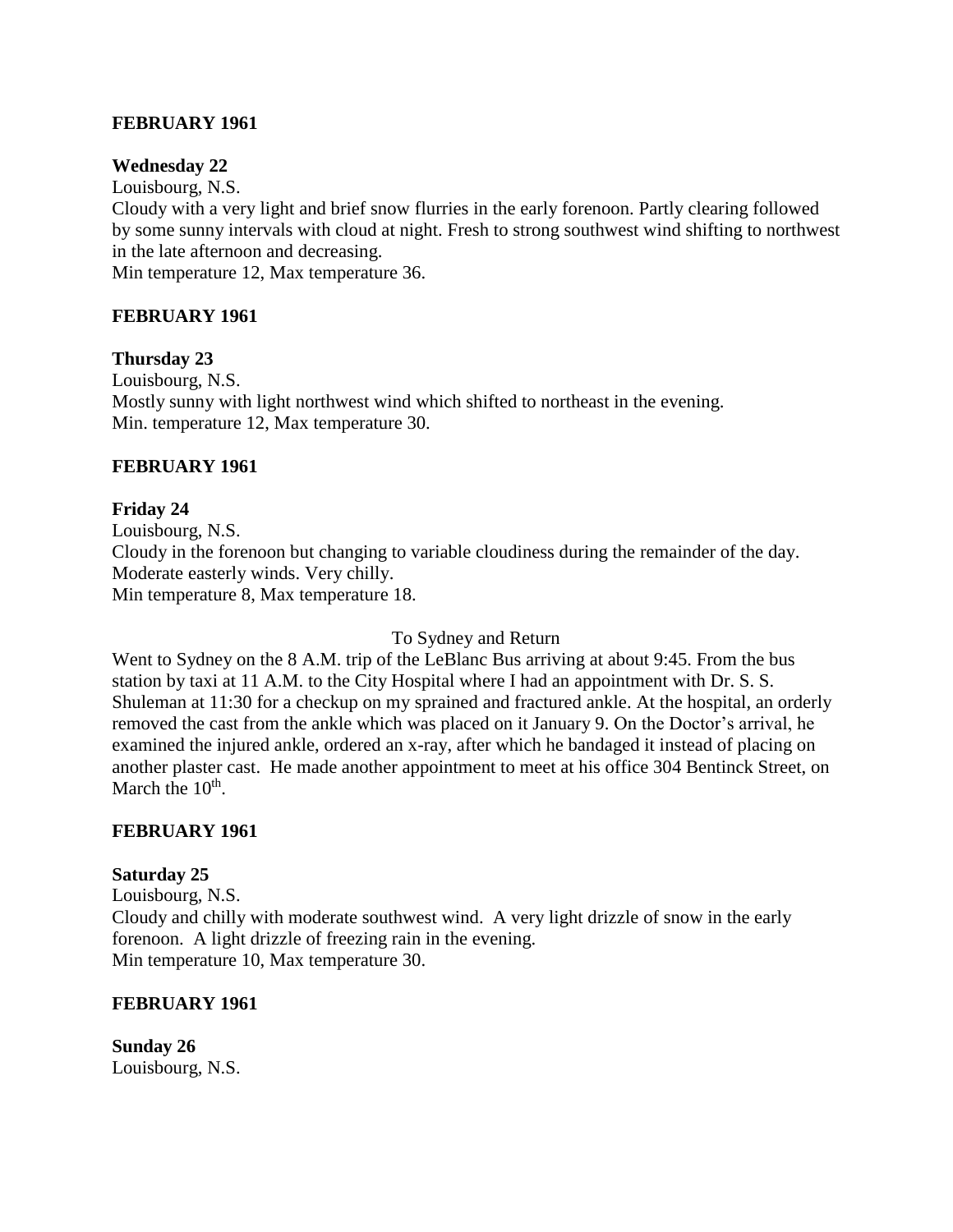Cloudy and mild. Rain beginning at about 1 A.M. ended at about noon. Thick fog during the afternoon and evening. Moderate easterly winds shifting to southwest. Min temperature 32, Max temperature 40. Rainfall about 1 ½ inches.

## Robin Visitor

A robin visited our front yard this afternoon. This is the second one I have seen this month or the same one twice.

## **FEBRUARY 1961**

### **Monday 27**

Louisbourg, N.S.

Cloudy with light to moderate northeast wind. A sunny period of about two hours in the early afternoon. Cloudy during the remainder of the day. A very light drizzle of snow in the early morning. Snowfall about ½ inch.

Min temperature 18, Max temperature 32.

Two robins were in our backyard at one time this morning. I also saw one in the front yard this afternoon.

## **FEBRUARY 1961**

### **Tuesday 28**

Louisbourg, N.S.

Cloudy, becoming partly clear during the noon hours which were followed by cloud and fog during the afternoon and night. Light to moderate southwest wind. Snow and ice melting. Min temperature 12, Max temperature 44.

Snowfall for this month about 10 inches. Rainfall for this month about 3 inches. Min temperature for this month 12 below zero, on the  $2<sup>nd</sup>$  and  $3<sup>rd</sup>$ . Max temperature for this month 44 on the  $28<sup>th</sup>$ .

## **MARCH 1961**

#### **Wednesday 1**

Louisbourg, N.S. Sunny from sunrise to sunset with moderate northerly winds. A very lovely winter day. Min temperature 16, Max temperature 28.

## **MARCH 1961**

**Thursday 2** Louisbourg, N.S.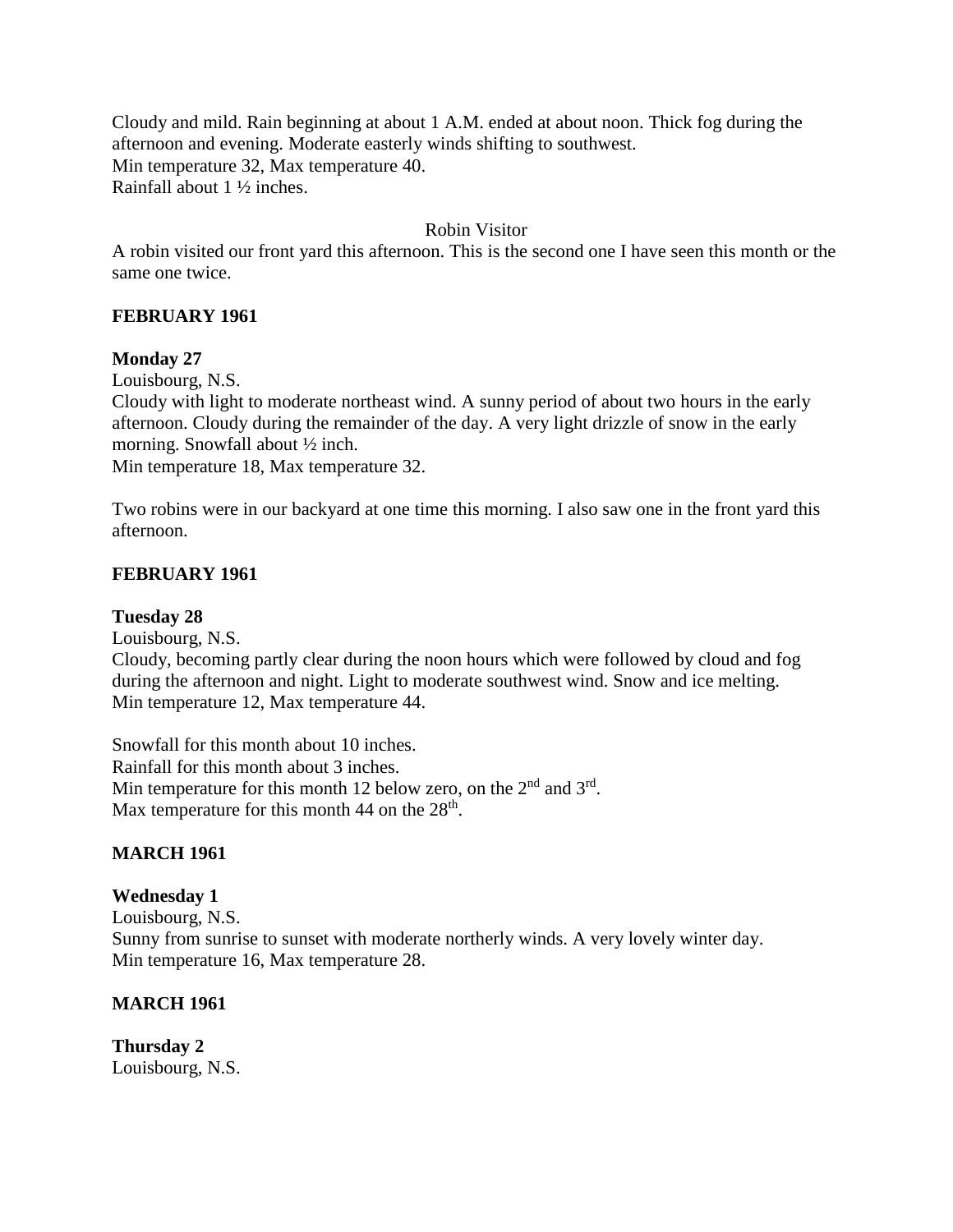Cloudy and chilly with moderate to fresh easterly winds. Light drizzle of snow beginning shortly before noon.

Min temperature 12, Max temperature 24.

# **MARCH 1961**

# **Friday 3**

Louisbourg, N.S. Sunny, becoming hazy at about noon and cloudy in the later afternoon. Snow began to fall at about 5 P.M. Light to moderate southwest wind increasing to strong in the evening. Min temperature 14, Max temperature 30. Snowfall about 3 inches.

# **MARCH 1961**

# **Saturday 4**

Louisbourg, N.S.

Sunny and mild, becoming mostly cloudy shortly before noon. Clearing in midafternoon. Light southwest wind, which shifted to northwest in the afternoon. Min temperature 24, Max temperature 38.

# **MARCH 1961**

# **Sunday 5**

Louisbourg, N.S.

Cloudy and chilly with a few brief sunny intervals in the afternoon. Light wind, northeast in the afternoon.

Min temperature 14, Max temperature 20.

# Church Service

At 11 A.M., attended service in the First United Church, where Rev. Bruce Munro was the preacher. About 125 present at this service. Choir attendance, 13. Infant child of Mr. and Mrs. Kaizer was baptized during the service.

Today was the first time I have attended church since January first of this year owing to having met with an accident on the morning of the  $8<sup>th</sup>$  in which I fractured and badly sprained my left ankle. The unusually icy conditions of the streets have contributed largely to keeping me indoors.

# Death of Mrs. James Clarke

The death of Mrs. James Clarke, the former Rachel Dickson of Louisbourg, died at Boston, Massachusetts today after a long illness.

# **MARCH 1961**

**Monday 6** Louisbourg, N.S. Sunny and cold with fresh northerly winds.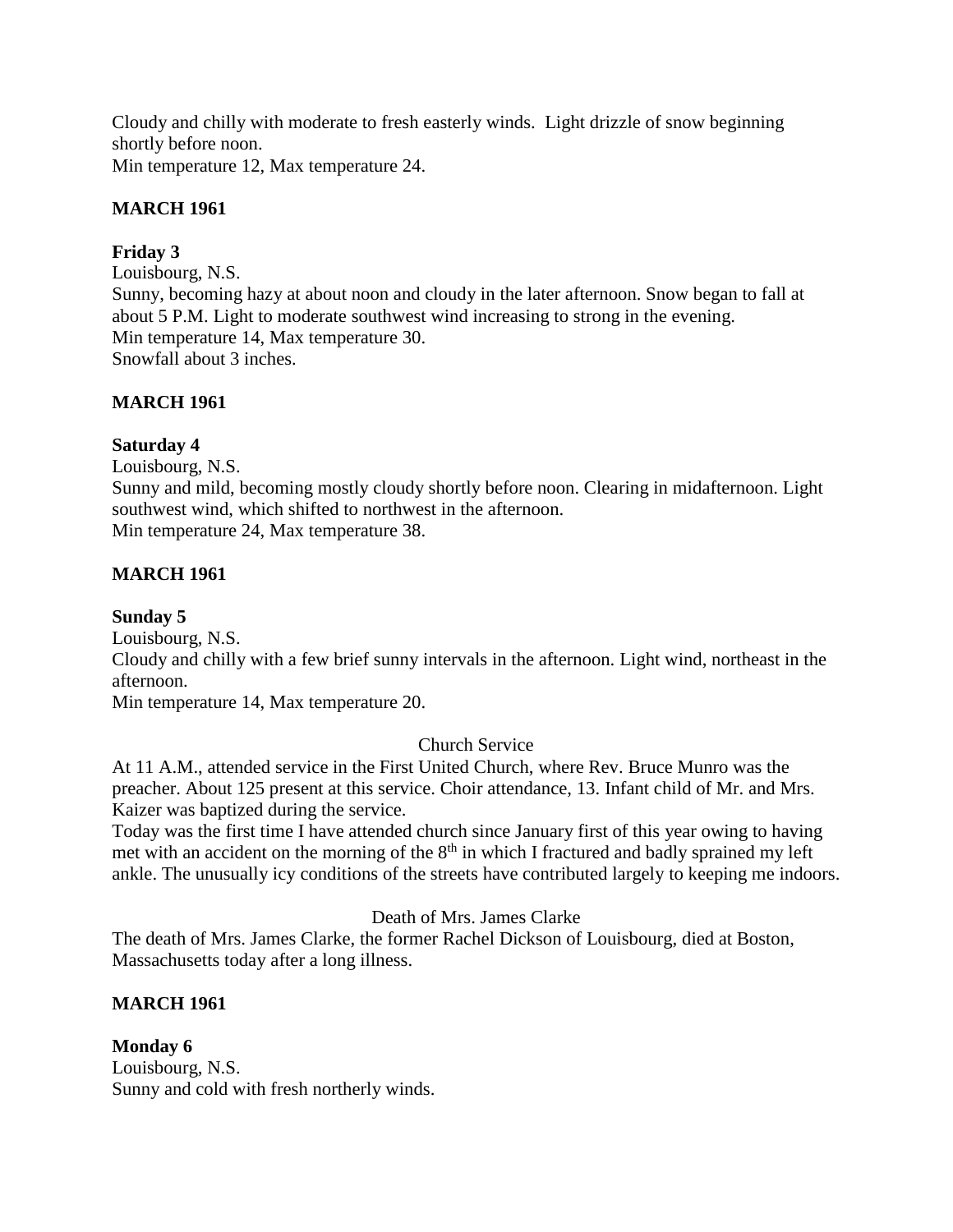Min temperature 4, Max temperature 18.

## **MARCH 1961**

## **Tuesday 7**

Louisbourg, N.S.

Cloudy with the sun showing very briefly in the early part of the day. Snow which had been threatening, began to fall at 11 A.M. and continued moderately throughout the day and into the night. Moderate to fresh southerly winds, shifting to easterly in the evening. Min temperature (A.M.) 8, Max temperature 24.

## Death of Mrs. John DeFreise

The death of Mrs. John DeFreise occurred this morning at Sydney River. Mrs DeFreise, who was 94 years of age, spent the greater part of her life at Louisbourg. She is survived by one son, John, who resides at Louisbourg.

## **MARCH 1961**

# **Wednesday 8**

Louisbourg, N.S.

Cloudy with drizzle of snow which ended at about 10 A.M. Mostly sunny during the remainder of the day. Snow storm which began at 11 A.M. yesterday and ended this forenoon, left a deposit of about 12 inches.

Min temperature 16, Max temperature 22.

# **MARCH 1961**

## **Thursday 9**

Louisbourg, N.S. Cloudy with moderate easterly winds, increasing to strong in the evening. Snow began to fall at about 6 P.M. Min temperature 12, max temperature 26.

## C.G. S. Wolfe

Canadian Government ship "Wolfe" (icebreaker), arrived in the afternoon.

## Funeral

The funeral of the late Mrs. John DeFreise took place this afternoon with services in the First United Church and grave conducted by Rev. Bruce Munro. Burial in Willow Grove Cemetery. Funeral in charge of D. M. Johnston, Funeral Director, Louisbourg.

## **MARCH 1961**

**Friday 10** Louisbourg, N.S.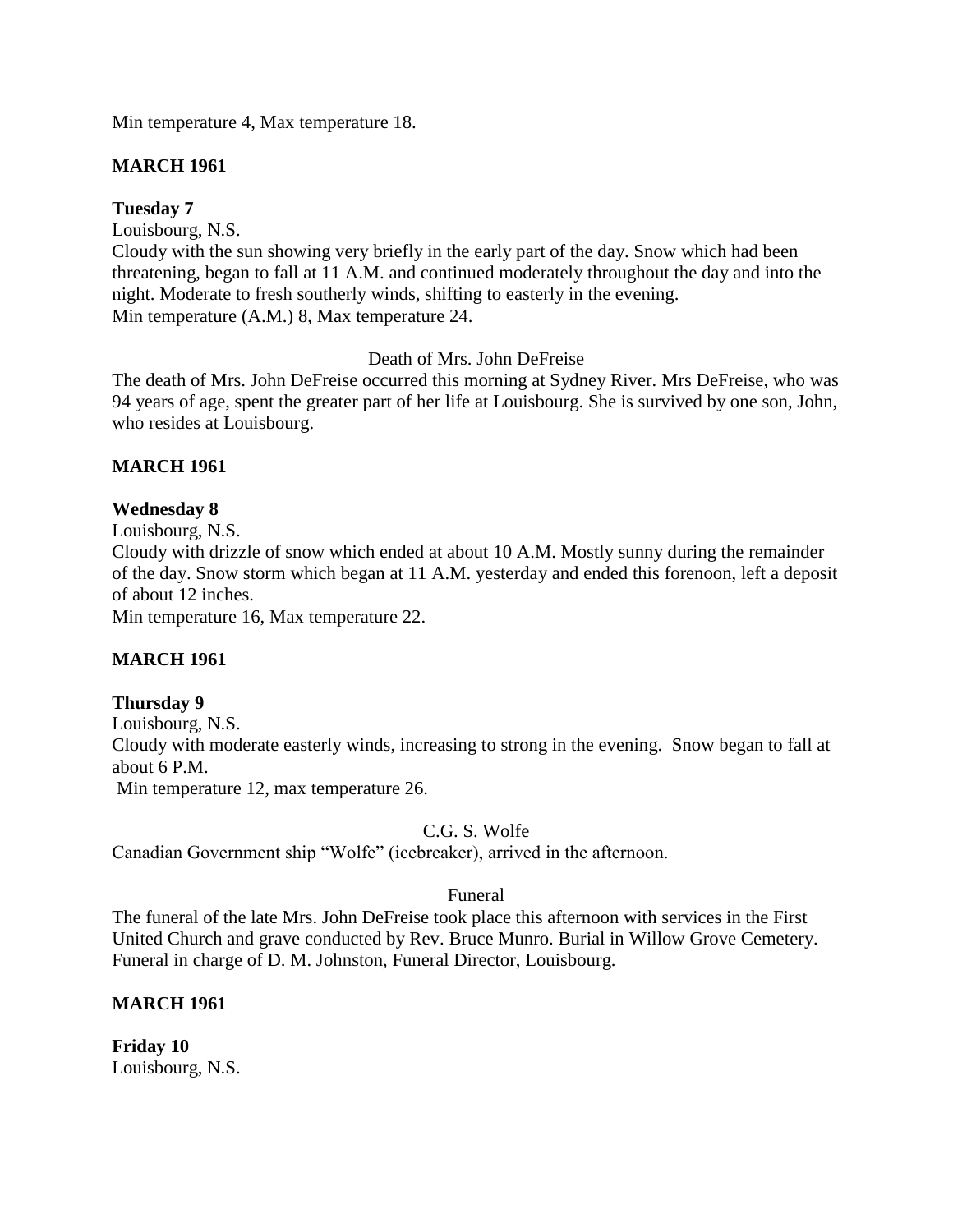Cloudy, clearing in the forenoon. Sunny during the afternoon and evening. Winds of gale force in the early morning and afternoon, decreasing to light in the evening. Snow of yesterday evening ended at about 9:30 P.M. and was followed by showers of rain. Snowfall of yesterday evening about 3 inches. Today's temperatures, min 26, max 34.

## To Sydney and Return

Went to Sydney on the 1:30 P.M. trip of the LeBlanc bus where I had an appointment with Dr. Shulman for a checkup on my injured ankle. Had a favourable report and an appointment for two weeks from today. Returned on the bus leaving Sydney at 4:30P.M..

## **MARCH 1961**

**Saturday 11**

Louisbourg, N.S. Variable cloudiness. Moderate northwest winds. Min temperature 24, Max temperature 34.

## S. S. Miquelon

S. S. Miquelon, which runs between Halifax, North Sydney and St. [blank], arrived here and was supplied with bunker coal. She will take on board mails and freight and express at the Government Wharf before continuing on her voyage, likely next week. She was unable to reach North Sydney, her regular port of call owing to ice conditions.

## C. G. S. Wolfe

Canadian Government ship "Wolfe" sailed after breaking up the ice in the harbour.

## **MARCH 1961**

## **Sunday 12**

Louisbourg, N.S.

Cloudy with a few very light snow flurries in the morning. Clearing in the forenoon. Sunny during the remainder of the day. Moderate to fresh northerly winds. A very nice late winter day. Min temperature 20, Max temperature 26.

## Drift Ice

All the loose ice in the harbour moved out to sea during the day. No drift ice in sight along the coast.

## Church Service

At 11 A.M., attended service in the First United Church, where Rev. Bruce Munro was the preacher. About 100 present at the morning service. Choir attendance 14. Was not out to the evening service owing to the ice conditions of the streets and my injured ankle.

## **MARCH 1961**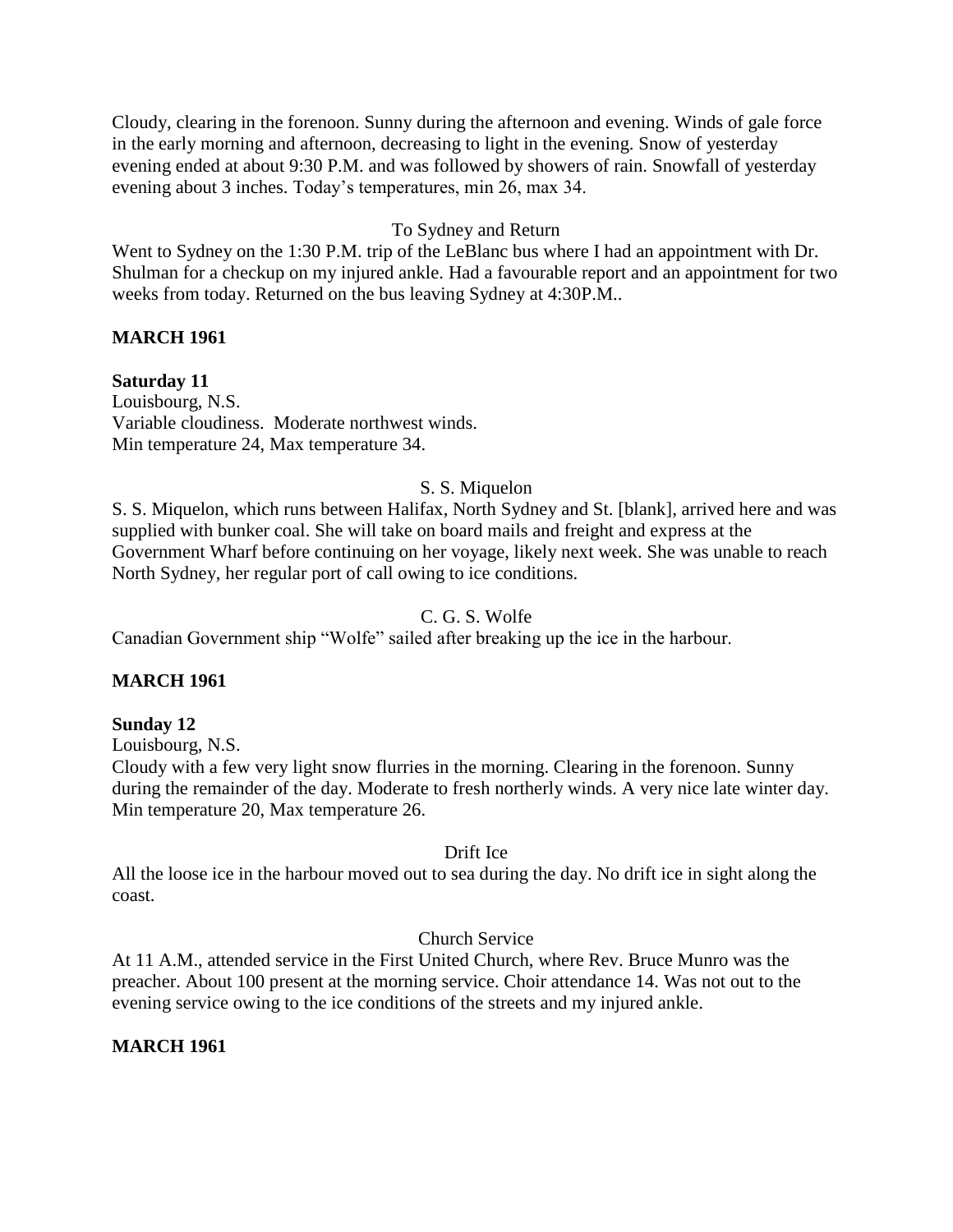## **Monday 13**

Louisbourg, N.S. Sunny with moderate southwest wind, which shifted to northwest in the late afternoon. Becoming cloudy. Snow flurries in the evening. Min temperature 6, Max temperature 32.

### Made Last Run

According to a news item in today's issue of the Cape Breton Post, the last run of the Sydney - Halifax morning express was made on last Saturday morning. This train that has served the public for so many years is being replaced by a Railiner. The train crew on the last run was as follows: brakeman, Jack Marshall, trainman, C. J. MacLean, engineer, H. W. Colborne and conductor, George Ernbrey.

## **MARCH 1961**

## **Tuesday 14**

Louisbourg, N.S. Sunny and cold with moderate northerly winds. Min temperature 7, Max temperature 20.

## **MARCH 1961**

### **Wednesday 15**

Louisbourg, N.S.

Snow storm beginning in the early morning and ending at about 9 A.M. was followed by a brief period of freezing rain which changed to rain showers and rain drizzle after noon. The snow and rain was accompanied by a southeast gale which piled the snow into banks which greatly impeded traffic on the streets and highways. Snow fall about 6 inches. Wind decreased to moderate in the late afternoon.

Min temperature 11, Max temperature 34.

## **MARCH 1961**

## **Thursday 16**

Louisbourg, N.S. New Moon. Cloudy and mild with light winds. Snow began to fall at about 4 P.M. Min temperature 30, Max temperature 30.

#### Coal Depot to be Closed

Notice has been posted in town informing the citizens that the coal dispensing depot is to be permanently closed on the 30<sup>th</sup> of April, 1961. This information has appeared in the Halifax and Sydney press and broadcast over the radio as news items. A depot for the sale of coal to local customers has been maintained here beginning in 1895, the year that coal was first shipped from Louisbourg by the Dominion Coal Company.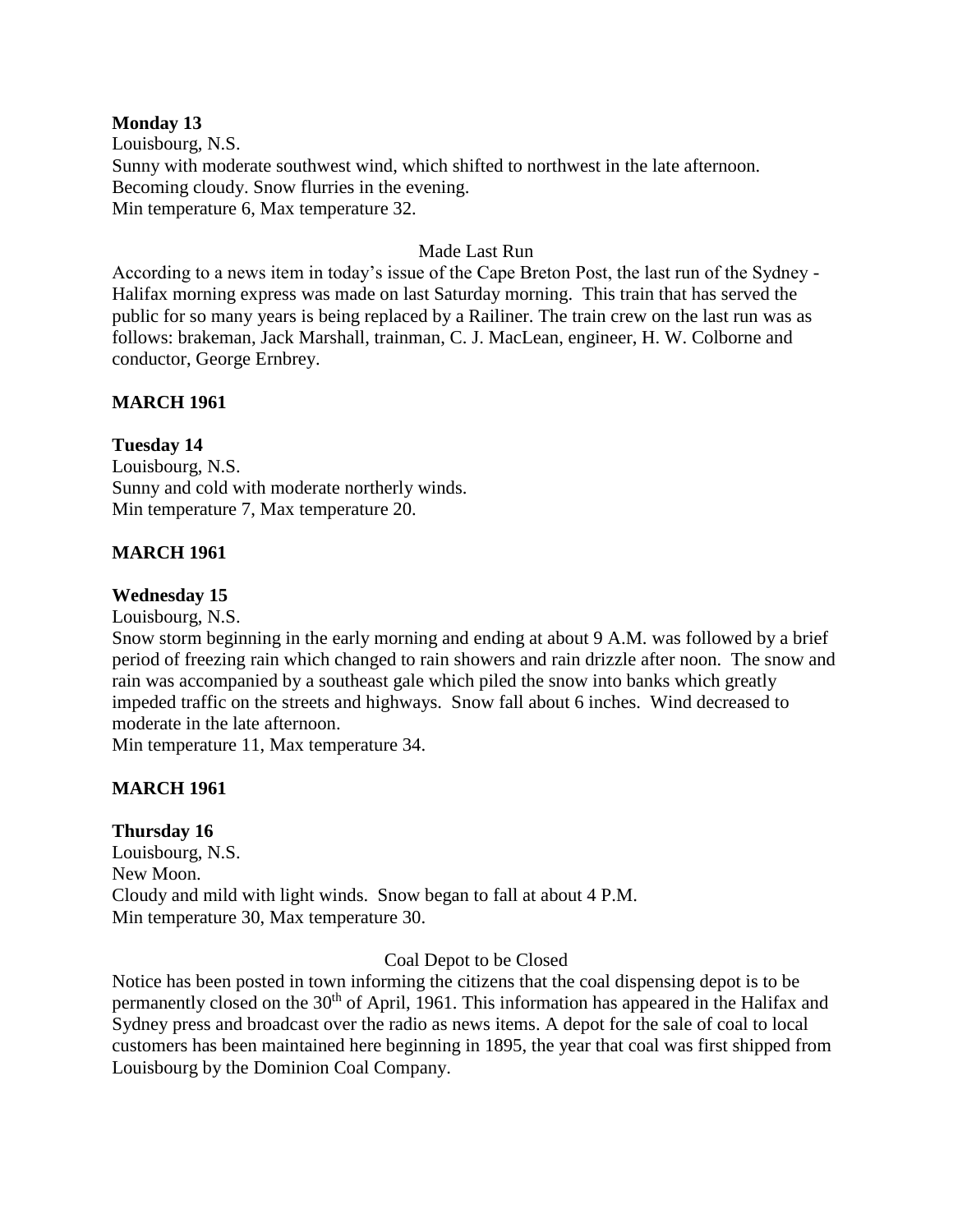# **MARCH 1961**

## **Friday 17**

Louisbourg, N.S.

Cloudy and mild with light snow flurries ending at about noon. Light to moderate northwest wind. All out of doors including trees, wires and buildings loaded down with a mantle of the moist snow which fell during last night, formed a very lovely scene. Mostly sunny during the afternoon.

Min temperature 24, Max temperature 34. Snowfall of last night and early today, 8 inches.

Four robins arrived at noon to join with the sparrows and starlings which I am feeding in my backyard every day.

## **MARCH 1961**

## **Saturday 18**

Louisbourg, N.S. Mostly sunny but very cool. Light to moderate northwest wind. Min temperature 6, Max temperature 26.

## **MARCH 1961**

**Sunday 19** Louisbourg, N.S. Remarkably clear with light west to northwest winds. What I would call a perfect late winter day. Min temperature 2 (A.M.), Max temperature 30.

## Church Service

At 11 A.M., attended service in the First United Church where Rev. Bruce Munro was the preacher. About 100 present. Choir attendance 12. Was not out to church in the evening owing to the icy conditions of the streets and my injured ankle, which has not yet fully recovered.

## **MARCH 1961**

## **Monday 20**

Louisbourg, N.S.

Cloudy, snow beginning as a drizzle at about 2 P.M. and increasing in volume during the afternoon and into the night. Light northerly wind increasing until it reached gale force early in the night and piling the snow into banks.

Min temperature about 12, Max temperature about 26.

## **MARCH 1961**

**Tuesday 21** Louisbourg, N.S.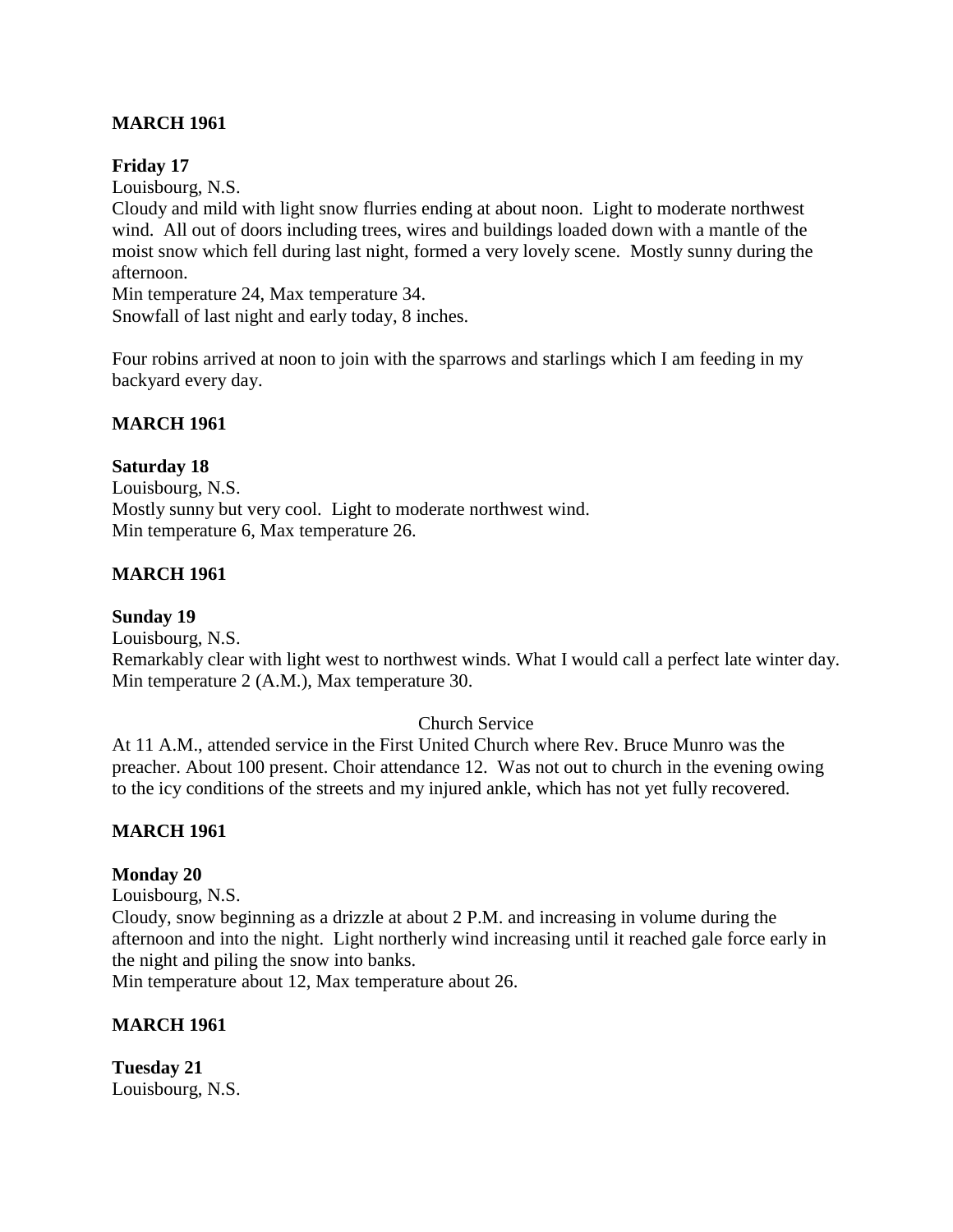### Snow Storm and Gale

Snow beginning with a light drizzle at about 2 P.M. yesterday, continued throughout last night and today. Snow accompanied by a northerly gale piled the snow into huge drifts which stopped all motor traffic on the highways. Snowfall about 12 inches. Min temperature about 112, Max temperature about 25. Wind velocity estimated at 50 miles per hour with gusts at 60.

No mail or bus service in or out of Louisbourg today owing to the tie up on the highways caused by the storm. All places of business closed with the exception of two or three.

All schools closed for the day in the county of Cape Breton and towns within its borders.

### **MARCH 1961**

### **Wednesday 22**

Louisbourg, N.S.

Strong northerly winds and drifting snow during the forenoon. Wind decreasing to moderate at night. Freezing rain beginning at about 6 P.M. and continuing during the early part of the night.

Highways blocked with snow drifts. No traffic on the Sydney and Louisbourg highway until a snowplough came through in mid-afternoon. The mail truck left here at about 3:30 P.M. and returned at about 5:30. First mail in and out of Louisbourg since Monday evening. First bus since Monday left here on the arrival of the snowplough and returned at about 5 P.M. We have had no newspapers since last Monday, owing to traffic conditions. Today's temperatures, Min 16, Max 32.

## **MARCH 1961**

#### **Thursday 23**

Louisbourg, N.S.

Cloudy in the morning, but becoming sunny early in the forenoon. Light northwest wind. A very lovely day. Snow melting and water running in streams along the streets. A radio broadcast announced that all Cape Breton main highways were open for traffic. Min temperature [blank], max temperature, [blank].

## **MARCH 1961**

**Friday 24** Louisbourg, N.S. Cloudy with variable light winds. Mostly east and southeast. Min temperature 18, Max temperature 36.

To Sydney and Return Went to Sydney on the 1:30 P.M. trip of the LeBlanc bus service.

#### **MARCH 1961**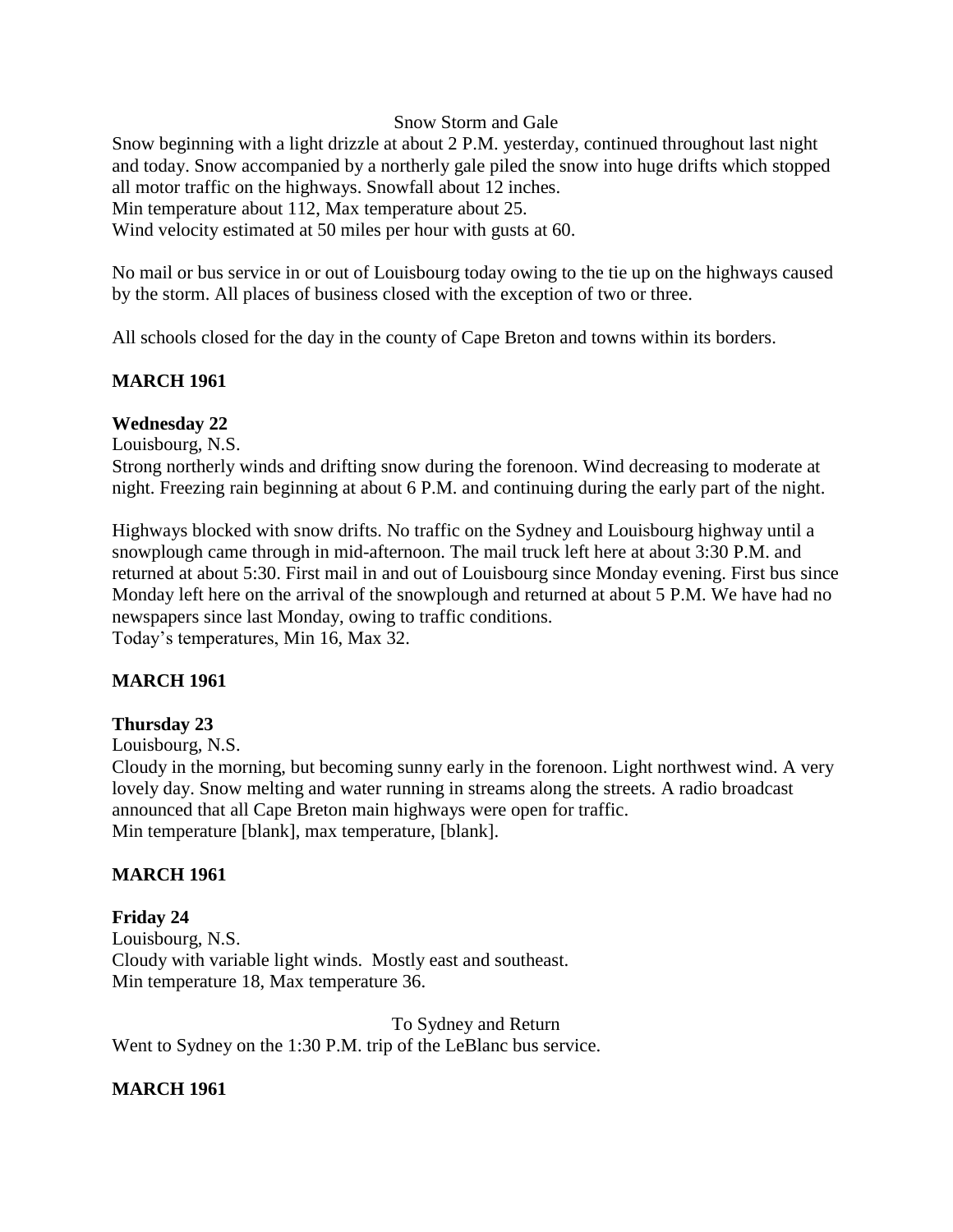## **Saturday 25**

Louisbourg, N.S.

Fresh to strong northerly winds with snow following during the afternoon at times little more than a drizzle, but increasing during the night with considerable amount of drifting. Min temperature about 25, Max temperature about 35.

# **MARCH 1961**

# **Sunday 26**

Louisbourg, N.S.

Cloudy with strong northerly winds and light drifting snow ending at about noon, then snow beginning to fall at about 6 P.M. with increasing wind and drifting. Snowfall of last night interfered quite largely with highway traffic.

Min temperature 28, Max temperature 32.

## **Cancellation**

11 A.M. service and Sunday school in the First United Church canceled owing to weather conditions.

# **MARCH 1961**

## **Monday 27**

Louisbourg, N.S.

Snow Storm

Snow storm that began last evening and continued during last night ended in the forenoon with the complete tie up of the Cape Breton County highways. Snowplough arrived here in the afternoon which opened the highway between here and Sydney. Snowfall about 12 inches. No mails in or out of Louisbourg owing to the snow blockade. Min temperature about 28, Max temperature about 32.

Cloudy during today with light mist in the evening.

# **MARCH 1961**

# **Tuesday 28**

Louisbourg, N.S. Cloudy and mild with north to northwest wind. Min temperature about 28, Max temperature about 35.

# Highway Traffic

The N.S. Highway Department has announced that the trunk roads in Cape Breton and Prince Edward Island are gradually getting back to normal. Motorists, however, are urged to drive with caution on the newly opened highways.

## Fishing Boats Lost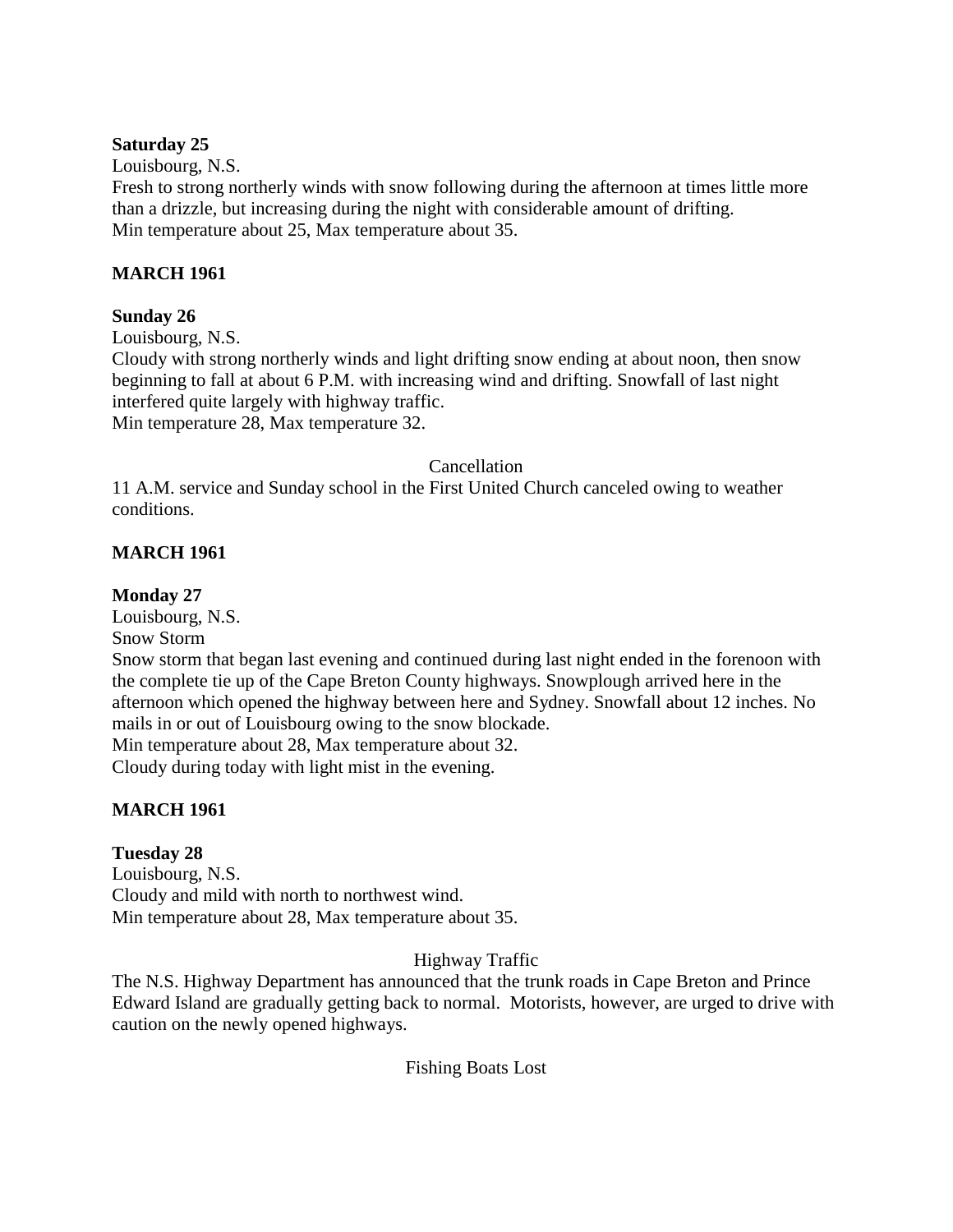Today's issue of the Halifax Chronicle Herald stated that the air and sea search for the three Lockport, N.S. fishing longliners, "Muriel Eileen", "Jimmy and Sisters" and "Marjorie Beryl" has been called off. These three boats, all of Lockport, N.S. are supposed to have been lost in the storm and gale of March 21<sup>st</sup> while fishing on Emerald Bank, about 160 miles south of Halifax. Bits of wreckage discovered by the air and sea searchers during the past week were identified as being from the three missing boats. The crews of the three boats numbered 17, all belonging to Lockport, N.S.

The foregoing information was obtained from the Halifax Chronicle Herald, March 28, 1961 issue.

# **MARCH 1961**

# **Wednesday 29**

Louisbourg, N.S.

Cloudy and mild with very light variable winds. No sunshine but a rather pleasant day. Min temperature about 32, Max temperature about 36.

# Death of Mrs. John Y. Spencer

The death of Mrs. John Y. Spencer at her home, 167 Bentinck Street, Sydney, after a lengthy illness. She was about 72 years of age, the former Edna Alice Bezanson. Besides her husband, she is survived by one daughter and two sons. (Obituary from CB Post, March 30, 1961).

# **MARCH 1961**

# **Thursday 30**

Louisbourg, N.S. Cloudy and mild with light southwest wind and a few light snow flurries during the afternoon. Min temperatures about 35, Max temperature about 38. Foggy at night.

# Drift Ice

Harbour filling with drift ice, brought in by the southerly winds.

# **MARCH 1961**

# **Friday 31**

Louisbourg, N.S.

Cloudy and with light southwest wind. Clearing in the late afternoon. A sunny evening followed by a very lovely moonlight night.

Min temperature about 28, Max temperature about 35.

Good Friday Service

AT 7:30 P.M., attended the Good Friday service held in the First United Church by the Pastor, Rev. Bruce Munro. About 95 present. Choir attendance, 14.

Arrives at Mulgrave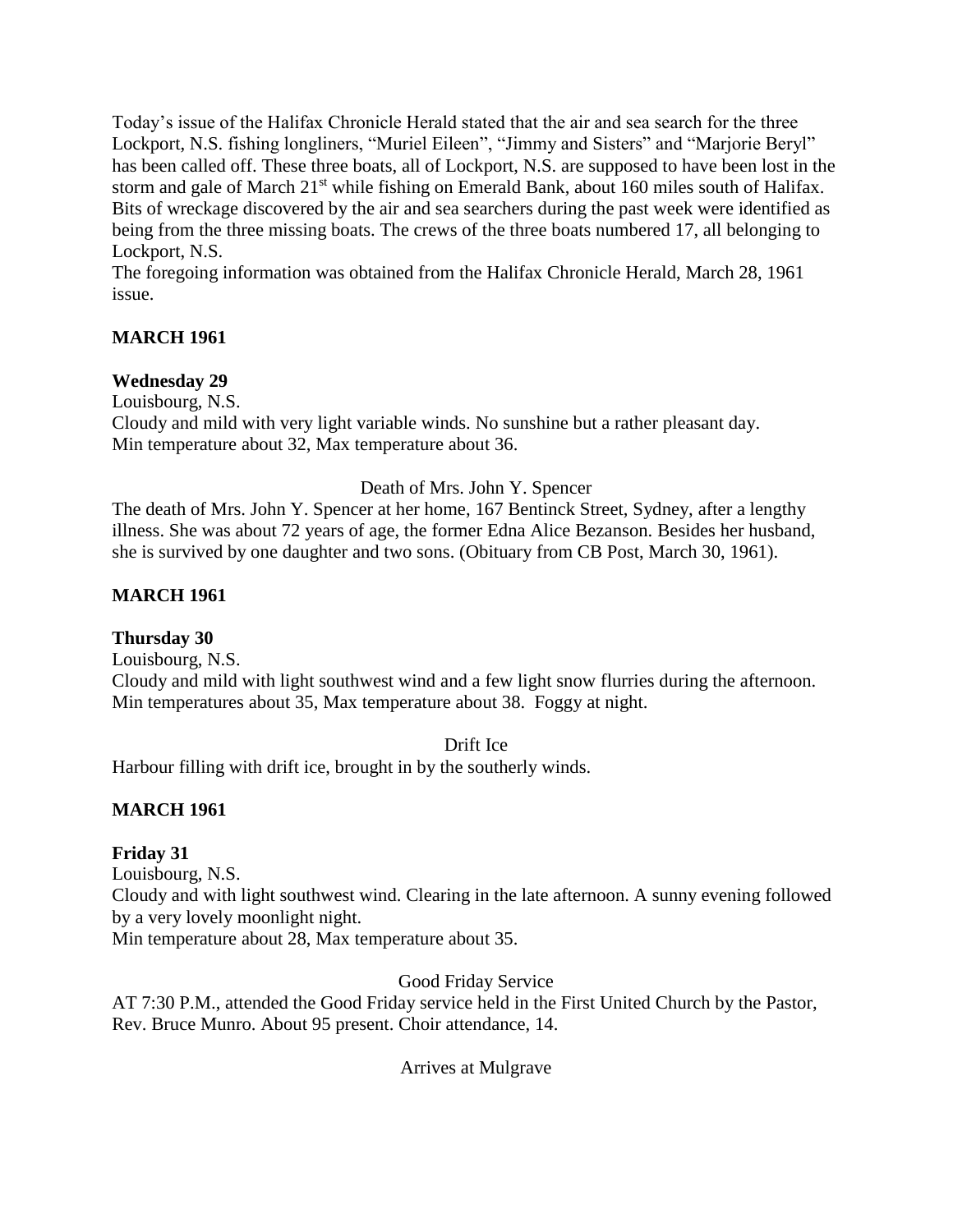The C. N. R. Ferry, "William Carson" enroute from Port-au-Basque, Newfoundland to North Sydney which has been stuck in the drift ice about 10 miles from her destination for nearly nine days, broke loose this morning and after steaming through about fifteen miles of drift ice, reached open water and headed for Mulgrave where she arrived in the late afternoon. The "Carson" commanded by Captain Tobin had 71 passengers on board, all of whom were landed at Mulgrave from whence they proceeded to their destinations. According to press reports, Capt. Tobin says that ice conditions in the Gulf of St. Lawrence, Newfoundland and the Cape Breton shore are the worst he has experienced in 25 years.

## Arrived from Halifax

Jane Huntington, my niece, who has been employed in Halifax since last September, arrived at Sydney this morning, arrived here by bus at about 1 P.M. for the purpose of spending Easter at home. She intends returning on Sunday evening.

Total snowfall for this month, about 56 inches. Min temperature for this month, 2 on the  $19<sup>th</sup>$ . Max temperature for this month, 38 on the  $30<sup>th</sup>$ .

## **APRIL 1961**

## **Saturday 1**

Louisbourg, N.S.

Sunny and mild with light west, southwest wind. A very lovely early spring day. Snow melting fast and as a result, streams of water running along the streets. Min temperature 26, Max temperature 44. Harbour full of drift ice.

## **APRIL 1961**

## **Sunday 2**

Louisbourg, N.S. Rain in the early morning ending at about 5 A.M. Cloudy all day with light southwest wind. Min temperature 32, Max temperature 38.

## Church Service

At 11 A.M. and 7 P.M., attended services in the First United Church, where the Pastor, Rev. K. Bruce Munro was the preacher. About 150 persons present at the morning service and about 75 in the evening. Choir attendance A.M., 12, P.M. 10. The Sacrament of the Lord's Supper was dispensed at both the morning and evening services.

## Visitors from Sydney

In the afternoon, Mr. and Mrs. Hedley Hopkins and daughter Patricia paid us a visit. They left for home at about 4:30 P.M. On their invitation, Jane Huntington (my niece), who has been spending the Easter season with us, accompanied them to Sydney where she is taking the train tonight enroute to Halifax, where she is to resume her duties in the Dominion Coal Company's office tomorrow morning.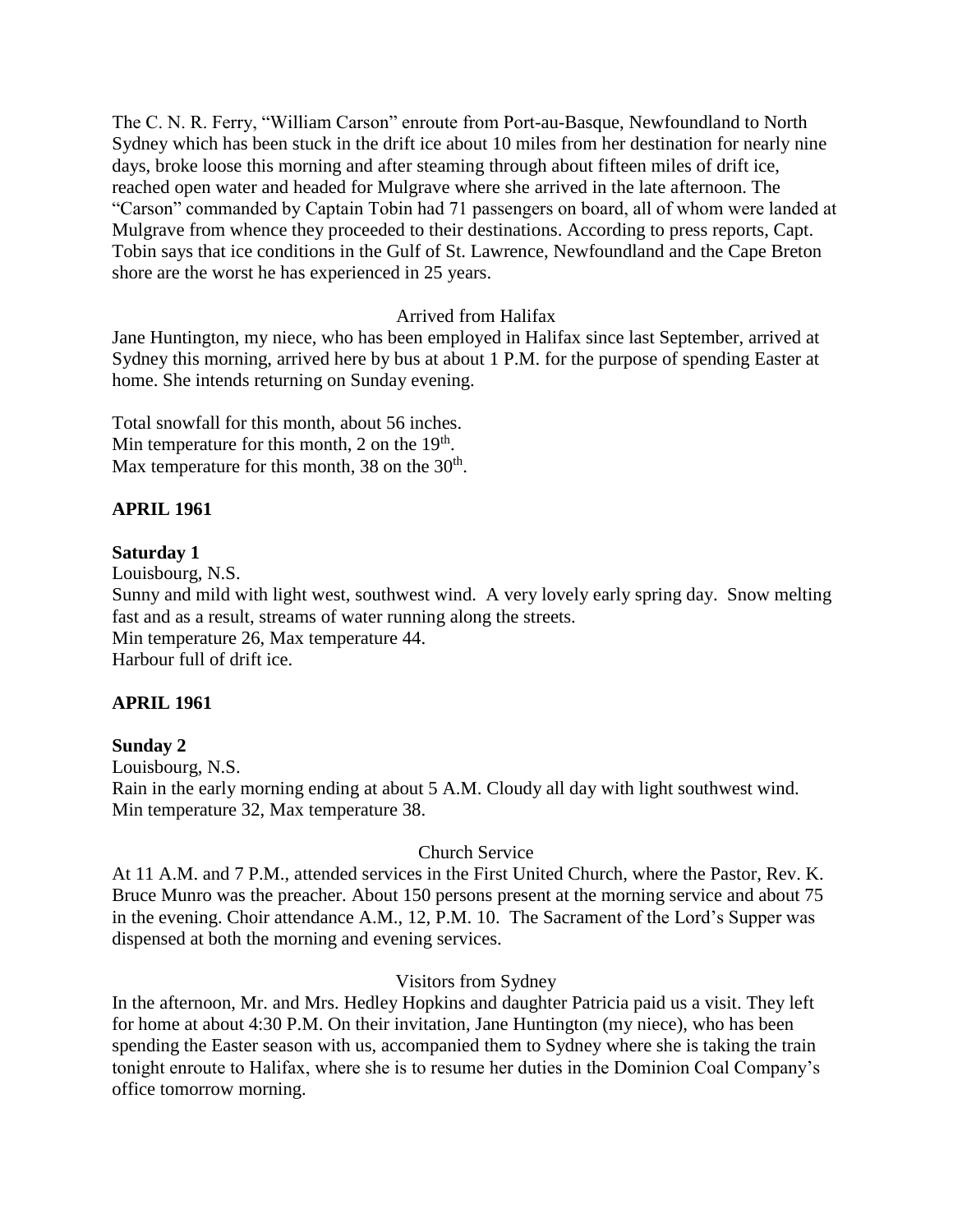Harbour filled with drift ice during the day.

# **APRIL 1961**

## **Monday 3**

Louisbourg, N.S. Cloudy and mild with light to moderate southwest wind. Becoming mostly sunny in the late forenoon and continuing so during the afternoon. Min temperature 28, Max temperature 38.

# **APRIL 1961**

# **Tuesday 4**

Louisbourg, N.S.

Cloudy with a few brief sunny intervals and very light sunny intervals. Light southwest wind shifting to northerly at night.

Min temperature 30, Max temperature 38.

## **APRIL 1961**

## **Wednesday 5**

Louisbourg, N.S.

Cloudy with light drizzle of snow beginning at about 8 A.M. and increasing in volume until at about noon it had reached the proportions of a regular snow storm. Snow continued falling all the afternoon and into the night. Fresh to strong northerly winds. Snowfall about 6 inches. Min temperature 30, Max temperature 30.

## Spring Birds are Arriving

Yesterday, I saw two Fox Sparrows feeding in my backyard and one today. They usually arrive here at about the first of April each year and remain for about two or three weeks while on their northerly migration. They do not stay here during the late spring and summer.

Today I saw a Bronze Grackle in the yard, first of the season. The Grackles remain with us until about the middle of October.

## **APRIL 1961**

## **Thursday 6**

Louisbourg, N.S. Cloudy with moderate northerly winds. A few snow flurries and drizzle in the evening. Min temperature 32, Max temperature 32.

## **APRIL 1961**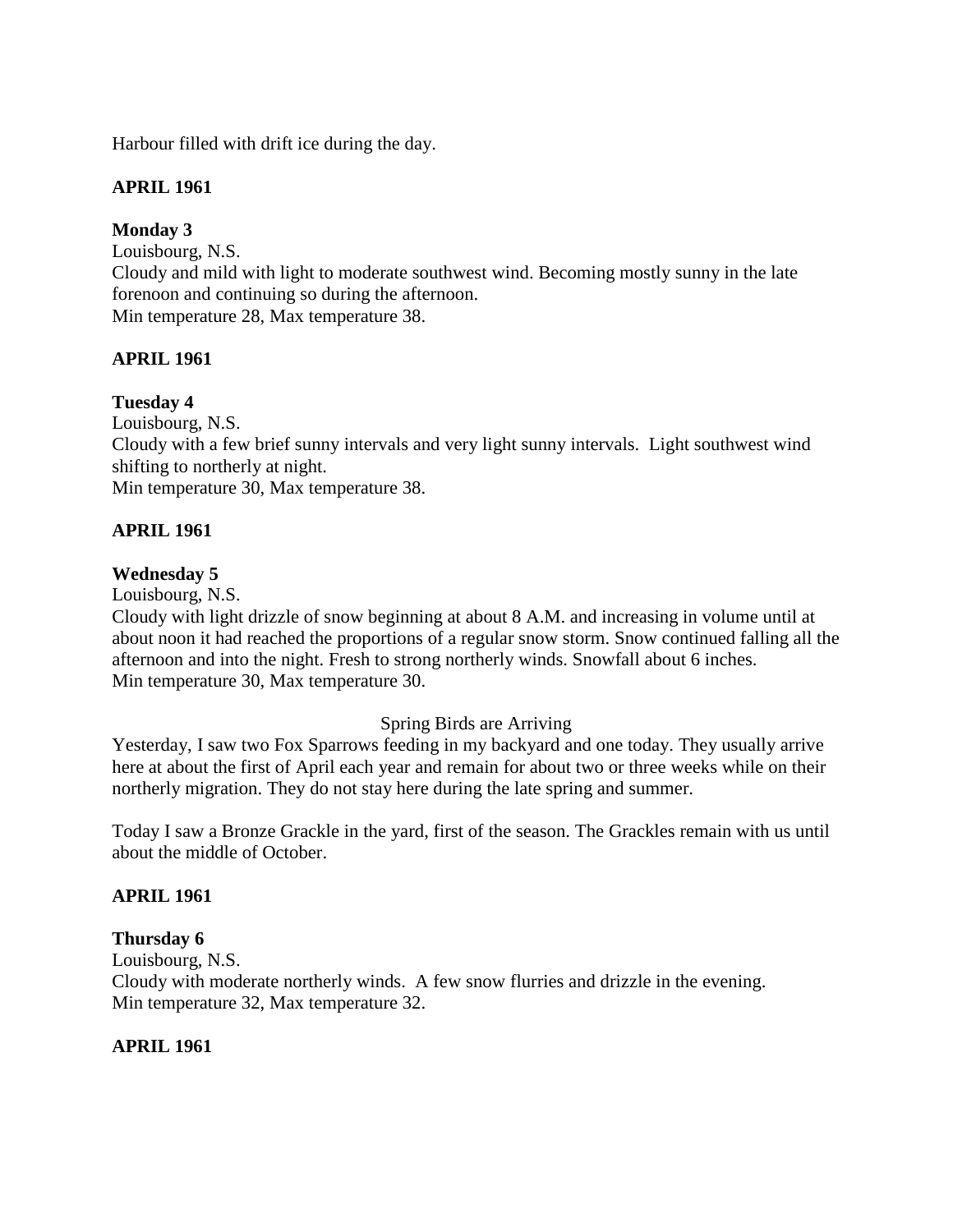**Friday 7** Louisbourg, N.S. Cloudy with fresh to strong northwest wind. Min temperature 28, Max temperature 38.

Free of Ice

Harbour free of ice during the past three days.

## **APRIL 1961**

**Saturday 8** Louisbourg, N.S. Cloudy with moderate easterly winds. Min temperature about 32, Max temperature about 35.

## **APRIL 1961**

#### **Sunday 9**

Louisbourg, N.S. Sunny with moderate to fresh north - northwest wind. A very nice early spring day. Min temperature 28, Max temperature 44.

### Church Services

At 11 A.M. and 7 P.M., attended services in the First United Church where Rev. K. Bruce Munro was the preacher. Present in the morning about 85, in the evening about 75. Choir attendance A.M. 10, P.M. 12.

#### Visitors from Marion Bridge

At about 2:45 P.M., a motor party consisting of Mrs. Clifford Huntington (my sister) and three of my nieces, Maud and Elinor Huntington and Mrs. Cecil Hussey (the former Frances Huntington) arrived from Marion Bridge and spent the afternoon as our guests. We greatly enjoyed their visit. They accompanied us to church at 7 P.M. and left to return to their homes shortly after 8 P.M.

Fire

At about 1:15 P.M., the Fire Brigade was called for a fire that broke out in the former Bates Building on Main Street, which was occupied by three families, Mr. and Mrs. James Bates, Mr. and Mrs. Lester MacDonald and Mr. and Mrs. James LeMoine.

## Death of James H. MacKinnon

James H. MacKinnon, a former resident of this town died today in the General Hospital at Glace Bay. He spent his childhood and early manhood in the Town of Louisbourg before moving to Glace Bay about 27 years ago. He was about 68 years of age and is survived by his wife and several sons and daughters.

## **APRIL 1961**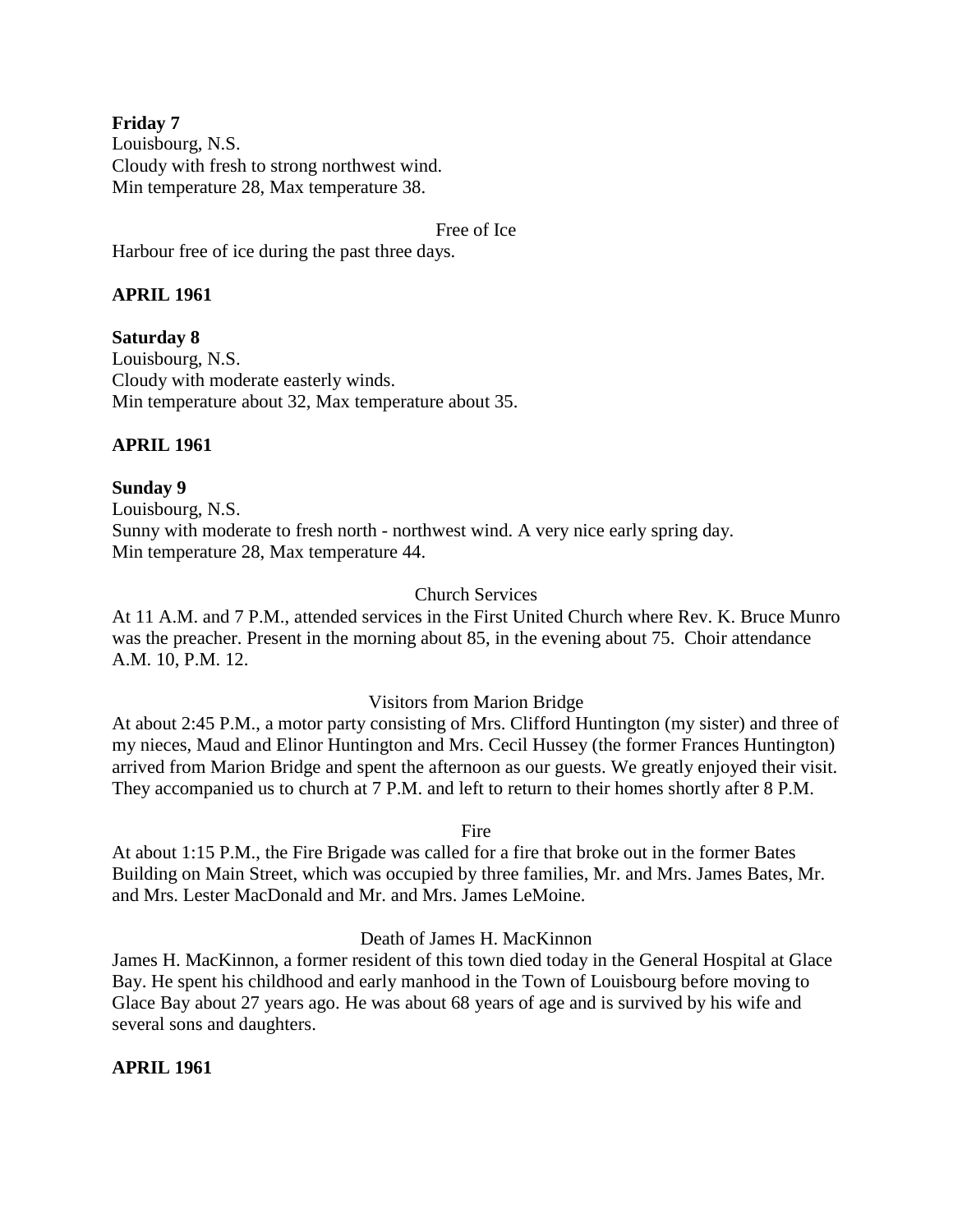### **Monday 10**

Louisbourg, N.S. Sunny with light southwest wind. A very lovely April day. Min temperature 30, Max temperature 42.

## Fox Sparrows

Fox Sparrows are increasing in number. I had about one dozen feeding in the back yard. In the evening, a robin joined them for his evening meal of rolled oats. For the past 40 years, with the exception of one, they have visited my yard and partaken of the food I have provided for them. They usually arrive about the first of April and remain here for two or three weeks while migrating to their northern nesting grounds. They all leave at the same time, none remaining here during the summer. They are the best singers of the Sparrow family. They amply repay me for the food I supply them with their cheerful songs irrespective of weather conditions.

## **APRIL 1961**

## **Tuesday 11**

Louisbourg, N.S.

Cloudy, rain beginning to fall at about 10:30 A.M. and tapering off to a drizzle and mist at about 5 P.M. Rainfall about 3/4 inch. Moderate to fresh easterly winds. Min temperature 28, Max temperature 34.

## Fox Sparrows

Today I had at least two dozen Fox Sparrows feeding in my backyard. Rolled oats seems to be their favorite food.

# **APRIL 1961**

## **Wednesday 12**

Louisbourg, N.S.

Cloudy with occasional snow flurries and light drizzle. Moderate north wind shifting in the afternoon to northwest and increasing to fresh. Total snowfall about 1 inch. Min temperature 34, Max temperature 36.

# Russian, First Man in Space.

According to press and radio reports, Major Yuri Gagarin of the Soviet Union was sent into space onboard a 4.5 ton space ship and after an absence of 108 minutes was brought back alive. During his flight, the 27 year old spaceman is said to have traveled at the rate of 18,000 miles per hour. He is said to have suffered no injury and arrived back to earth feeling fine at 10:55 A.M., Moscow time.

Press reports do not all agree as to the day when the flight took place, whether today or a day or two earlier.

# **APRIL 1961**

**Thursday 13**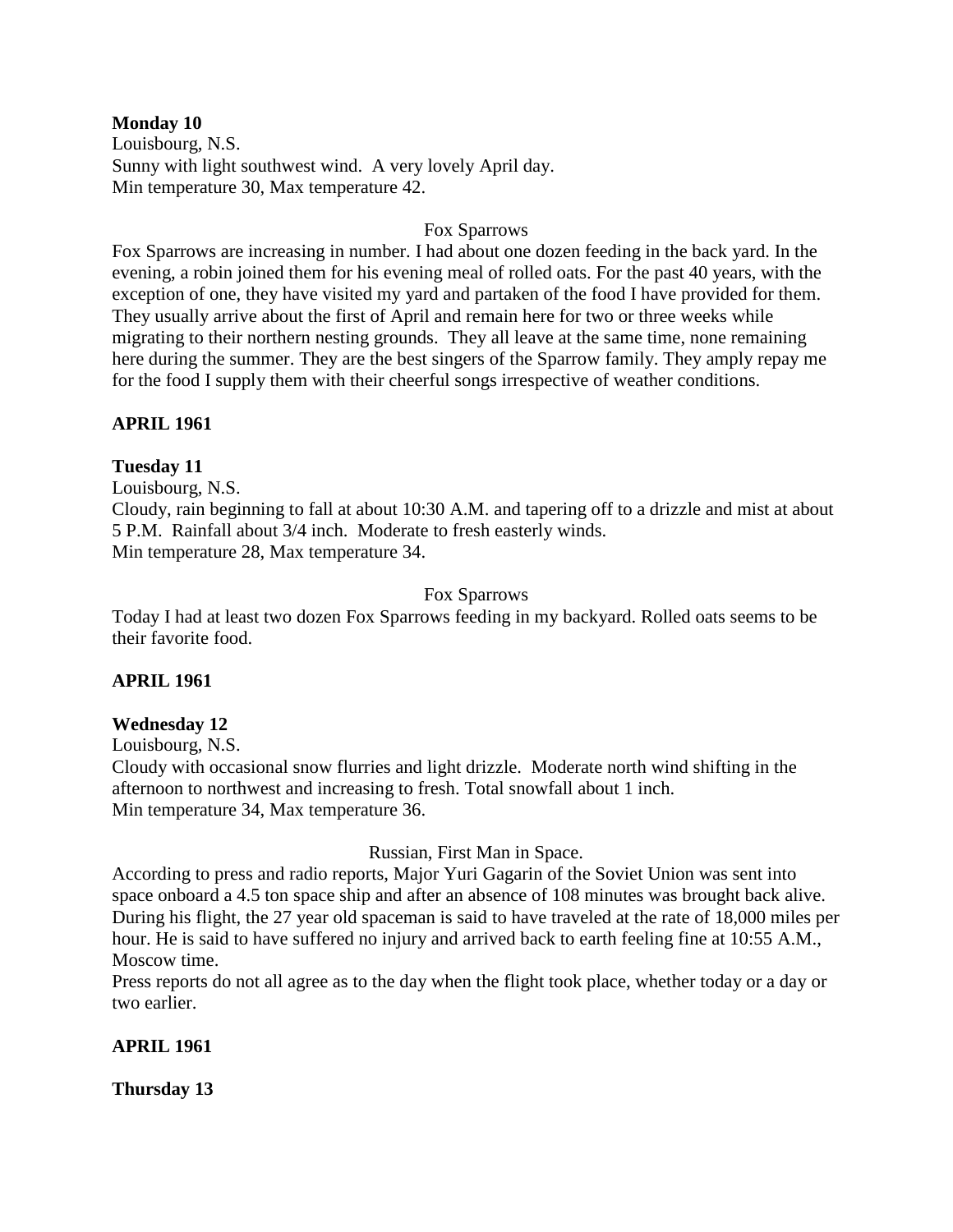Louisbourg, N.S. Sunny with light northwest wind which shifted to northeast in the late afternoon. A very lovely spring day. Min temperature 34, Max temperature 40.

#### Funeral

The funeral of the late James H. MacKinnon of Glace Bay formerly of Louisbourg, took place this afternoon. Buried in the Willow Grove Cemetery. Funeral in charge of D. M. Johnson, Funeral Director, Louisbourg.

## **APRIL 1961**

## **Friday 14**

Louisbourg, N.S.

Cloudy with fresh easterly winds. Snow began to fall at 8:30 A.M. and quickly followed by hail and late by rain and drizzle and freezing rain and mist. Min temperature 34, Max temperature 34.

## **APRIL 1961**

### **Saturday 15**

Louisbourg, N.S.

Cloudy with a few light snow flurries and drizzle in the early part of the day continuing cloudy. Moderate northeast wind. Snowfall of yesterday and last night about 3 inches. Min temperature 32, Max temperature 34. West end of the harbour full of drift ice.

## **APRIL 1961**

#### **Sunday 16**

Louisbourg, N.S. Sunny with a few cloudy intervals. Light to moderate northerly winds. Min temperature 31, Max temperature 41.

## Church Services

AT 11 A.M. and 7 P.M., attended services in the First United Church where Rev. K. Bruce Munro was the preacher. Present in the morning about 90, in the evening about 70. Choir attendance A.M. 16, P.M. 13.

#### **APRIL 1961**

## **Monday 17**

Louisbourg, N.S.

Cloudy and chilly with moderate southerly winds increasing at night. Storm threatening. Min temperature 33, Max temperature 38.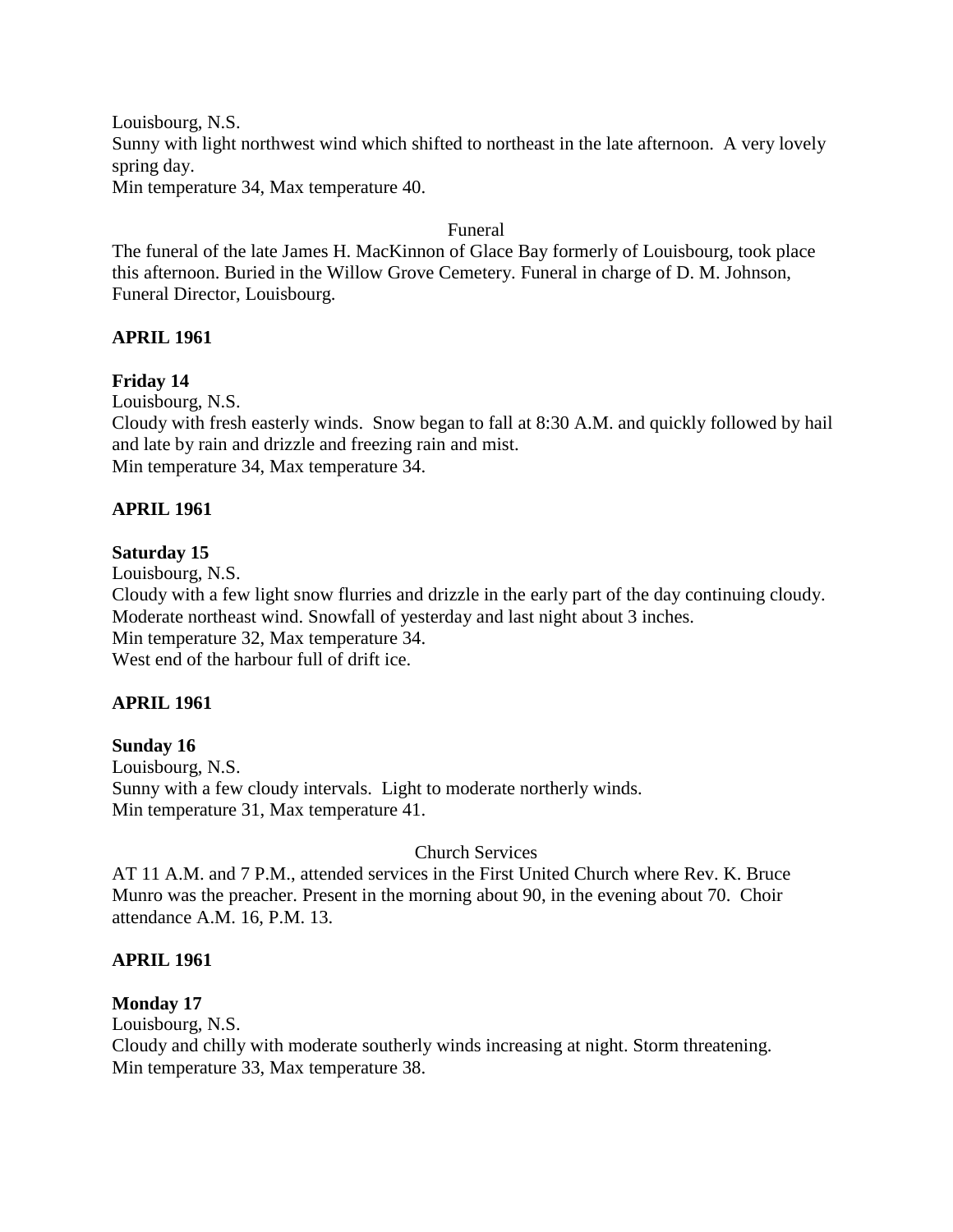## **APRIL 1961**

**Tuesday 18**

Louisbourg, N.S. Cloudy. Snow beginning in the early morning or last night and ending in the early forenoon. Then followed by a few light flurries and drizzle during the day. Moderate to fresh easterly winds. Snowfall about two inches. Min temperature 30, Max temperature 32.

## **APRIL 1961**

## **Wednesday 19**

Louisbourg, N.S. Sunny and cool with moderate to fresh northeast wind. Min temperature 30, Max temperature 36.

### Drift Ice

Southwest end of the harbour blocked with ice. The icebreaker, "Wolfe" assisted the fishing dragger to get out to sea in the morning and assisted the dragger [blank] to enter port this afternoon.

## **APRIL 1961**

**Thursday 20** Louisbourg, N.S. Sunny with light winds, mostly southwest. A very lovely spring day. Min temperature 26, Max temperature 44.

## **APRIL 1961**

**Friday 21** Louisbourg, N.S. Sunny becoming cloudy during the afternoon. Light southwest wind. Min temperature 28, Max temperature 44.

Spanish fishing dragger "Abrego" which arrived here yesterday morning from the fishing grounds for supplies and to land a sick man, sailed this evening.

## **APRIL 1961**

## **Saturday 22**

Louisbourg, N.S.

Cloudy but becoming sunny at noon and continuing so during the afternoon and evening. Moderate northeast wind. Harbour full of ice except for a few loose pans in the southwest end. Min temperature 28, Max temperature 44.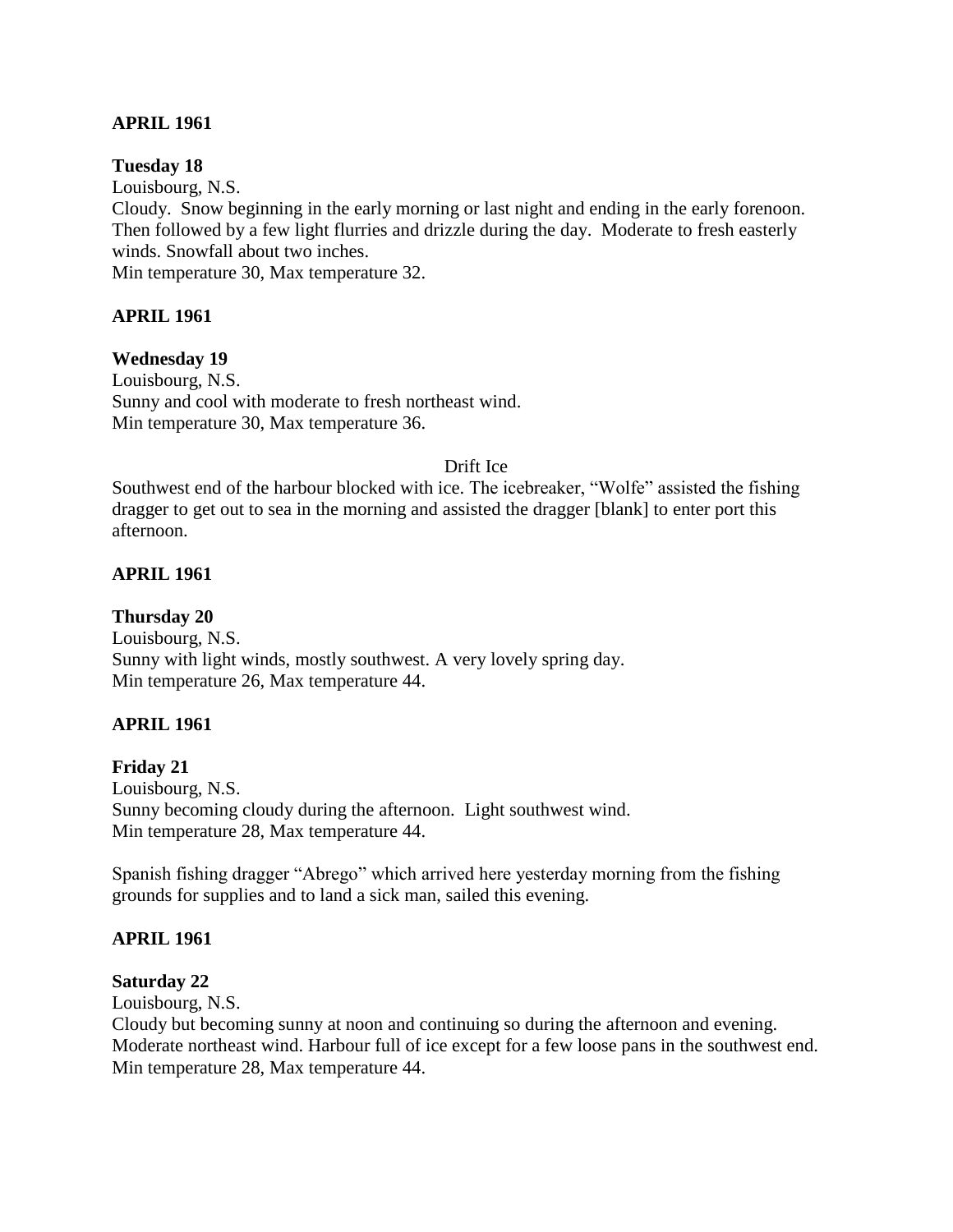## **APRIL 1961**

### **Sunday 23**

Louisbourg, N.S.

Cloudy and cool with moderate south and southeast winds. Snow mixed with rain beginning at about 4 P.M. then tapering off to clear rain a little later and continuing as rain and mist into the night.

Min temperature 28, Max temperature 38.

## Church Services

At 11 A.M. and 7 P.M., attended services in the First United Church. The morning service was conducted by two members of the Gideon International in Canada, Mssrs. MacDougall and MacLeod of Sydney. The evening service was conducted by the Pastor Rev. K. Bruce Munro and was under the auspices of the Warren's Missionary, it being their semi-annual Thank offering service. About 90 present in the morning and about 60 in the evening. Choir attendance A.M. 13, P.M. 12.

## **APRIL 1961**

## **Monday 24**

Louisbourg, N.S. Cloudy and cool with moderate northerly winds. Min temperature 34, Max temperature 40.

## **APRIL 1961**

## **Tuesday 25**

Louisbourg, N.S. A few sunny intervals but mostly cloudy. Light variable winds. Min temperature 28, Max temperature 44. Light rain beginning to fall at about 9 P.M..

# **APRIL 1961**

## **Wednesday 26**

Louisbourg, N.S. Cloudy and cool with light and variable winds. Min temperature 34, Max temperature 45.

## **APRIL 1961**

## **Thursday 27**

Louisbourg, N.S. Cloudy but becoming sunny at about noon. Sunny during the afternoon and evening. A very lovely afternoon. Min temperature 34, Max temperature 46.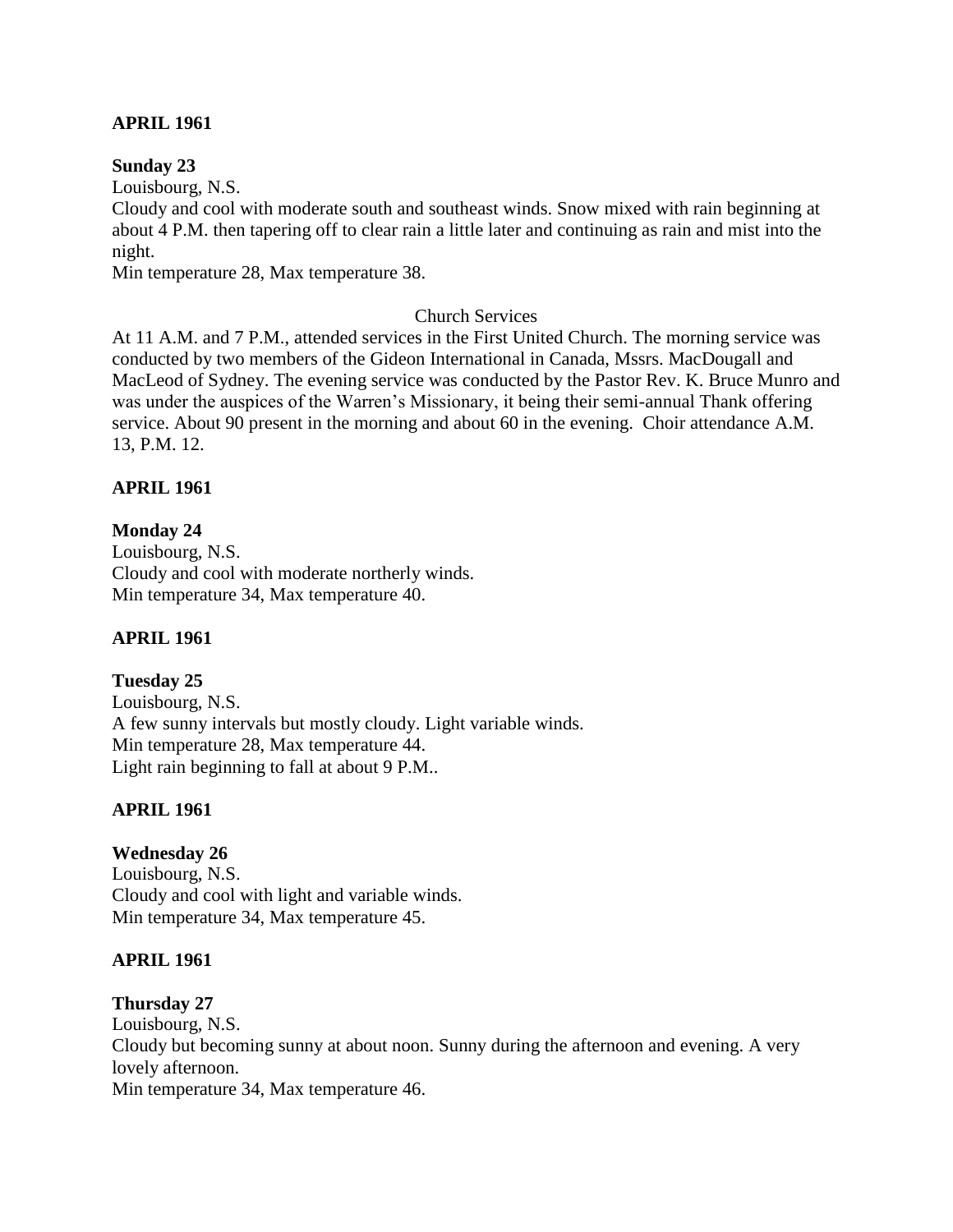## To Sydney and Return

Went to Sydney on the 8 A.M. trip of the LeBlanc Bus. My principal business at Sydney was to file my 1960 Income Tax Report in the District Taxation office in the Federal Building. Met Mr. D. J. MacDonald at the Taxation office with whom I filed my Report. After making a few other business calls, I returned on the Bus leaving Sydney at 12:15 P.M.

## Spanish Trawler

Spanish Trawler, [blank] which arrived here yesterday for salt and other supplies, sailed for the fishing grounds in the evening.

## **APRIL 1961**

## **Friday 28**

Louisbourg, N.S.

Sunny with light northwest wind. A very lovely spring day followed by a very nice moon-light night.

Min temperature 30, Max temperature 55.

## **APRIL 1961**

## **Saturday 29**

Louisbourg, N.S. Sunny with variable winds mostly northeast. A very lovely spring day. Min temperature 26, Max temperature 50.

## Ship Rookswood

British ship "Rookswood" arrived here last night. She is of about 8000 tons capacity and is scheduled to engage in the coal trade between Sydney and St. Lawrence ports during the coming season. She will likely remain here until the drift ice blockade eases off the port of Sydney.

## Daylight Saving Time

Daylight Saving Time is scheduled to come into effect immediately after twelve o'clock tonight.

## **APRIL 1961**

## **Sunday 30**

Louisbourg, N.S.

Cloudy and chilly. Snow beginning to fall at about noon and continuing moderately all the afternoon and evening and into the night. Moderate easterly winds increasing to strong. A very unpleasant afternoon and evening.

Min temperature 32, Max temperature.

## **MAY 1961**

**Monday 1**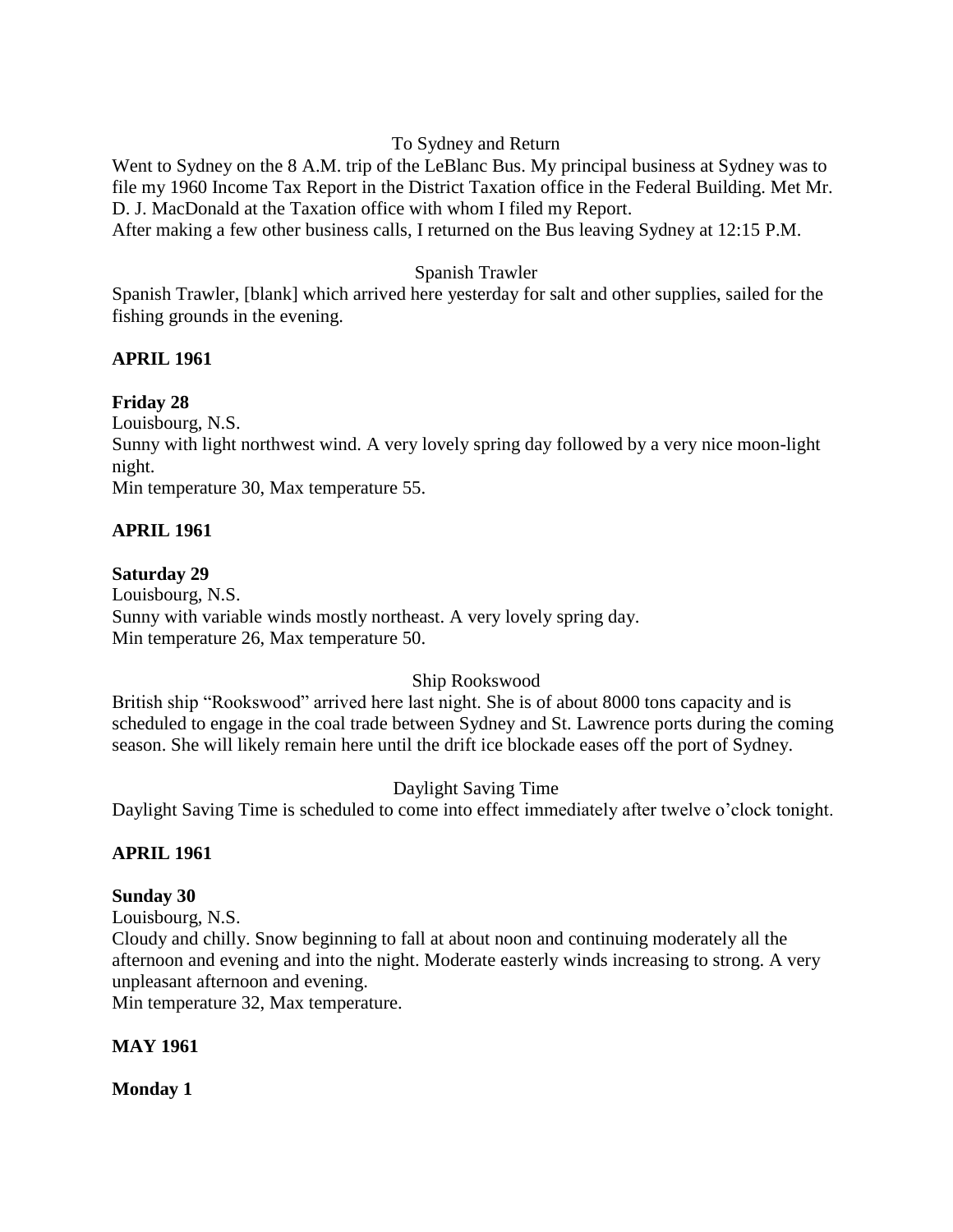Louisbourg, N.S.

Snow flurries that began around noon yesterday continued throughout last night ending this morning. Cloudy during the remainder of the day with moderate to fresh northeast wind. Total snowfall of yesterday, last night and this morning about five inches. Min temperature 32, Max temperature 39.

# **MAY 1961**

# **Tuesday 2**

Louisbourg, N.S. Sunny with light variable winds. A very lovely spring day. Min temperature 32, Max temperature 48.

Today's press and radio had the story of rescue by helicopters of the crew of the long liner "Betty Harris" which took place off the coast near Gabarus or Forchu. The "Betty Harris" was heading for Louisbourg on last Sunday when she got crushed in the drift ice.

# **MAY 1961**

# **Wednesday 3**

Halifax, N.S.

Snow followed by heavy rain and wind last night. Rain ending early in the forenoon and clearing at about 9 A.M. Sunny and cold during the remainder of the day. Very strong northwest winds.

Arrived at Halifax from Sydney on C.N.R. train at 9 A.M.

# **MAY 1961**

# **Thursday 4**

On C.N.R. train from Halifax to Sydney.

Arrived at Sydney at about 9:40 A.M., daylight time. Sydney to Louisbourg on the 12:15 trip of the LeBlanc Bus. Day cloudy and cold becoming mostly sunny before noon. Fresh northwest wind.

Min temperature 32, Max temperature 48.

# **MAY 1961**

**Friday 5** Louisbourg, N.S. Cloudy intervals but mostly sunny. Fresh northerly winds. Min temperature 26, Max temperature 46.

First United States Man in Space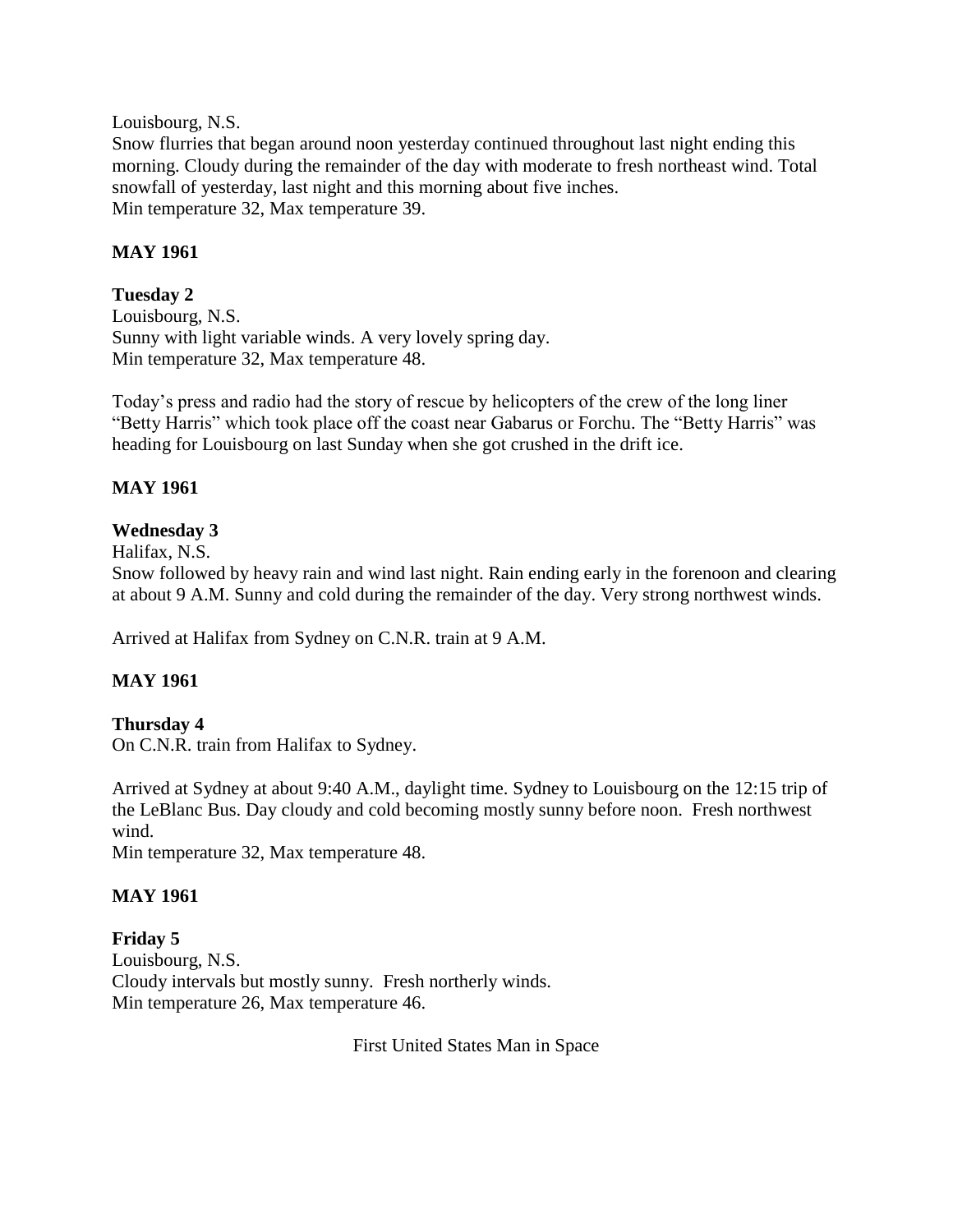Commander Alan B. Shepard was shot into space at 11:34 A.M. today from Cape Canaveral, Florida to become the first United States spaceman. His flight of 115 miles occupied a space of 15 minutes.

(above from press reports)

## Sailed for Sydney

British ship "Rookswood" which arrived here on April 29<sup>th</sup> last, sailed this morning enroute for Sydney escorted by the icebreaker "Sir William Alexander".

## **MAY 1961**

# **Saturday 6**

Louisbourg, N.S. Sunny and cold with fresh northerly winds. Min temperature 28, Max temperature 38.

Harbour free of drift ice with the exception of a few loose pans. A considerable quantity in sight off the coast.

## **MAY 1961**

## **Sunday 7**

Louisbourg, N.S. Sunny and cool with moderate variable winds, mostly southwest. Min temperature 26, Max temperature 43.

## Church Services

AT 11 A.M. and 7 P.M., attended services in the First United Church. Rev. B. P. Mahon, secretary of the Canadian Bible Society was the preacher. At 7 P.M., Rev. K. Bruce Munro, the regular Pastor, delivered the address. Present in the morning about 100, in the evening, about 70. Choir attendance A.M. 14, P.M. 10.

## **MAY 1961**

## **Monday 8**

Louisbourg, N.S. Sunny with light to moderate variable winds. A very lovely spring day as far as weather is concerned.

Min temperature 30, Max temperature 50.

## Fox Sparrows Have Gone

The Fox Sparrows, the first of which this season arrived on or about the 4<sup>th</sup> of April, have all disappeared. Evidently, this fine sunny morning having continued their migration to their northern nesting grounds. Yesterday, I had a flock of them feeding in my yard as usual since their arrival, but today there is not one to be seen. Induced by the fine sunny weather, they no doubt got away to an early start this morning. Many days since their arrival. I have had at least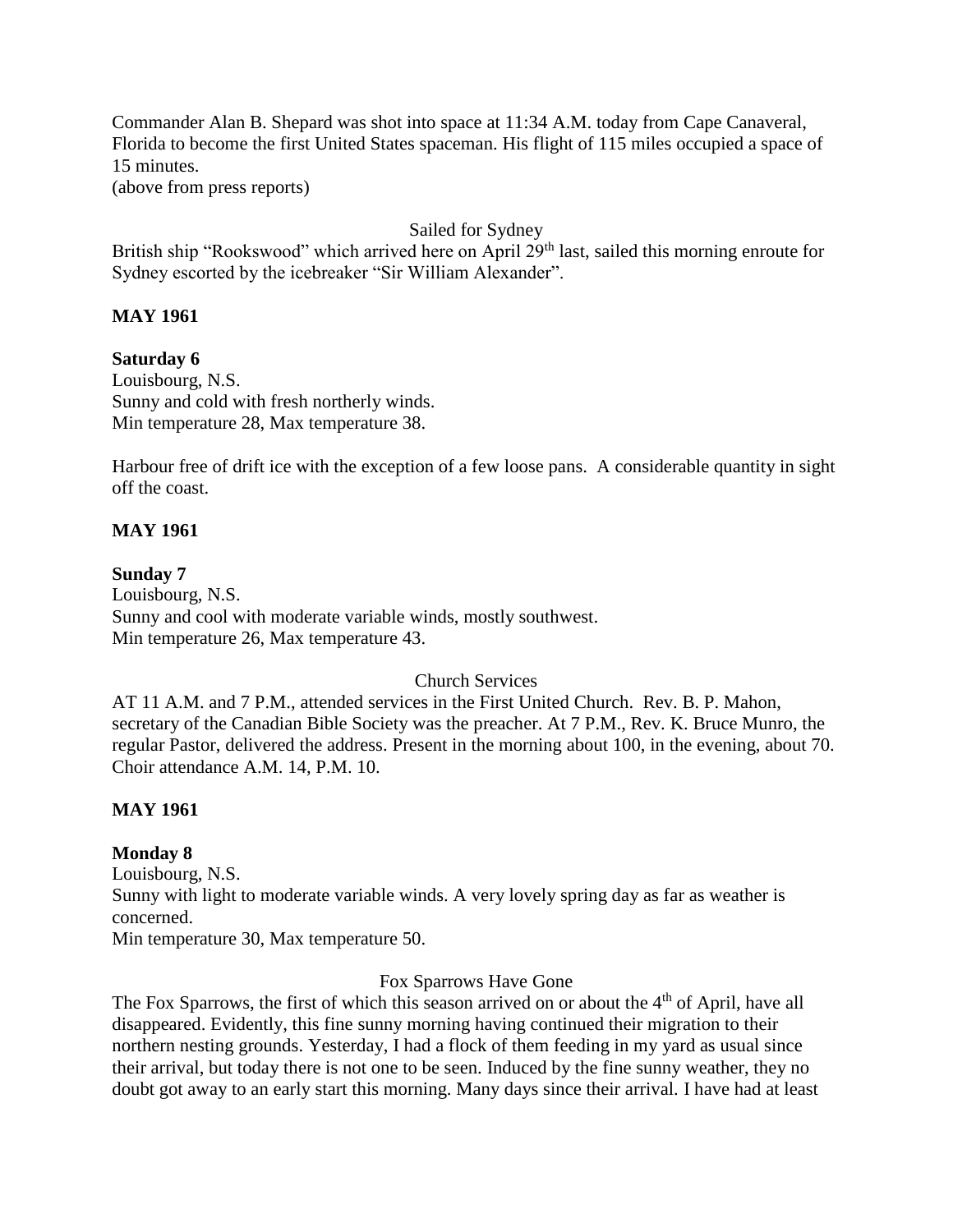three dozen at a time feeding in the back yard where I had provided food for them, mostly rolled oats, of which they are very fond. Their stay this spring has been considerably longer than usual. Their usual visit lasting about three weeks. I think un-seasonal weather conditions this spring caused them to remain a little longer before setting out for their destination. For the past 40 years, they have been coming here every spring in more or less numbers with the exception of one. The Fox Sparrows are splendid singers and should I be living a year hence I shall be pleased to extend to them a very hearty welcome.

# **MAY 1961**

# **Tuesday 9**

Louisbourg, N.S. Sunny with light variable winds. A very nice spring day. Cloudy at night. Min temperature 26, Max temperature 51.

The remains of a 7 foot bank of snow in my backyard has at last disappeared.

# **MAY 1961**

# **Wednesday 10**

Louisbourg, N.S. Cloudy with fog and occasional light mist. Light to moderate southwest wind. Min temperature 38, Max temperature 46.

# **MAY 1961**

# **Thursday 11**

Louisbourg, N.S. Sunny with light variable winds. A very lovely spring day. Min temperature 34, Max temperature 55.

# **MAY 1961**

# **Friday 12**

Louisbourg, N.S. Sunny with light to moderate southwest wind. Min temperature 30, Max temperature 56. A very nice spring day.

## **MAY 1961**

## **Saturday 13**

Louisbourg, N.S. Cloudy with light southwest wind. A very light shower of rain at noon. Min temperature 38, Max temperature 58.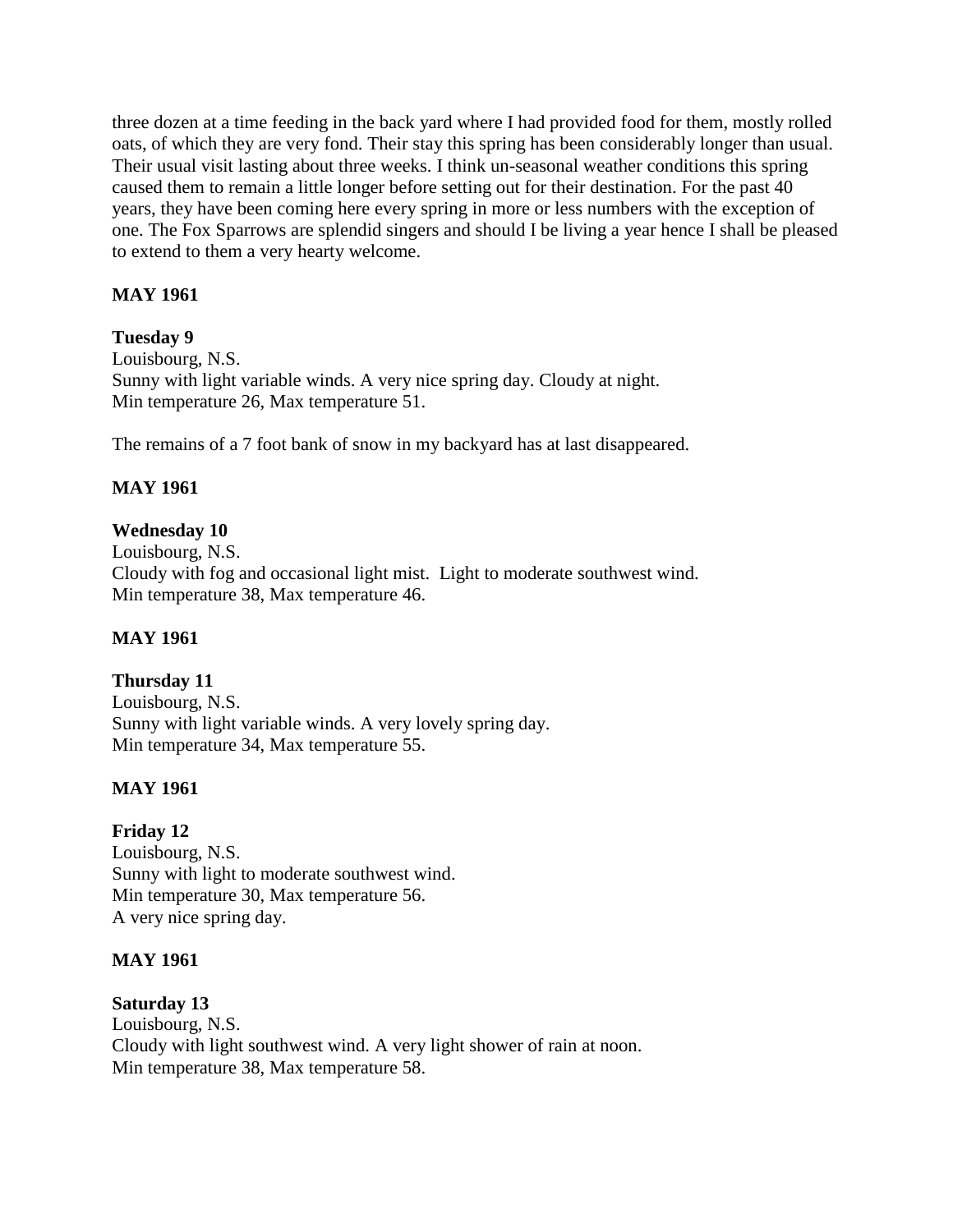## Motor ship "Hamina".

Norwegian motor ship "Hamina" arrived here shortly after noon for the purpose of loading a cargo of pulpwood. She docked at the Government Wharf.

# **MAY 1961**

# **Sunday 14**

Louisbourg, N.S. Mother's Day Cloudy in the morning with some fog in the forenoon. Sunny in the afternoon and evening. Light southwest wind. Min temperature 44, Max temperature 55.

Church Services

At 11 A.M. and 7 P.M., attended services in the First United Church where Rev. K. Bruce Munro was the preacher. Present in the morning about 150, in the evening about 75. Mother's Day services both morning and evening. Choir attendance A.M. 13, P.M. 12.

# **MAY 1961**

# **Monday 15**

Louisbourg, N.S. Cloudy becoming sunny at about noon. Sunny during the afternoon with light to moderate southwest wind. Min temperature 44, Max temperature 56.

# Motor Vessel Hamina

Norwegian motor ship "Hamina" which arrived here on last Saturday for a load of pulpwood, began loading this morning at the Government wharf.

# Death of George Lawrence [blank]

# **MAY 1961**

**Tuesday 16** Louisbourg, N.S. Cloudy and cool with light southeast wind. A few light showers, drizzle and mist. Min temperature 38, Max temperature 46.

# **MAY 1961**

# **Wednesday 17**

Louisbourg, N.S. Cloudy with a few light showers, fog, mist and drizzle. Light variable winds. Min temperature 40, Max temperature 54.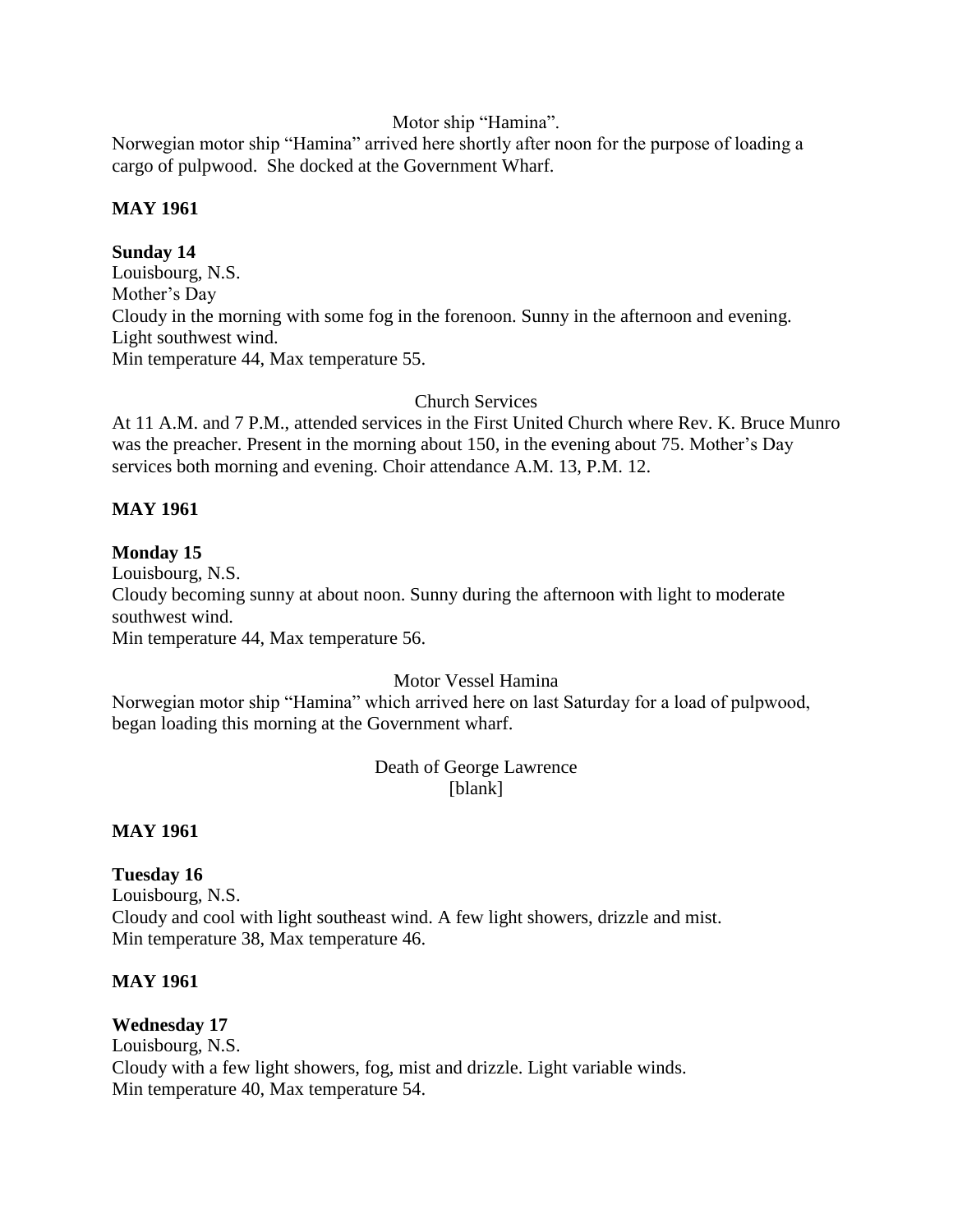## Funeral

The funeral of the late George Lawrence took place this afternoon. Service was held in St. Bartholomew's Anglican Church by Rev. [blank] Logan. Burial took place in the Anglican cemetery. Funeral in charge of D. M Johnston, Funeral Director, Louisbourg.

## **MAY 1961**

## **Thursday 18**

Louisbourg, N.S. Sunny and cold with fresh to strong north-northeast wind. Min temperature 33, Max temperature 50.

# **MAY 1961**

# **Friday 19**

Louisbourg, N.S. Sunny and cool with moderate southerly winds increasing at night. Becoming cloudy in midafternoon. Min temperature 33, Max temperature 46. Rain began to fall at about 9 P.M.

# Motor Vessel Hamina.

Norwegian motor vessel "Hamina" which began loading a cargo of pulpwood, sailed this afternoon.

# **MAY 1961**

# **Saturday 20**

Louisbourg, N.S. Rain storm. Rain of last night continued throughout the day and into the night. Strong southeast and south winds reaching gale force. A very unpleasant day. Min temperature 36, Max temperature 40.

# **MAY 1961**

## **Sunday 21** Louisbourg, N.S. Cloudy, clearing shortly before sunset. Light southwest winds. Min temperature 31, Max temperature 46. Rain which began at about 9:30 P.M. on last Friday ended last night with a total fall of 2 1/8 inches.

Church Services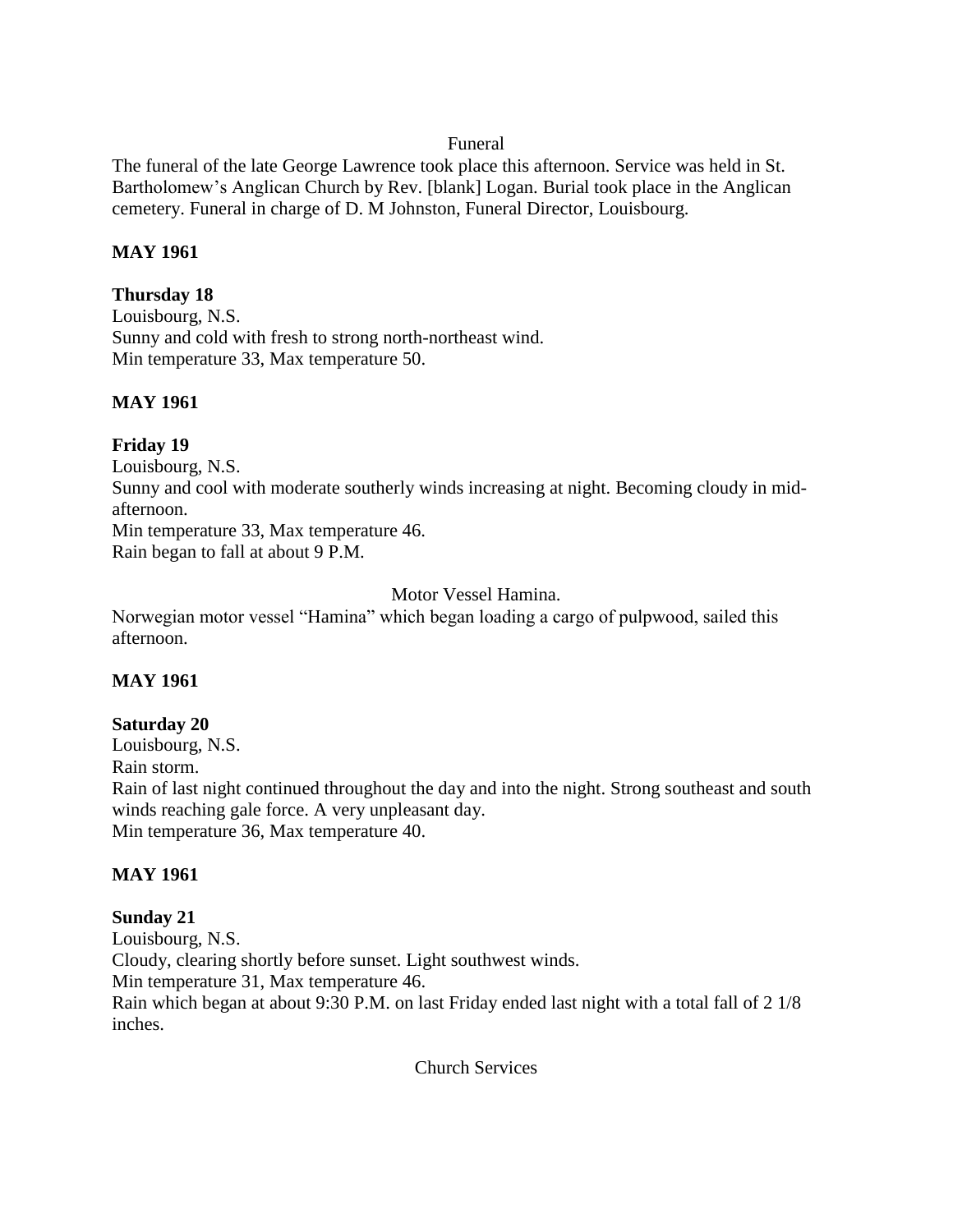At 11 A.M., attended service in the First United Church where Rev. K. Bruce Munro was the preacher.

## **MAY 1961**

# **Monday 23**

Louisbourg, N.S. Victoria Day Sunny for a brief period in the morning. Becoming cloudy at about 8 A.M. and remaining so throughout the day with rain beginning about 6:30 P.M. Light southwest to south winds. Min temperature 32, Max temperature 52.

# **MAY 1961**

# **Tuesday 23**

Louisbourg, N.S.

Cloudy with a few brief sunny intervals during the afternoon. Strong southeast wind reaching gale force during last night shifting to southwest this morning and continuing strong, shifting to northwest in the evening and moderating. Rainfall of last night 3/8 inch.

# **MAY 1961**

# **Wednesday 24**

Louisbourg, N.S.

Cloudy and foggy in the morning, clearing in the forenoon. Sunny during the afternoon and evening.

Min temperature 34, Max temperature 52.

Planted four Dahlia bulbs this afternoon. First planting I did this season.

# **MAY 1961**

# **Thursday 25**

Louisbourg, N.S. Cloudy and cool with light southwest wind. Clearing at about sunset. Min temperature 40, Max temperature 50.

# **MAY 1961**

# **Friday 26**

Louisbourg, N.S. Sunny with fresh to strong southwest wind. Min temperature 40, Max temperature 55.

A dredge, 2 tugs and 2 scows which arrived here last evening, sailed early this morning enroute for St. John, NB.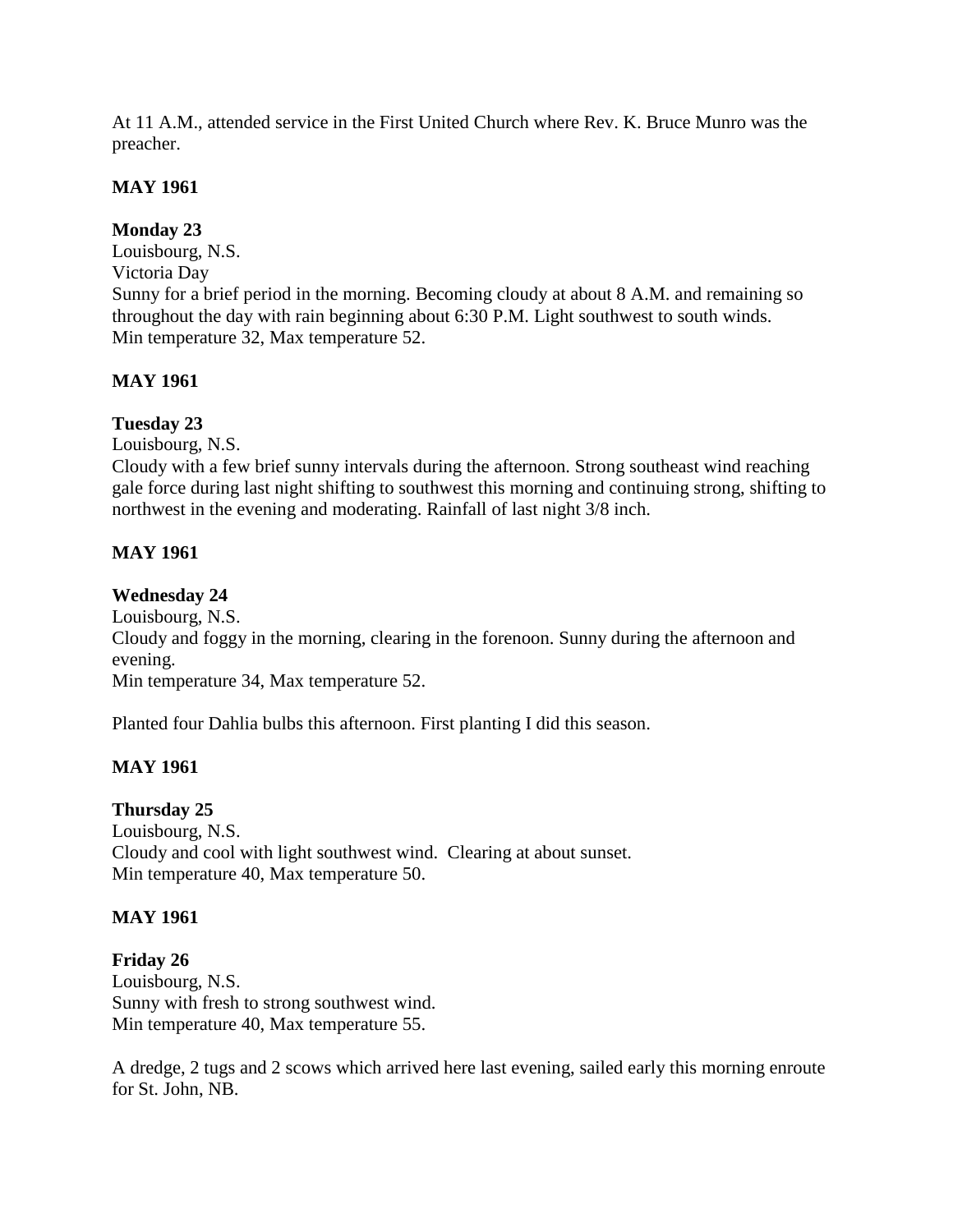# **MAY 1961**

**Saturday 27** Louisbourg, N.S. Cloudy with moderate to fresh southwest wind. Min temperature 46, Max temperature 56.

# **MAY 1961**

# **Sunday 28**

Louisbourg, N.S.

Cloudy. Clearing at about noon becoming rain in the early morning followed by showers in the forenoon. Cloudy again in the late afternoon and clearing before sunset. Strong southwest wind reaching gale force in the afternoon, decreasing in the evening. Min temperature 41, Max temperature 50.

## Church Services

At 11 A.M. and 7 P.M., attended services in the First United Church where Rev. K. Bruce Munro was the preacher. About 50 present in the morning and about 60 in the evening.

# **MAY 1961**

**Monday 29** Louisbourg, N.S. Cloudy, becoming sunny early in the day. Cloudy at night. Fresh to strong southwest wind. Min temperature 39, Max temperature 51.

### **MAY 1961**

**Tuesday 30** Louisbourg, N.S. Cloudy with moderate to fresh southwest wind and considerable fog. Min temperature 45, Max temperature 54.

Inspection of Sea Cadets

Went to the Navy Hut at 7 P.M. where I watched the ceremonies in connection with the inspection of the Louisbourg Sea Cadets.

# **MAY 1961**

# **Wednesday 31**

Louisbourg, N.S.

Showers of rain in the early morning. Cloudy, clearing in the forenoon. Sunny with a few brief cloudy intervals. An occasional light shower in the afternoon. Fresh to strong west, southwest wind.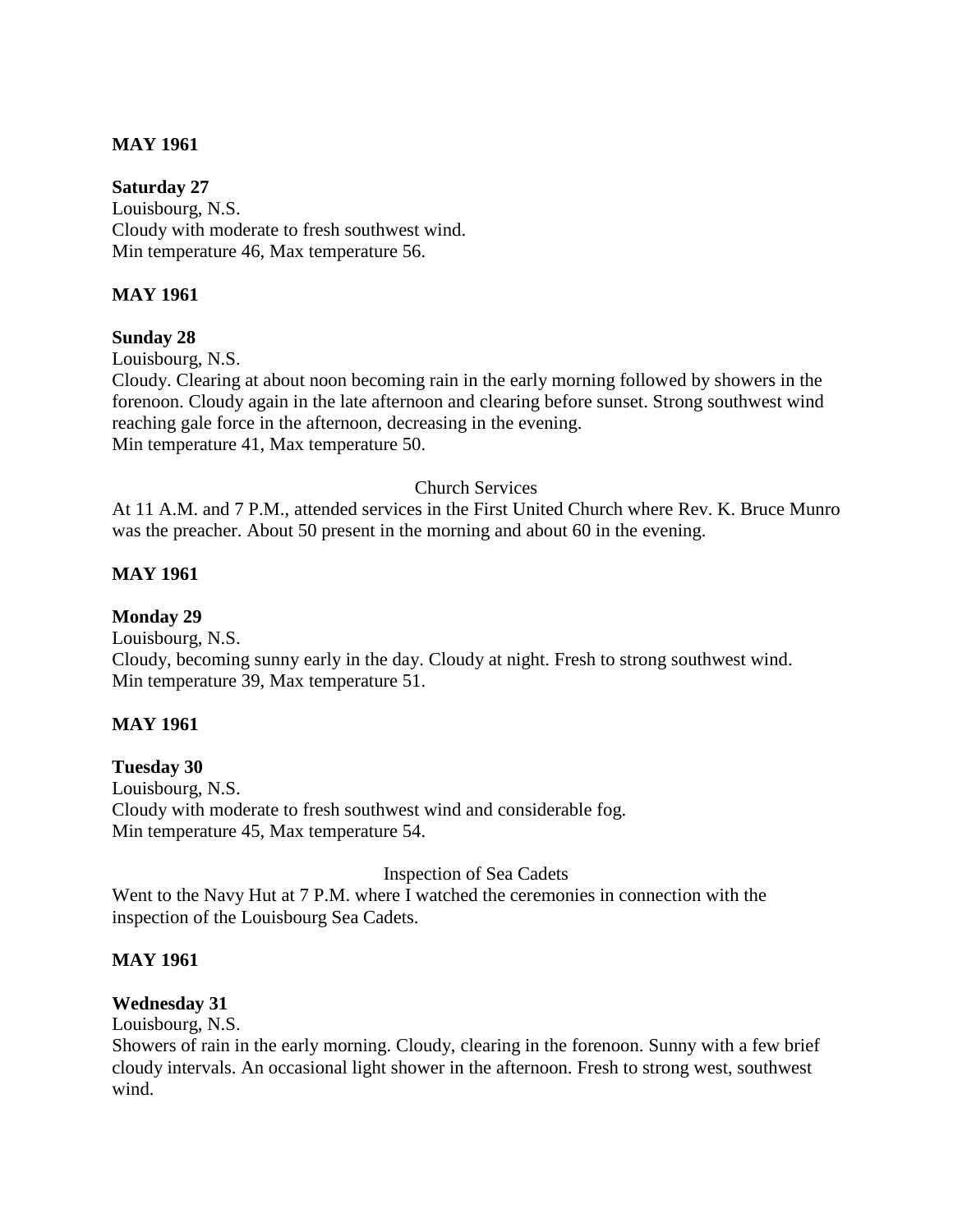Min temperature 40, Max temperature 52.

# Closing of Caledonia Mines

The Dominion Coal Company mine known as Number 4 and Caledonia has closed down permanently. The last coal from this mine was hoisted today. It is said to have been in operation for 95 years and to have produced 32,000,000 tons of coal.

## **JUNE 1961**

## **Thursday 1**

Louisbourg, N.S. Sunny and cool with fresh westerly winds decreasing in the evening. Min temperature 32, Max temperature 57.

# **JUNE 1961**

# **Friday 2**

Louisbourg, N.S. Cloudy and foggy with light southwest wind. Rain began to fall at about 4:30 P.M. Min temperature 42, Max temperature 44.

# **JUNE 1961**

# **Saturday 3**

Louisbourg, N.S. Cloudy with some fog becoming sunny shortly before noon. Mostly sunny during the afternoon. Light southwest wind. Min temperature 42, Max temperature 51.

### **JUNE 1961**

### **Sunday 4**

Louisbourg, N.S. Cloudy and foggy with showers in the morning. Light southwest wind. Min temperature 44, Max temperature 56.

Church Services

AT 11 A.M. and 7 P.M., attended services in the First United Church where Rev. K. Bruce Munro was the preacher. About 75 present at each service. Choir attendance A.M. 10, P.M. 14.

### **JUNE 1961**

**Monday 5** Louisbourg, N.S. Sunny with cloudy intervals. Light to moderate southwest wind. Min temperature 36, Max temperature 63.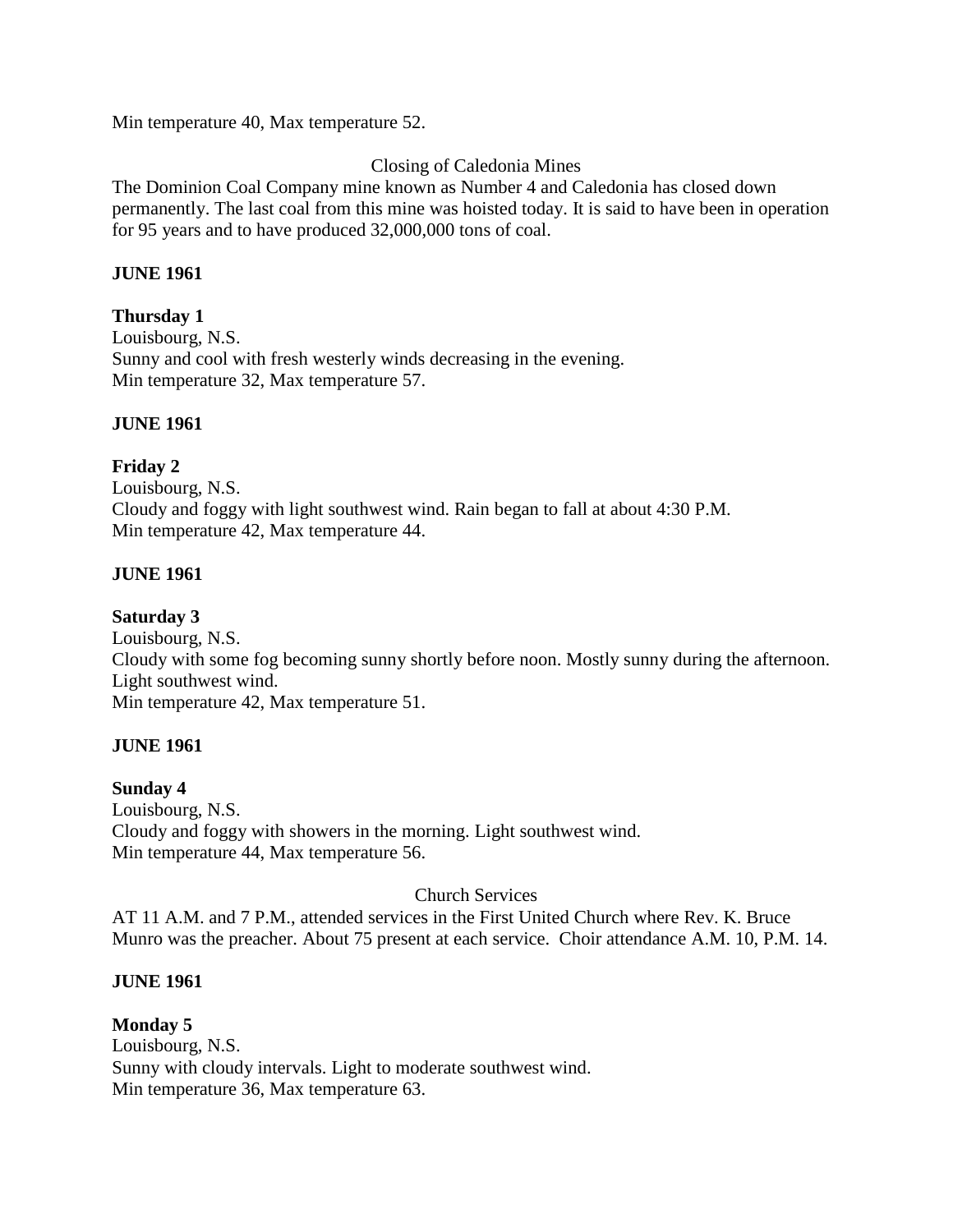# M.V. Edward Cornwallis

Canadian Government ship, "Edward Cornwallis" arrived in the afternoon and docked at the freight wharf.

## **JUNE 1961**

# **Tuesday 6**

Louisbourg, N.S. Sunny becoming cloudy and foggy in the afternoon and evening. Fresh southwest wind. Min temperature 42, Max temperature 57.

Canadian Government ship "Edward Cornwallis" which arrived here yesterday, sailed early this morning.

Municipal Ready Mix Ltd. of Sydney began the job of excavating for and installing water and sewage to the basement of the First United church.

# **JUNE 1961**

# **Wednesday 7**

Louisbourg, N.S. Sunny and moderately warm with moderate to fresh northwest wind decreasing to light in the late afternoon and shifting to southeast to east. Min temperature 46, Max temperature 66.

Choir Practice At 8 P.M., attended choir practice in the First United Church.

# **JUNE 1961**

# **Thursday 8**

Louisbourg, N.S. Sunny and cool with moderate to fresh southwest wind. Min temperature 41, Max temperature 56.

### **JUNE 1961**

### **Friday 9**

Louisbourg, N.S. Rain beginning in the early morning ended at about noon. Cloudy during the entire day with very light southwest wind. Min temperature 46, Max temperature 60. Rainfall about 3/4 inch. Considerable fog.

### **JUNE 1961**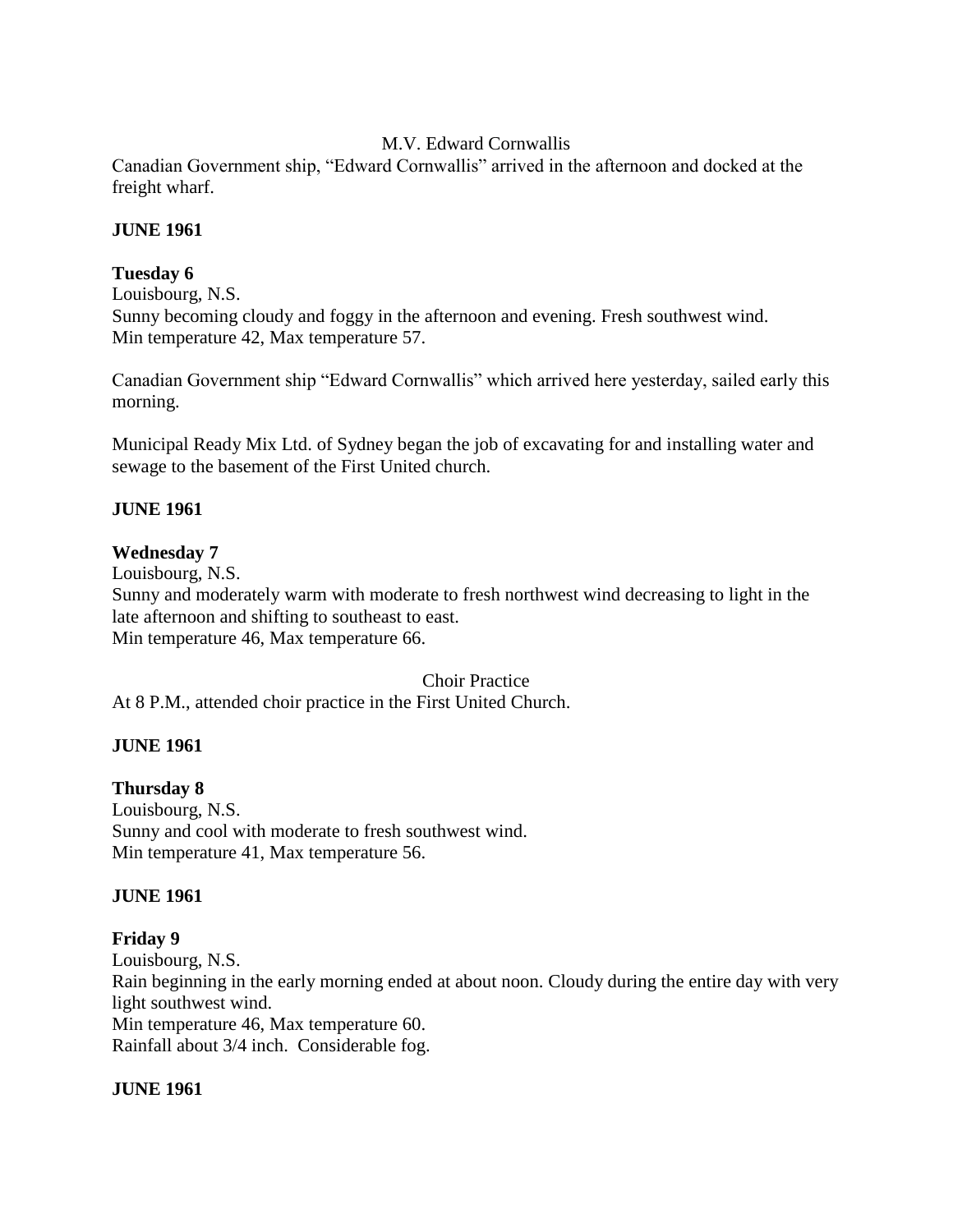### **Saturday 10**

Louisbourg, N.S. Cloudy and foggy with some rain in the afternoon. Light southwest wind in the afternoon as well as the forenoon. Min temperature 46, Max temperature 50.

# **JUNE 1961**

# **Sunday 11**

Louisbourg, N.S.

Remarkably clear with northwest in the morning shifting to southeast. A very lovely June day. Min temperature 46, Max temperature 62.

# Church Service

At 11 A.M. and 7 P.M., attended services in the First United Church where in the absence of the Pastor, Rev. K. Bruce Munro, who went away early last week to attend the United Church Conference at Sackville, NB, the pulpit both morning and evening was occupied by two Laymen of the congregation, Harold Rudderham and John MacRury in the morning and Charles Stacey and Charles Bagnell in the evening.

# **JUNE 1961**

**Monday 12**

Louisbourg, N.S. Fog clearing before noon. Mostly sunny during the afternoon with light to moderate southwest wind. Fog returned in the evening. Min temperature 45, Max temperature 66.

# **JUNE 1961**

### **Tuesday 13**

Louisbourg, N.S. Foggy with brief sunny intervals. Light showers at noon. Light southwest wind. Min temperature 45, Max temperature 61.

### **JUNE 1961**

# **Wednesday 14**

Louisbourg, N.S. Thunder and lightening storm at about 7:30 A.M. accompanied by heavy showers. Cloudy all day with occasional mist and light showers. Light northwest wind. Min temperature 46, Max temperature 67.

### **JUNE 1961**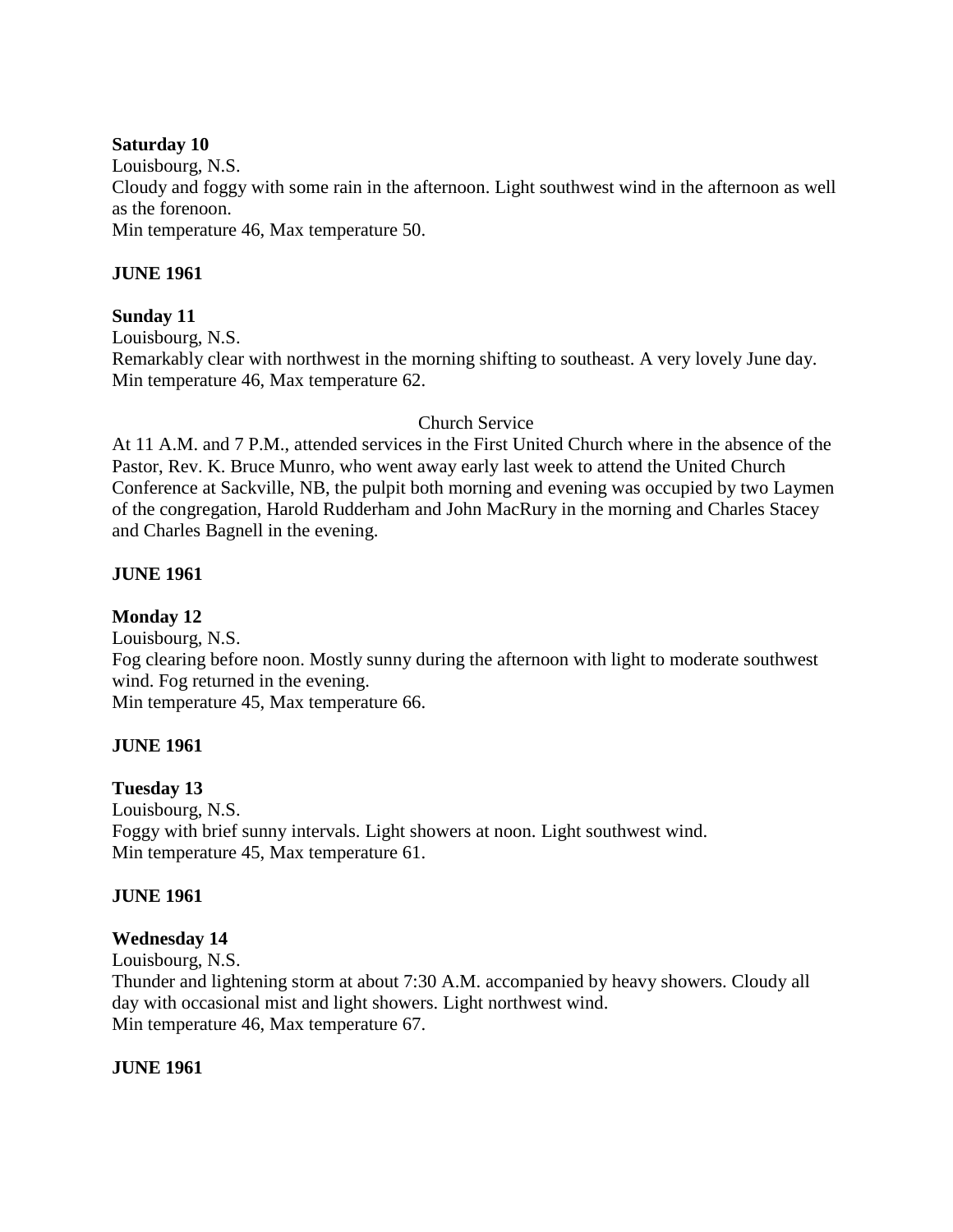## **Thursday 15**

Louisbourg, N.S. Sunny with light variable winds, mostly northwest. A very lovely late spring day. Min temperature 42, Max temperature 64.

# **JUNE 1961**

# **Friday 16**

Louisbourg, N.S. Sunny with a few cloudy intervals during the afternoon. Light to moderate northerly wind. Min temperature 38, Max temperature 69.

### To Sydney and Return

Went to Sydney on the 8 A.M. trip of the LeBlanc Bus. Made a few business calls and returned on the Bus leaving Sydney at 4:30 P.M.

# **JUNE 1961**

# **Saturday 17**

Louisbourg, N.S. Sunny with light to moderate northwest wind. A very nice late spring day. Min temperature 41, Max temperature 62.

## **JUNE 1961**

# **Sunday 18**

Louisbourg, N.S. Sunny with fresh southwest wind. Min temperature 44, Max temperature 60.

### Church Services

AT 11 A.M. and 7 P.M., attended services in the First United Church. In the absence of the Pastor, Rev. K. Bruce Munro, the service in the morning was conducted by two of the Elders: Edison Skinner and Edward Levy, and in the evening by Charles Stacey and Charles Bagnell. About 65 present in the morning and about 30 in the evening. Choir attendance A.M. 10, P.M. 7. Rev. K. Bruce Munro, the Pastor, who became ill while attending the Maritime Conference at Sackville, NB, is out of the hospital now and expects to be back here sometime next week.

### **JUNE 1961**

### **Monday 19**

Louisbourg, N.S. Sunny and cool with fresh southwest wind. Min temperature 42, Max temperature 60.

### **JUNE 1961**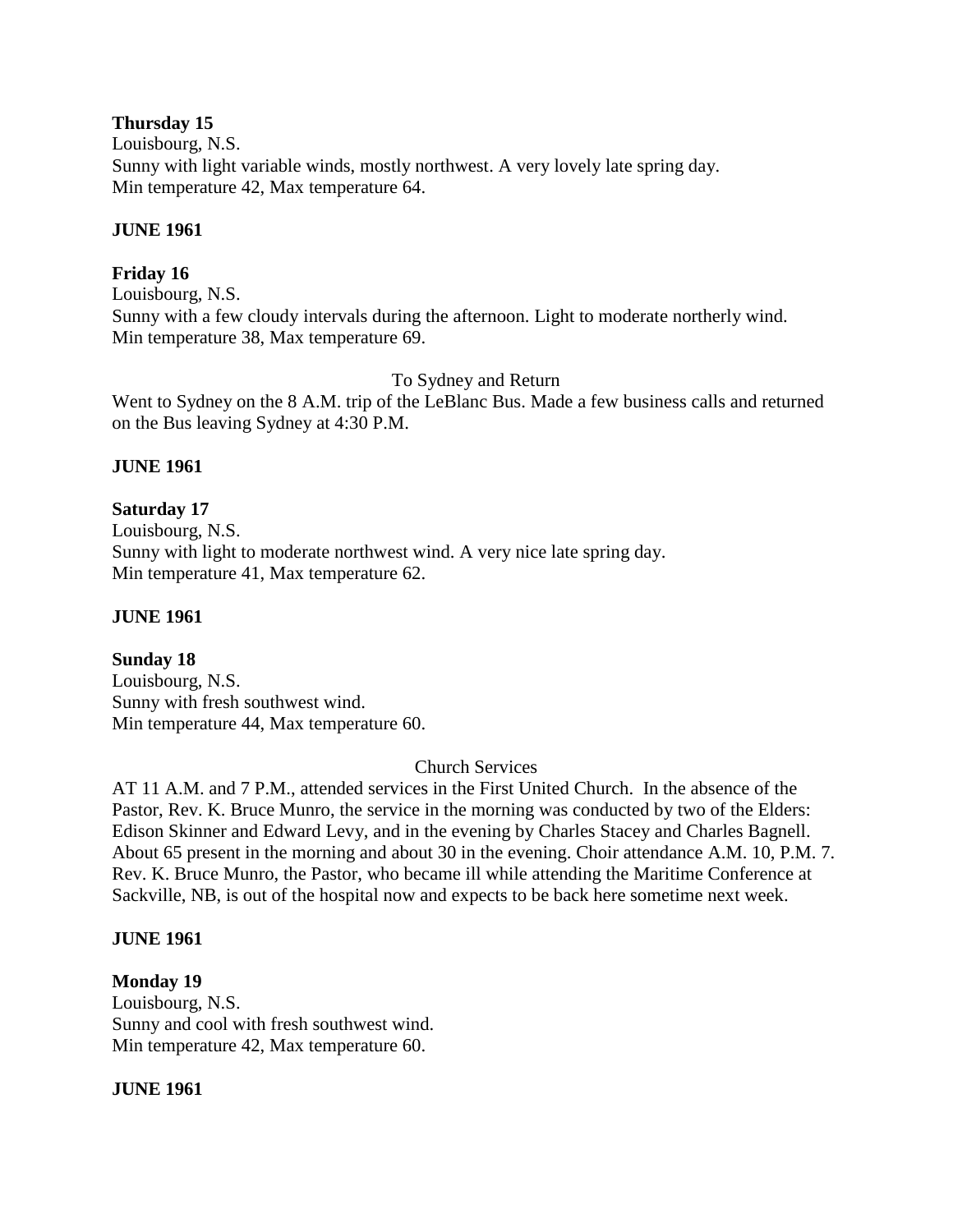**Tuesday 20** Louisbourg, N.S. Sunny and cool with fresh southwest wind. Min temperature 44, Max temperature 63.

Louisbourg Pier Officially Closed

A news item in today's issue of the Halifax Chronicle Herald stated that the Dominion Steel and Coal Company had officially closed the Louisbourg Pier to shipping. It also stated that a watchman and an office worker had been dismissed. The pier had been closed for the past two years as far as major shipping was concerned. The watchman and office worker that were recently dismissed were John Hill and Harold Wilson, respectively.

The construction of the pier in question was begun in the autumn of 1894 and completed during the summer of 1895 and the first shipment of coal over it took place in September of that year. The contracting firm that built the pier was MacDonald and Moffat, so I was informed after I arrived here in the year 1896.

# **JUNE 1961**

# **Wednesday 21**

Louisbourg, N.S. Sunny and cool with moderate southwest wind. Min temperature 46, Max temperature 64.

### **JUNE 1961**

### **Thursday 22**

Louisbourg, N.S. Cloudy with a few sunny intervals in the forenoon. Cloudy and foggy during the afternoon and evening. Min temperature 42, Max temperature 64.

### **JUNE 1961**

# **Friday 23**

Louisbourg, N.S. Rain beginning in the morning and ending at about noon. Foggy all day with very light southwest wind. Rainfall about one inch. Min temperature 51, Max temperature 60.

### **JUNE 1961**

### **Saturday 24**

Louisbourg, N.S.

Cloudy and foggy. Fog partly clearing during the noon hour, but returning in the evening thicker than ever.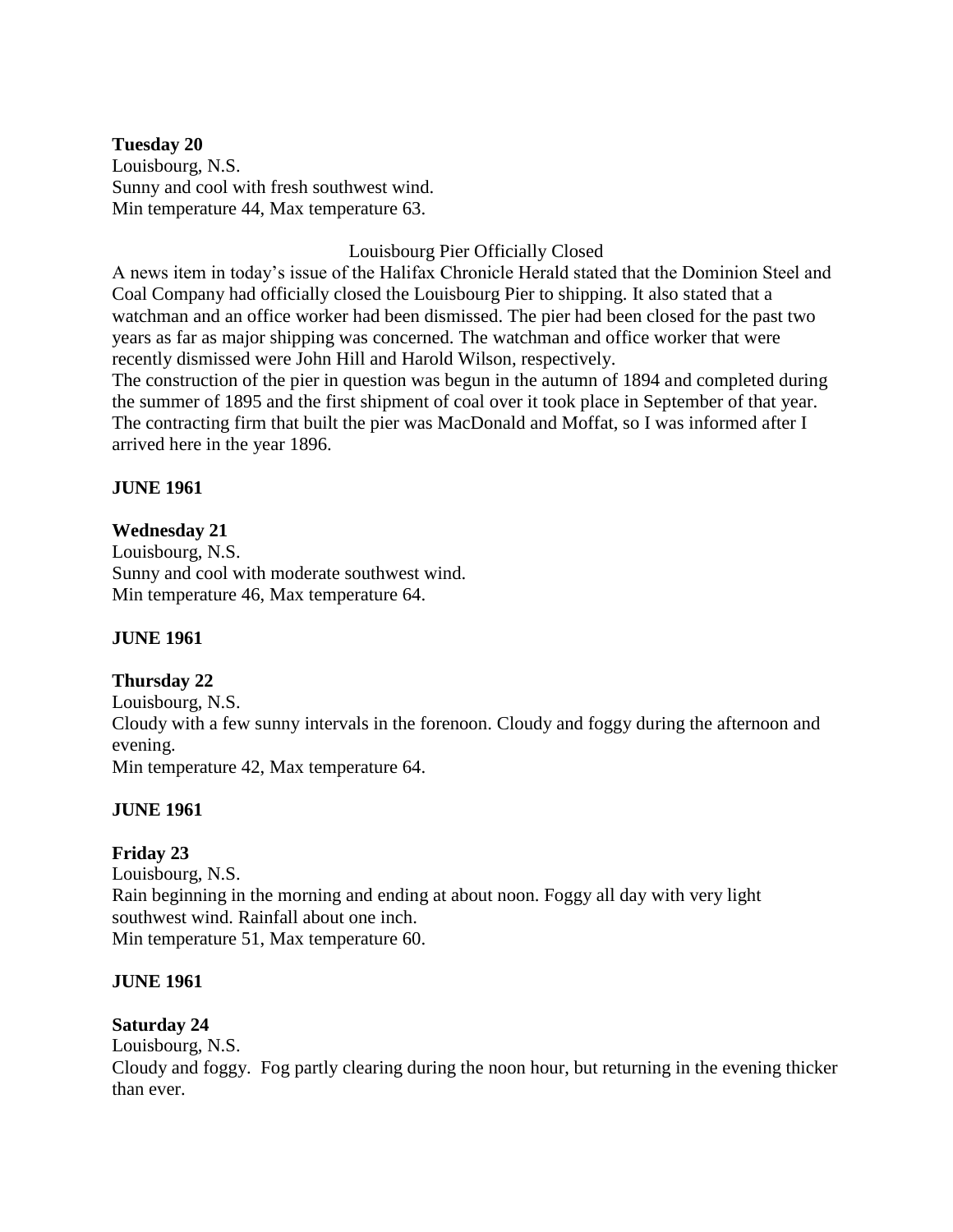Min temperature 50, Max temperature 65.

# **JUNE 1961**

# **Sunday 25**

Louisbourg, N.S. Cloudy, foggy and mild with very light southwest wind. Min temperature 50, Max temperature 64.

# **JUNE 1961**

# **Monday 26**

Louisbourg, N.S. Cloudy and fog in the morning. Cloudy during the forenoon. Sunny in the afternoon. Cloudy with fog at night. Min temperature 48, Max temperature 68.

# Death of J. A. D. McCurdy

Today's press announced the death of John Alexander Douglas McCurdy at the Royal Victoria Hospital, Montreal, yesterday. He was 74 years of age and a native of Baddeck, N.S. Mr. McCurdy, on February 23, 1909, made himself famous by flying the plane, "Silver Dart" for three quarters of a mile over the ice on Baddeck Bay, Victoria County, Nova Scotia. This flight is said to have been the first air-plane flight to have taken place in the British Empire. Mr. McCurdy was appointed Lieut. Governor of the Province of Nova Scotia in 1947 and held the office for six years, when he retired from public life.

# **JUNE 1961**

# **Tuesday 27**

Louisbourg, N.S. Sunny and warm with light westerly winds. A very lovely early summer day. Min temperature 50, Max temperature 74. Warmest day we have had this season.

# **JUNE 1961**

# **Wednesday 28** Louisbourg, N.S. Cloudy and foggy with fresh southwest wind and a few very light showers. Min temperature 60, Max temperature 72.

# **JUNE 1961**

**Thursday 29** Louisbourg, N.S.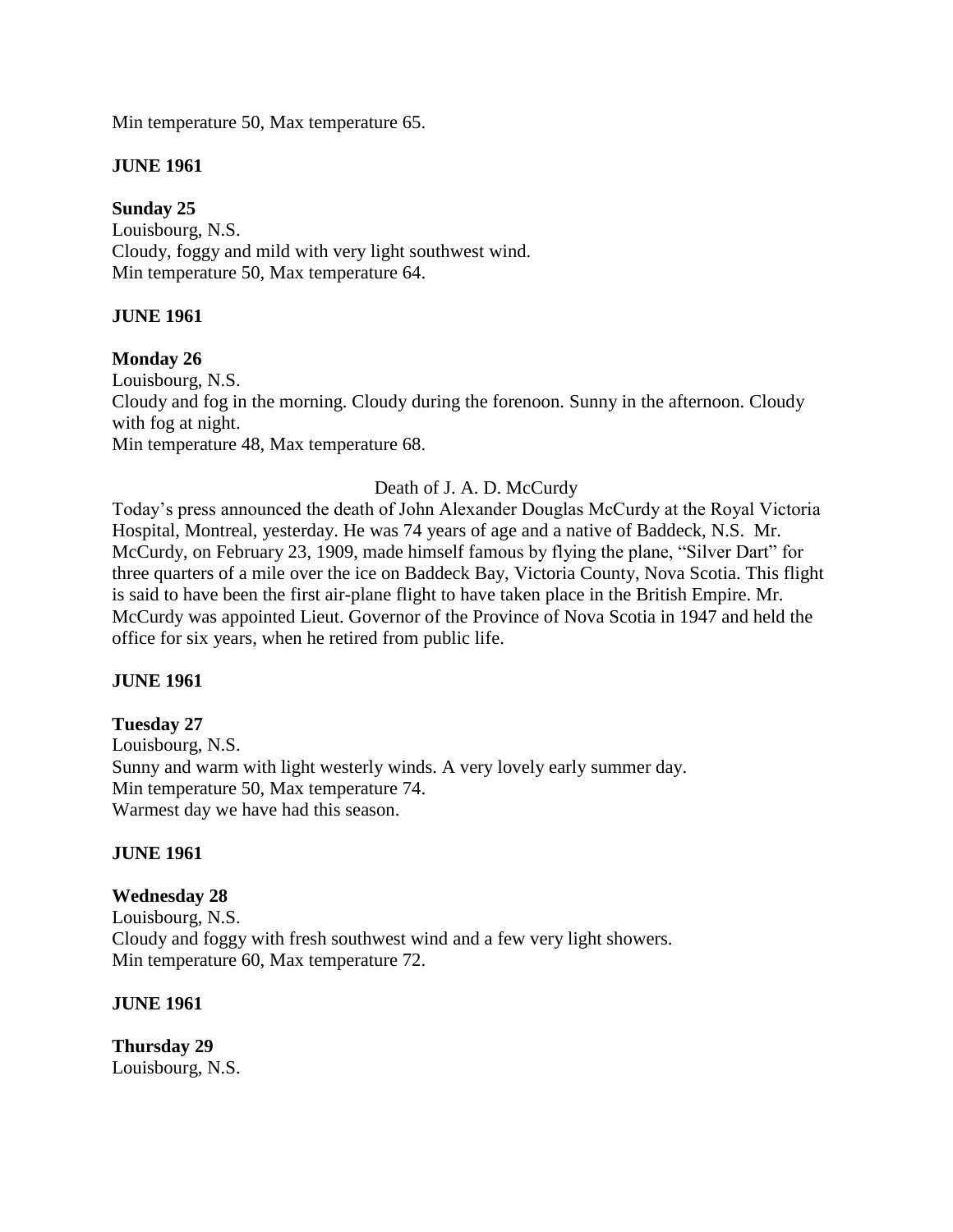Sunny with light to moderate southerly winds. A very lovely day. Min temperature 45, Max temperature 70.

Funeral

The funeral of the late John C. Johnson took place from the First United Church at 2:30 P.M. to Willow Grove cemetery. Was present at the funeral service in the church which was conducted by the Pastor, Rev. K. Bruce Munro. Funeral in charge of D. M. Johnston, Funeral Director, Louisbourg.

# **JUNE 1961**

**Friday 30** Louisbourg, N.S. No entry.

**JULY 1961**

# **Saturday 1**

Louisbourg, N.S. Sunny and warm with light to moderate variable winds. A very lovely autumn day. Min temperature 48, Max temperature 70.

**JULY 1961 Sunday 2 - Sunday 16** No entries

**JULY 1961**

**Monday 17** Louisbourg, N.S. Cloudy with light winds. Showers, drizzle and mist during the afternoon.

# Visits Louisbourg

National Resources Minister, Walter Dinsdale, who is at present in the Maritimes, visited Louisbourg today in connection with the new plan for the restoration of the Fortress of Louisbourg as a tourist attraction. A reception was held in his honour in Calvin Hall at noon today.

# **JULY 1961**

**Tuesday 18** Louisbourg, N.S. Cloudy and warm with very light variable winds. Min temperature 58, Max temperature 72.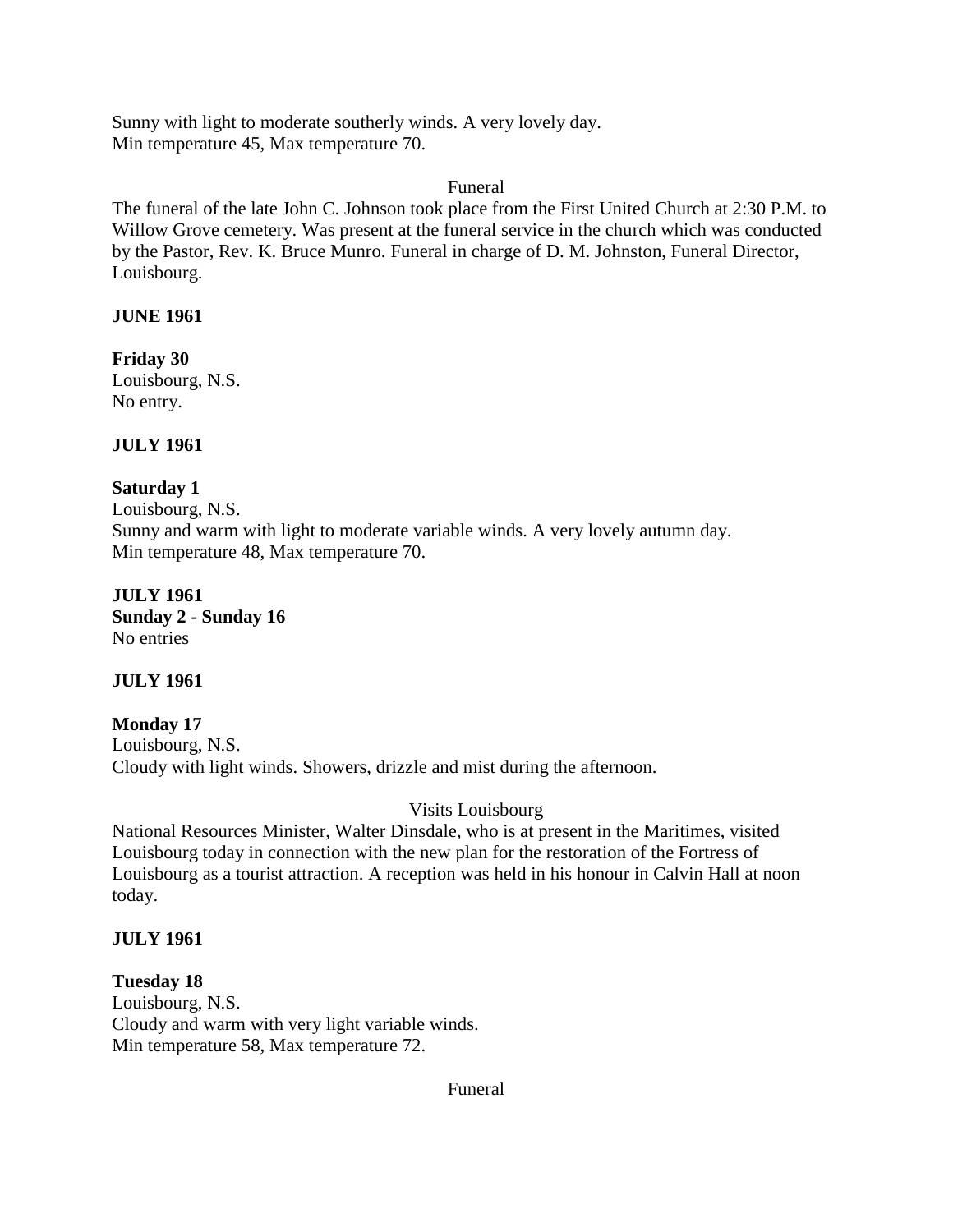The funeral of the late Archibald MacInnis of Kennington Cove, C.B. took place this afternoon. Service was held in the First United Church at 2 P.M. by Rev. K. Bruce Munro. Interment in Catalone cemetery. Funeral in charge of D. M. Johnston, Funeral Director, Louisbourg.

# **JULY 1961**

# **Wednesday 19**

Louisbourg, N.S. Cloudy with occasional light drizzle and mist. Min temperature 62, Max temperature 68.

# **JULY 1961**

# **Thursday 20**

Louisbourg, N.S. Warm and mostly sunny with light to moderate southwest wind. Min temperature 56, Max temperature 76.

# **JULY 1961**

# **Friday 21**

Louisbourg, N.S. Cloudy and foggy with light southwest wind. Min temperature 57, Max temperature 68.

86<sup>th</sup> Birthday

Today, I reached the 86<sup>th</sup> year of my age. Born at Salmon River, Cape Breton County, Nova Scotia on July 21, 1875 to Henry William.

## **JULY 1961**

### **Saturday 22**

Louisbourg, N.S. Cloudy with some fog. Thunder and lightning in the early afternoon accompanied by showers. Light to moderate southwest wind shifting to northwest in the afternoon. Min temperature 60, Max temperature 70.

### Fire, One Life Lost

Fire, which broke out at about 8:30 A.M. in the home of Mr. and Mrs. William Skinner of this town, claimed the life of Barbara Vallis, aged 5, daughter of Mr. and Mrs. Cecil Vallis. Mr. and Mrs. William Skinner were absent on a visit to Halifax while their daughter Mrs. Cecil Vallis accompanied by her three children, was keeping house for them during their absence. The fire started in the kitchen cutting off exits from the second story. Two of the children escaped by means of a ladder placed at the second story window while Barbara, the oldest of the three rushed back into her bed and became a victim of the smoke and flames.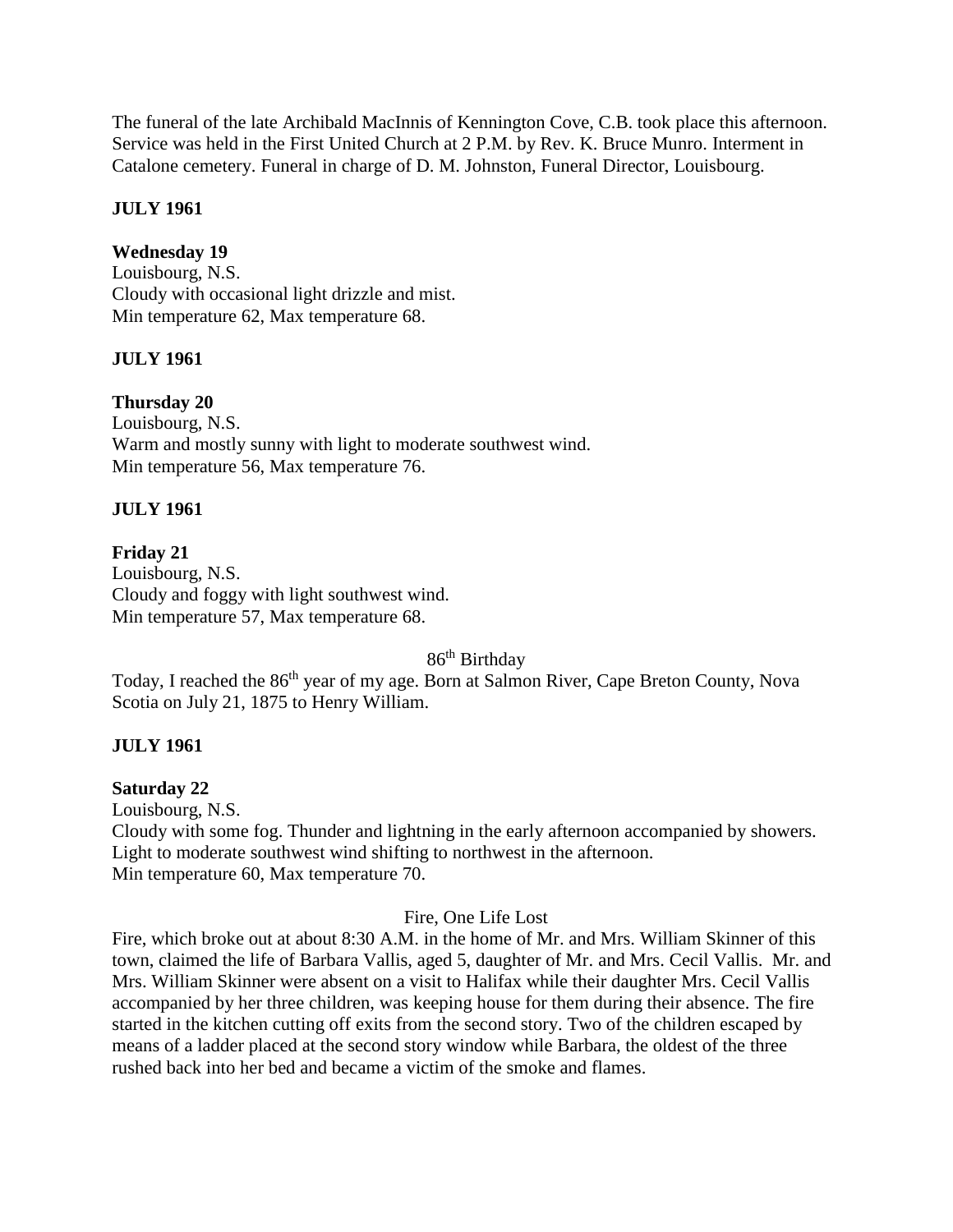# **JULY 1961**

### **Sunday 23**

Louisbourg, N.S. A cloudless sky, sunny and warm with light to moderate northerly winds. A perfect summer day. Min temperature 56, Max temperature 77.

# **JULY 1961**

**Monday 24**

Louisbourg, N.S. Sunny and warm with moderate southwest wind. A very lovely summer day. Min temperature 66, Max temperature 78.

### **JULY 1961**

**Tuesday 25** Louisbourg, N.S. Sunny and warm with fresh to strong southwest wind. Min temperature 60, Max temperature 74.

# **JULY 1961**

# **Wednesday 26**

Louisbourg, N.S. Cloudy with a few very light showers and fog.

### **JULY 1961**

**Thursday 27** Louisbourg, N.S. Sunny with fresh northwest wind. Min temperature 52, Max temperature 70.

### **JULY 1961**

**Friday 28** Louisbourg, N.S. Sunny with moderate northwest wind shifting to southwest in the afternoon. Min temperature 47, Max temperature 70.

### **JULY 1961**

**Saturday 29** Louisbourg, N.S.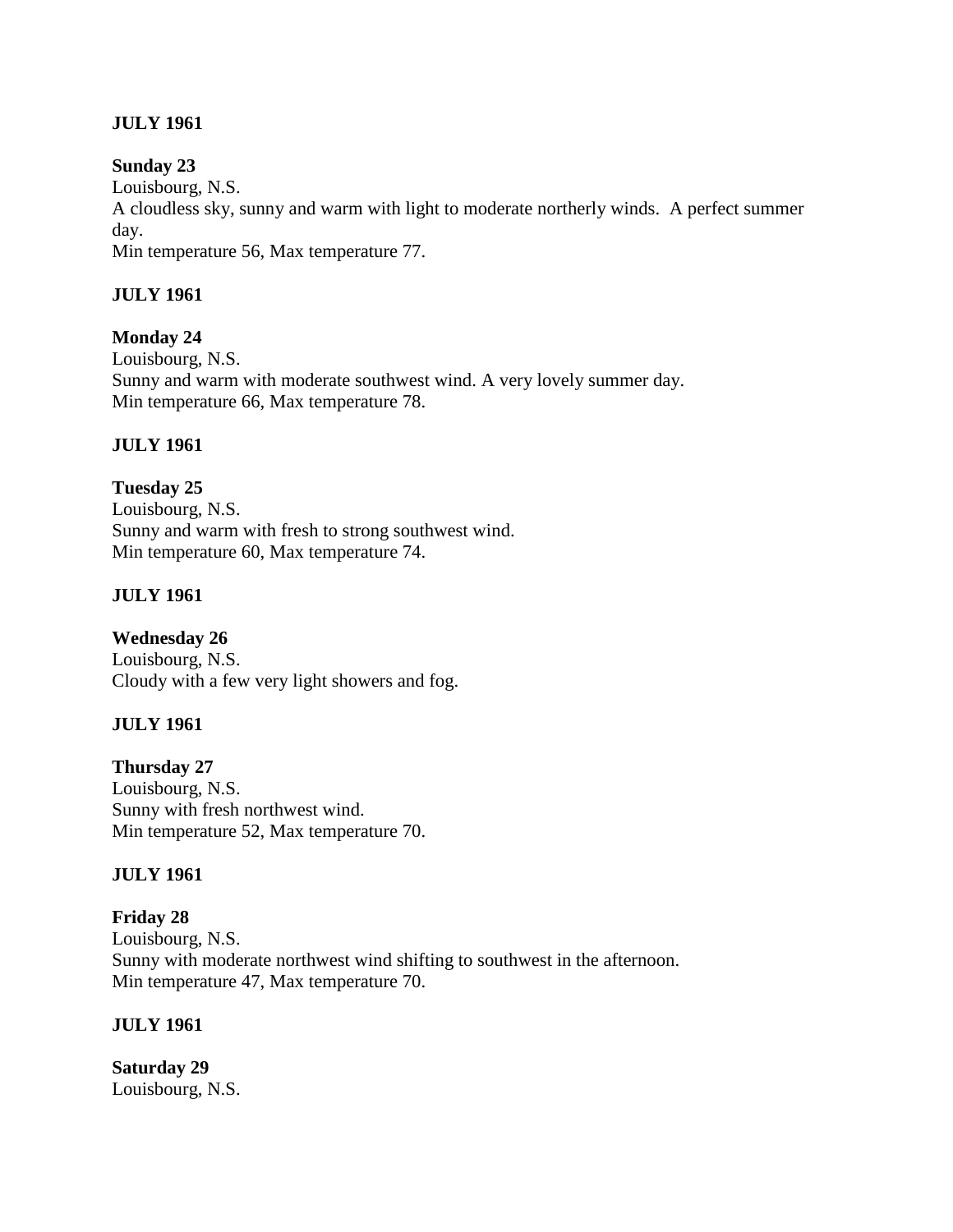Sunny with moderate southerly winds. Min temperature 56, Max temperature 68.

# **JULY 1961**

# **Sunday 30**

Louisbourg, N.S. Sunny becoming cloudy at noon. Moderate to fresh southerly winds. Min temperature 56, Max temperature 70.

# **JULY 1961**

**Monday 31** Louisbourg, N.S. Sunny with moderate northwest wind. Min temperature 56, Max temperature 64.

# **AUGUST 1961**

## **Tuesday 1** Louisbourg, N.S. Sunny and moderately warm with northwest wind. Min temperature 46, Max temperature 72.

C. G. S. Edward Cornwallis

Canadian Government Ship, "Edward Cornwallis" arrived in the evening and docked at the freight wharf.

# **AUGUST 1961**

**Wednesday 2** Louisbourg, N.S. Sunny and warm with moderate northwest wind. Min temperature 48, Max temperature 74.

C. G. S. Edward Cornwallis Canadian Government Ship "Edward Cornwallis" sailed in the forenoon.

# **AUGUST 1961**

# **Thursday 3**

Louisbourg, N.S. Sunny and warm becoming cloudy in the afternoon. Moderate southwest wind. Min temperature 46, Max temperature 72.

# **AUGUST 1961**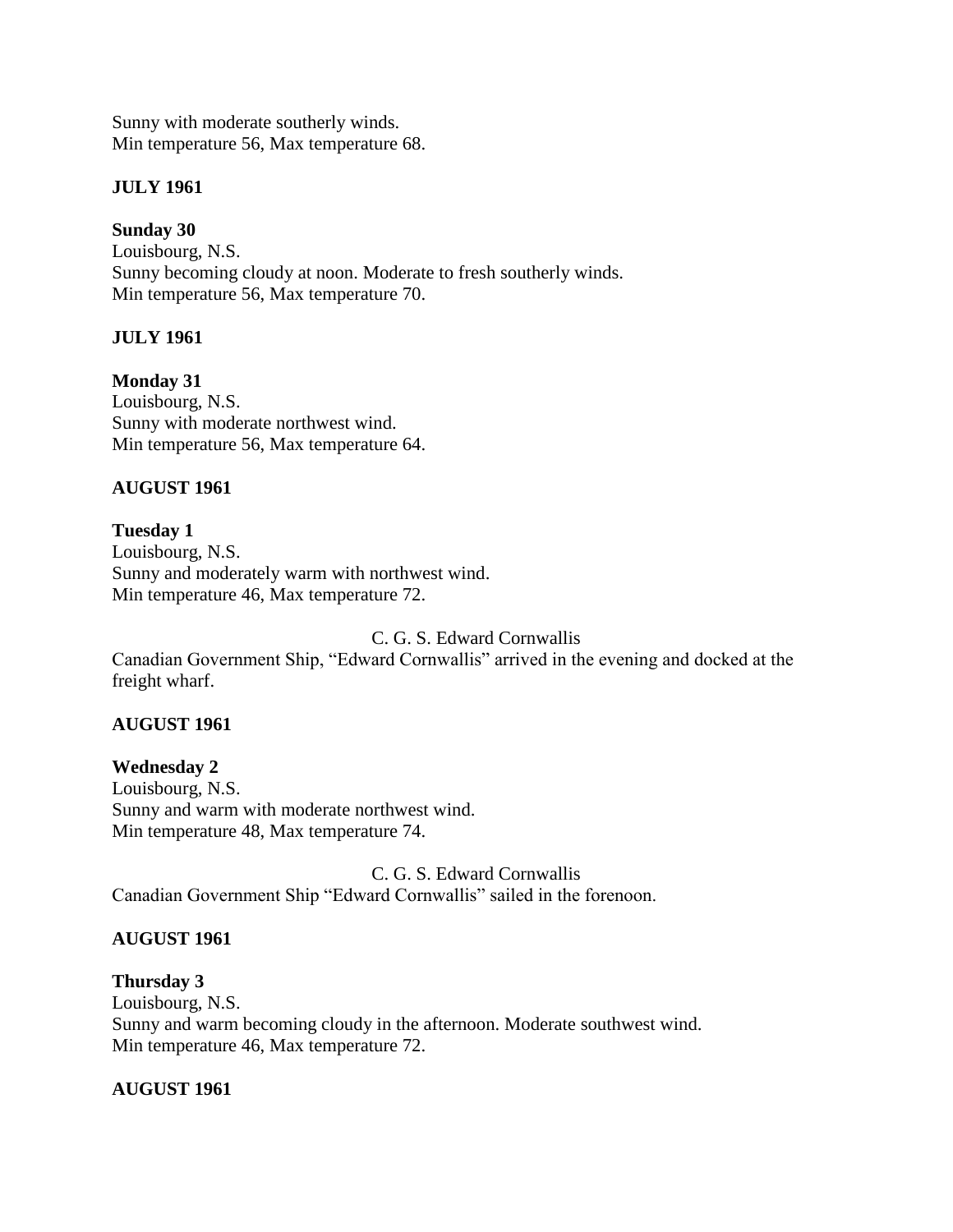## **Friday 4**

Louisbourg, N.S. Cloudy becoming sunny in the afternoon. Light southerly winds. Min temperature 62, Max temperature 78.

# **AUGUST 1961**

**Saturday 5** Louisbourg, N.S. Sunny and warm. Min temperature 62, Max temperature 74.

# **AUGUST 1961**

# **Sunday 6**

Louisbourg, N.S. Cloudy with light to moderate southerly winds. Min temperature 60, Max temperature 70.

# **AUGUST 1961**

# **Monday 7**

Louisbourg, N.S. Cloudy becoming sunny at noon. Light southerly winds. Min temperature 62, Max temperature 78.

# **AUGUST 1961**

**Tuesday 8** Louisbourg, N.S. Cloudy becoming sunny for a while in the afternoon. Cloudy in the evening. Min temperature 62, Max temperature 74.

# **AUGUST 1961**

**Wednesday 9** Louisbourg, N.S. Sunny and warm with light winds. Min temperature 60, Max temperature 82. Warmest day so far this season.

# **AUGUST 1961**

**Thursday 10** Louisbourg, N.S.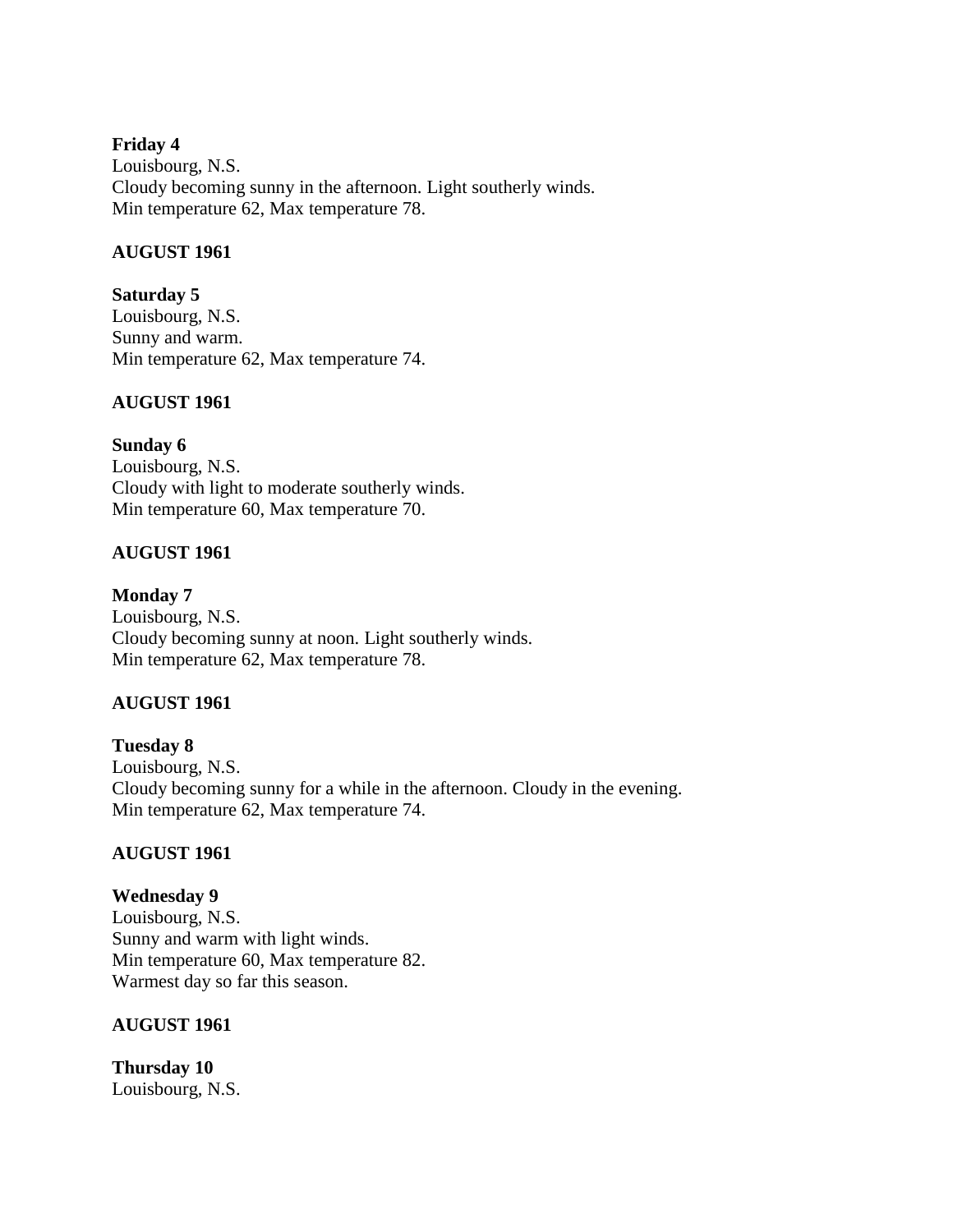Sunny and warm with light southerly winds. Min temperature 58, Max temperature 78.

# Death of Mrs. Walter Tucker [blank]

## **AUGUST 1961**

**Friday 11** Louisbourg, N.S. Sunny and warm with light to moderate southwest wind. A very lovely day. Min temperature 64, Max temperature 76.

# **AUGUST 1961**

### **Saturday 12**

Louisbourg, N.S. Cloudy and foggy with light southerly winds. Min temperature 66, Max temperature 72.

# **AUGUST 1961**

### **Sunday 13**

Louisbourg, N.S. Cloudy and foggy becoming sunny at about 9:30 A.M. Moderate to fresh southwest wind. Min temperature 64, Max temperature 76.

**Visitors** 

Mr. and Mrs. Cecil Hussey, son Barry and Selwin Hopkins arrived by car and spent about an hour with us before returning home.

Mrs. Evelyn Huntington left for Sydney on the 1:30 P.M. trip of the LeBlanc Bus enroute to Glace Bay.

### **AUGUST 1961**

### **Monday 14**

Louisbourg, N.S. Sunny and warm with light to moderate winds. Min temperature 56, Max temperature 78.

### **AUGUST 1961**

**Tuesday 15** Louisbourg, N.S. Sunny and warm. Northwest wind shifting to southwest.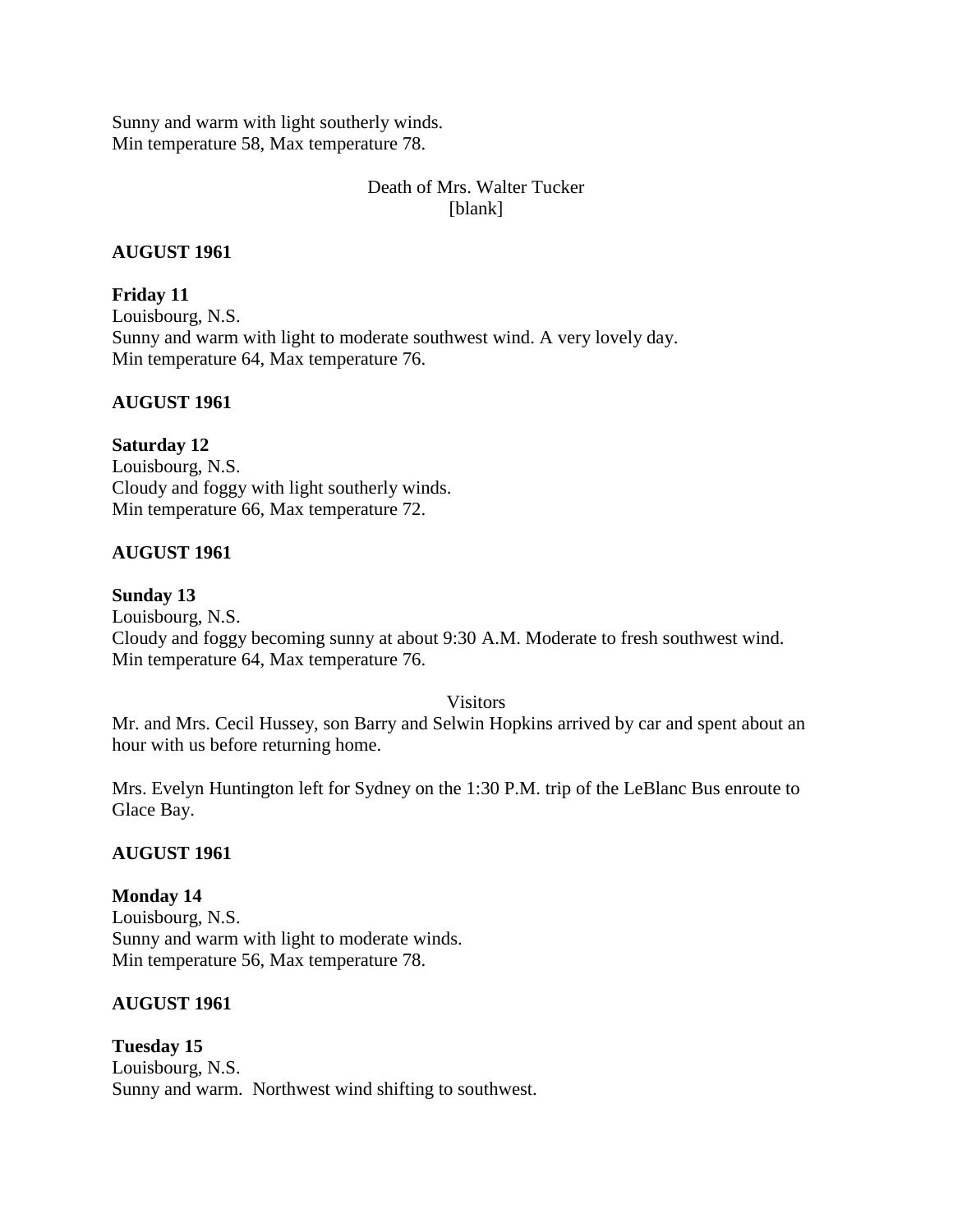Min temperature 48, Max temperature 72.

## **AUGUST 1961**

# **Wednesday 16**

Louisbourg, N.S. Sunny and warm with fresh southwest wind. Min temperature 52, Max temperature 70.

# **AUGUST 1961**

**Thursday 17** Louisbourg, N.S. Sunny and warm with moderate to fresh northwest wind. Min temperature 54, Max temperature 75.

# **AUGUST 1961**

**Friday 18** Louisbourg, N.S. Sunny and warm with moderate northwest wind. Min temperature 50, Max temperature 76.

## **AUGUST 1961**

**Saturday 19** Louisbourg, N.S. Sunny and warm with moderate southwest wind. Min temperature 52, Max temperature 75.

Visitors from Marion Bridge

In the evening, my sister (Marie), my two nieces, Maud and Elinor Huntington accompanied by Mrs. MacKinnon of Mira Gut who is now visiting at Marion Bridge spent the evening with us. They left to return at about 9 P.M.

### **AUGUST 1961**

**Sunday 20** Louisbourg, N.S. Sunny and warm with fresh southwest wind. Min temperature 54, Max temperature 76.

### **AUGUST 1961**

**Monday 21** Louisbourg, N.S.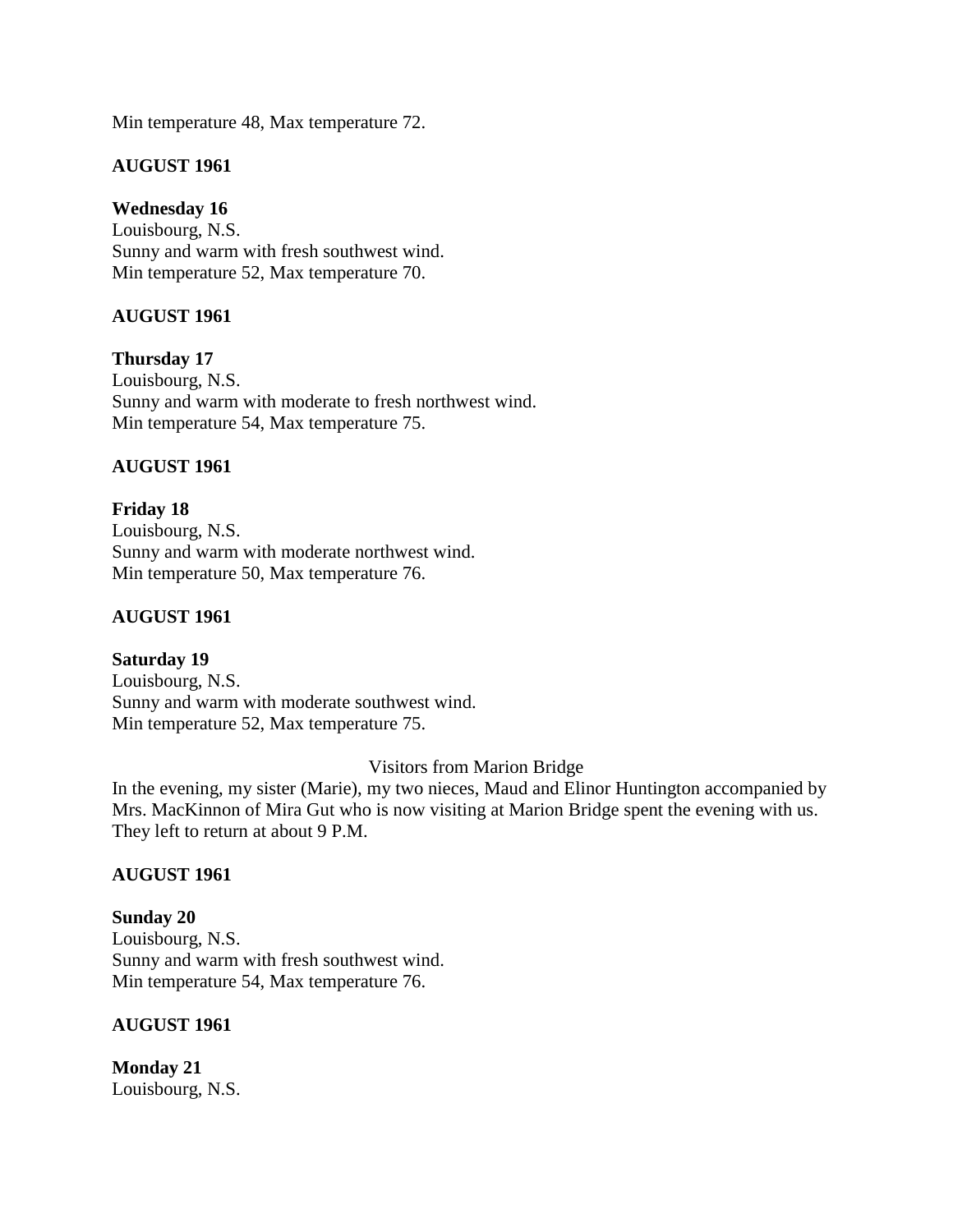Sunny and warm becoming cloudy in the afternoon with wind shifting from southwest to northwest.

Min temperature 52, Max temperature 78.

# **AUGUST 1961**

# **Tuesday 22**

Louisbourg, N.S. Cloudy with light rain beginning to fall early in the afternoon. Rainfall about 1/4 inch. Wind easterly. Min temperature 60, Max temperature 78.

# **AUGUST 1961**

# **Wednesday 23**

Louisbourg, N.S. Cloudy in the morning but clearing early in the forenoon. Sunny during the afternoon and evening. Light to moderate northwest wind shifting to northeast in the afternoon. A perfect summer day. Min temperature 53, Max temperature 73.

# **AUGUST 1961**

# **Thursday 24**

Louisbourg, N.S. Sunny and warm with moderate southwest wind. A perfect summer day. Min temperature 52, Max temperature 80.

# **AUGUST 1961**

# **Friday 25**

Louisbourg, N.S. Sunny and warm in the forenoon. Mostly hazy and warm during the afternoon. A very lovely day. Min temperature 53, Max temperature 78.

# **AUGUST 1961**

# **Saturday 26**

Louisbourg, N.S. Cloudy and warm with very light winds in the first half of the day. Almost perfectly calm. Moderate easterly winds during the afternoon. Some fog and light drizzle of rain. Min temperature 52, Max temperature 80.

# **AUGUST 1961**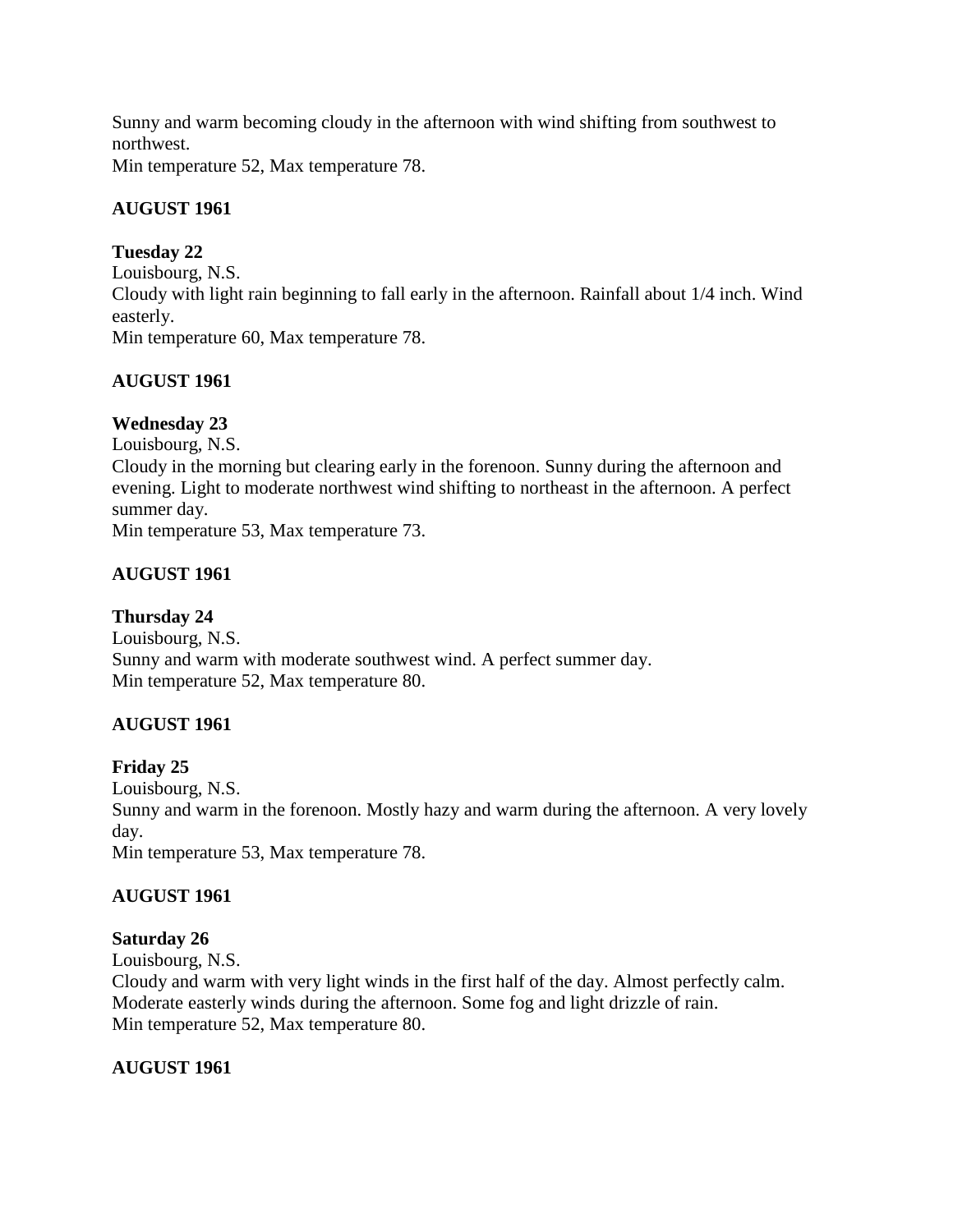## **Sunday 27**

### Louisbourg, N.S.

Cloudy with light rain and drizzle during last night and today with fresh to strong easterly winds. Min temperature 52, max temperature 60.

Mr. & Mrs. Cecil Hussey and family arrived in the evening, consisted of Larkie and Barry. They left to return home at about 7:30 P.M. while Hussey remained for a visit.

# **AUGUST 1961**

### **Monday 28**

Louisbourg, N.S.

Heavy showers in the early morning followed by light rain and drizzle. Mostly cold during the day with moderate northwest wind. Total rainfall including last Saturday and Sunday and today about 1 3/4 inch.

### **AUGUST 1961**

# **Tuesday 29** Louisbourg, N.S. Cloudy but becoming sunny early in the day. Moderate northwest wind. Min temperature 54, Max temperature 68.

## **AUGUST 1961**

### **Wednesday 30**

Louisbourg, N.S. Warm and mostly sunny with light southerly winds. Min temperature 54, Max temperature 66.

### **AUGUST 1961**

### **Thursday 31**

Louisbourg, N.S. Cloudy in the morning becoming sunny in the middle of the forenoon. Sunny during the afternoon and evening. Min temperature 48, Max temperature 68.

### Left For Home

Mrs. Cecil Hussey (Frances, my niece) who has been visiting us since last Sunday left for home on the 8 A.M. trip of the LeBlanc Bus.

### **SEPTEMBER 1961**

**Friday 1** Louisbourg, N.S.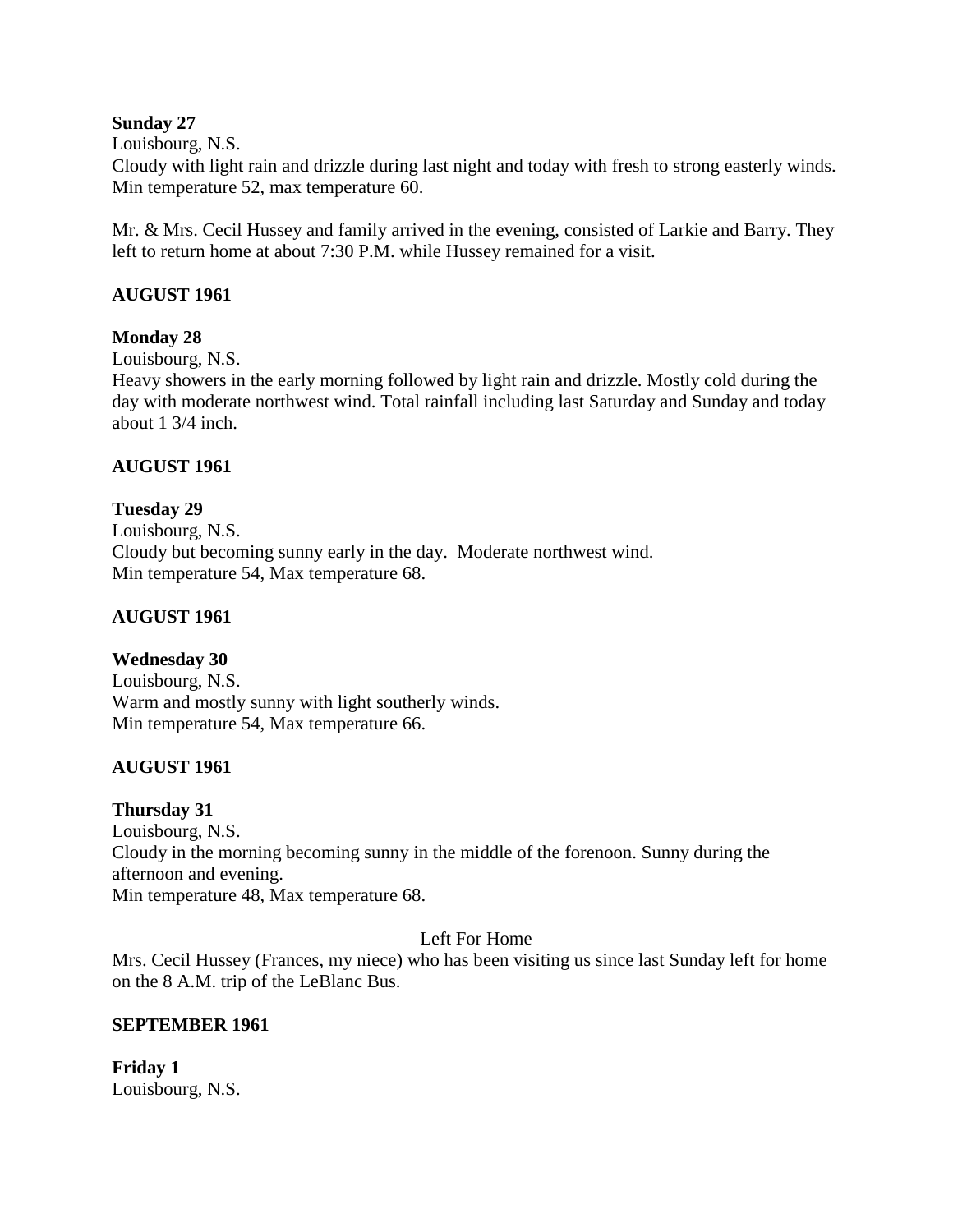Mostly sunny for a short time in the early part of the day, becoming cloudy in the forenoon and remaining so for the rest of the day with moderate easterly wind. Light rain beginning in the evening.

Min temperature 56, Max temperature 72.

# **SEPTEMBER 1961**

# **Saturday 2**

Louisbourg, N.S. Partly cloudy becoming sunny early in the forenoon. Moderate easterly winds and cool. Rainfall of last night about 1/4 inch. Min temperature 50, Max temperature 64.

# **SEPTEMBER 1961**

# **Sunday 3**

Louisbourg, N.S. Sunny with moderate northeast wind. Min temperature 42, Max temperature 66.

# Has Returned From Holidays

Rev. [blank]

## **SEPTEMBER 1961**

# **Monday 4**

Louisbourg, N.S. Mostly sunny with moderate southerly winds. A very lovely day. Min temperature 46, Max temperature 70.

### **SEPTEMBER 1961**

### **Tuesday 5**

Louisbourg, N.S. Becoming sunny early in the day and continuing so until after sunset. A very lovely late summer day. Light southerly winds. Min temperature 56, Max temperature 71.

### **SEPTEMBER 1961**

### **Wednesday 6**

Louisbourg, N.S. Sunny and warm with moderate to fresh northeast wind. Min temperature 46, Max temperature 76.

Death of John C. Johnson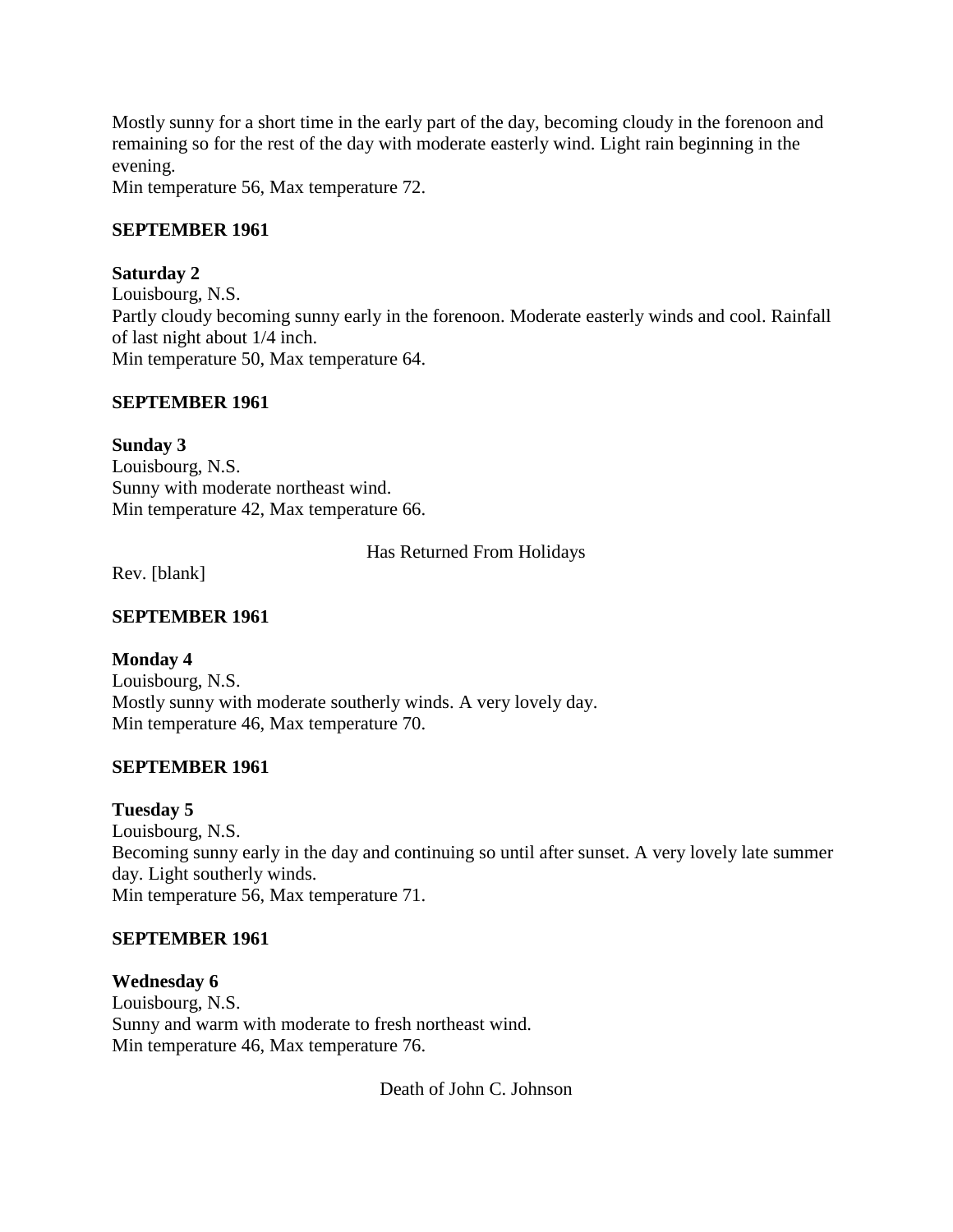The death of John C. Johnson, for many years a resident of this town, occurred in the City Hospital, Sydney at about 9 A.M. today.

### **SEPTEMBER 1961**

## **Thursday 7**

Louisbourg, N.S. Sunny and moderately warm with fresh to strong northeast wind in the forenoon moderating to light at about midday. A perfect late summer day. Min temperature 48, Max temperature 66.

To Sydney and Return

I went to Sydney and back with D. M. Johnston in the afternoon where I consulted with Dr. L. S. Allen at his office, corner Charlotte and Wentworth streets. We returned home at about 5 P.M.

# **SEPTEMBER 1961**

**Friday 8** Louisbourg, N.S. Sunny and warm. A very lovely late summer day.

# **SEPTEMBER 1961**

**Saturday 9** Louisbourg, N.S. Sunny and warm with light to moderate southerly winds. Min temperature 57, Max temperature about 75.

# **SEPTEMBER 1961**

**Sunday 10** Louisbourg, N.S. Sunny and warm with variable winds. A very nice summer day. Min 58, Temperature 79.

> To Marion Bridge and Return [blank]

### **SEPTEMBER 1961**

**Monday 11** Louisbourg, N.S. Cloudy and warm with a few sunny intervals. Min temperature 66, Max temperature 79.

### **SEPTEMBER 1961**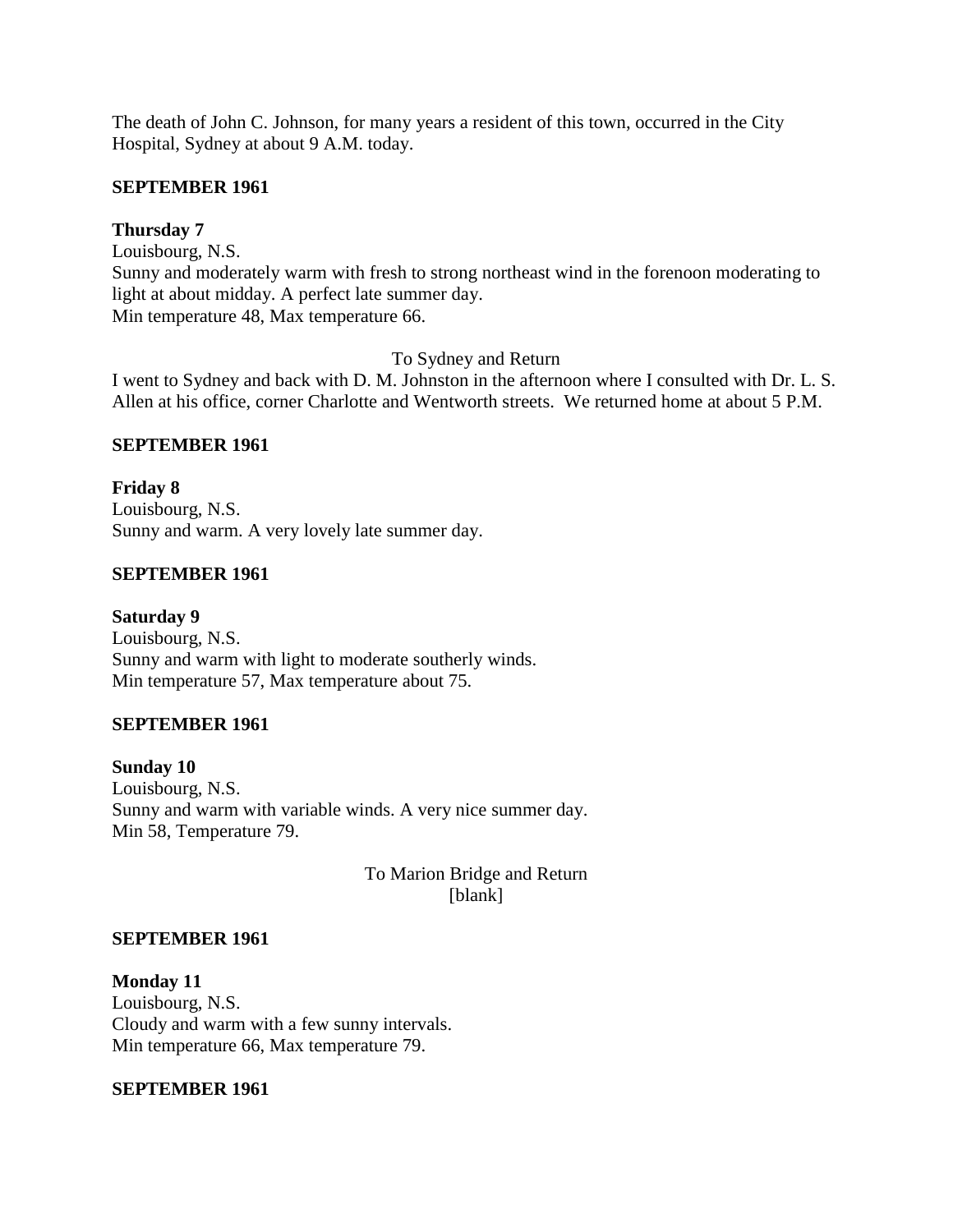## **Tuesday 12**

Louisbourg, N.S. Sunny and warm becoming cloudy in the evening. A very lovely late summer day. Min temperature 60, Max temperature 78.

# **SEPTEMBER 1961**

**Wednesday 13** Louisbourg, N.S. Cloudy with sunny intervals. Cool. Min temperature 44, Max temperature 66.

# **SEPTEMBER 1961**

# **Thursday 14**

Louisbourg, N.S. Light drizzle of rain and mist lasting all day. Total rainfall about ½ inch. Moderate to fresh easterly winds. Min temperature 48, Max temperature 70.

# **SEPTEMBER 1961**

**Friday 15** Louisbourg, N.S. Cloudy and warm with moderate to fresh southerly winds. Min temperature 58, Max temperature 70.

# **SEPTEMBER 1961**

### **Saturday 16**

Louisbourg, N.S. Cloudy with light rain and drizzle continuing nearly all day. Partly clearing late in the evening. Total rainfall beginning [blank]

### **SEPTEMBER 1961**

**Sunday 17** Louisbourg, N.S. Sunny and cool with moderate variable winds. Min temperature 44, Max temperature 66.

United Church Anniversary Sunday

Rev. K. Bruce Munro, the Pastor, in charge of three services, 11 A.M., 3 and 7 P.M. with Rev. Dr. C. M. Nicholson, Principal of Pine Hill, Halifax, N.S. as special preacher.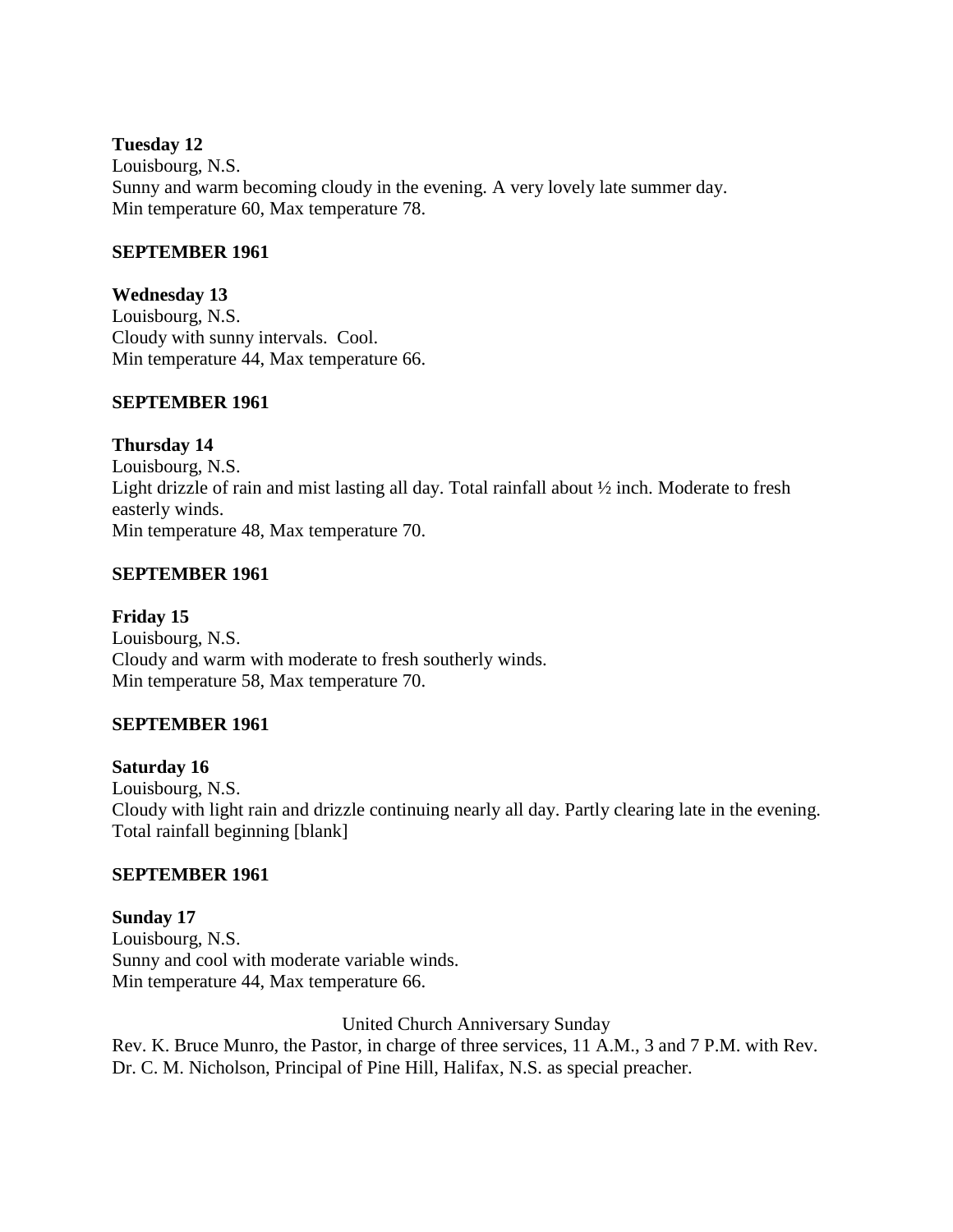### **SEPTEMBER 1961**

#### **Monday 18**

Louisbourg, N.S. Sunny with moderate to light variable winds. A very nice late summer day. Min temperature 44, Max temperature 66.

My Sister Arrives for a Visit.

My sister, Mrs. Clifford Huntington of Marion Bridge, arrived this evening to visit us until the week end. Her two daughters, Maud and Elinor brought her down by car.

### **SEPTEMBER 1961**

#### **Tuesday 19**

Louisbourg, N.S. Sunny and warm with moderate southwest winds. A very lovely September day. Min temperature 44, Max temperature 70.

#### **SEPTEMBER 1961**

#### **Wednesday 20**

Louisbourg, N.S. Sunny and warm with moderate northwest wind. A very lovely late summer day. Very light easterly wind.

British Motor ship "Goodwood" arrived in the morning to load a cargo of pulpwood. Docked at the Government wharf and began loading.

#### **SEPTEMBER 1961**

#### **Thursday 21**

Louisbourg, N.S. Cloudy with a few sunny intervals. A very nice day considering the lateness of the season. Min temperature 44, Max temperature 68.

#### **SEPTEMBER 1961**

**Friday 22** Louisbourg, N.S. Cloudy and warm with very light easterly winds. Min temperature 44, Max temperature 72.

#### **SEPTEMBER 1961**

**Saturday 23** Louisbourg, N.S.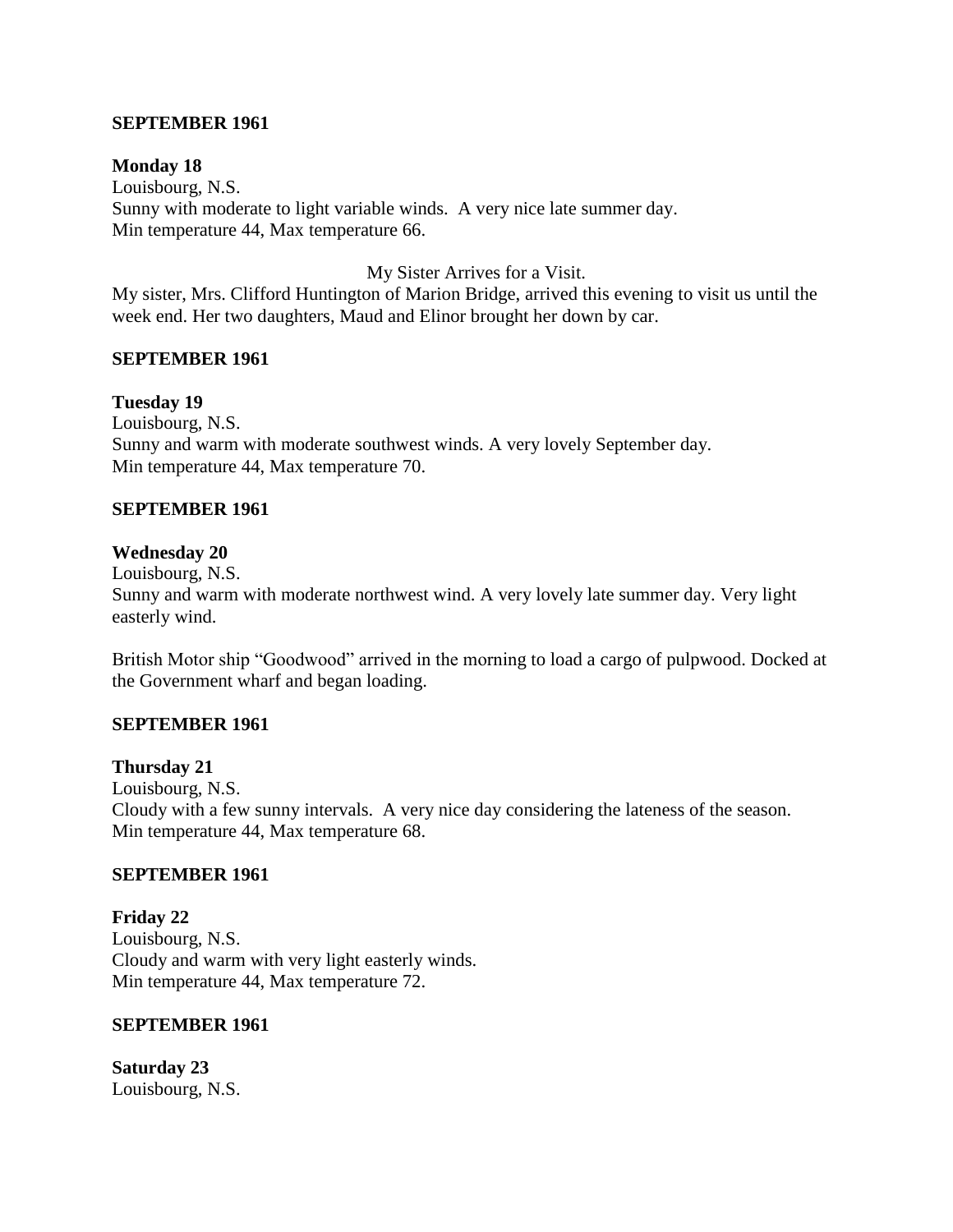Cloudy, warm, misty and foggy with a few very light showers. Very light winds. Min temperature 60, Max temperature 68.

# Left For Home

Mrs. Clifford Huntington, my sister, of Marion Bridge, who has been visiting us since last Monday, left for home this evening. Her two daughters, Maud and Elinor arrived for her by car at about 6:45 P.M. and left to return at shortly after 8 P.M.

### **SEPTEMBER 1961**

### **Sunday 24**

Louisbourg, N.S.

Foggy in the morning but becoming sunny by early in the forenoon. Sunny throughout the day with light southwest wind.

Min temperature 60, Max temperature 72.

A bank of fog off the coast all day returning at night.

# Church Services

At 11 A.M. attended service in the First United Church where Rev. K. Bruce Munro was the preacher, following the Sunday School Rally Day service which was conducted by Edward Levy, the superintendent. No service in the First United in the evening in order to give the United congregation an opportunity to attend the evening service of the Presbyterian Church anniversary. The Presbyterian anniversary consisted of three services, 11 A.M., 3 P.M. and 7 P.M. which were conducted by Rev. Mr. Coombs of the Presbyterian Church of Baddeck, Cape Breton. I attended the evening service.

### **SEPTEMBER 1961**

### **Monday 25**

Louisbourg, N.S. Cloudy, foggy with light drizzle of rain and mist. Warm with light showers. Min temperature 62, Max temperature 70.

### **SEPTEMBER 1961**

**Tuesday 26** Louisbourg, N.S. No entry.

#### **SEPTEMBER 1961**

### **Wednesday 27**

Louisbourg, N.S. Foggy with sunny intervals in the afternoon. Light southerly winds. Min temperature 62, Max temperature 75.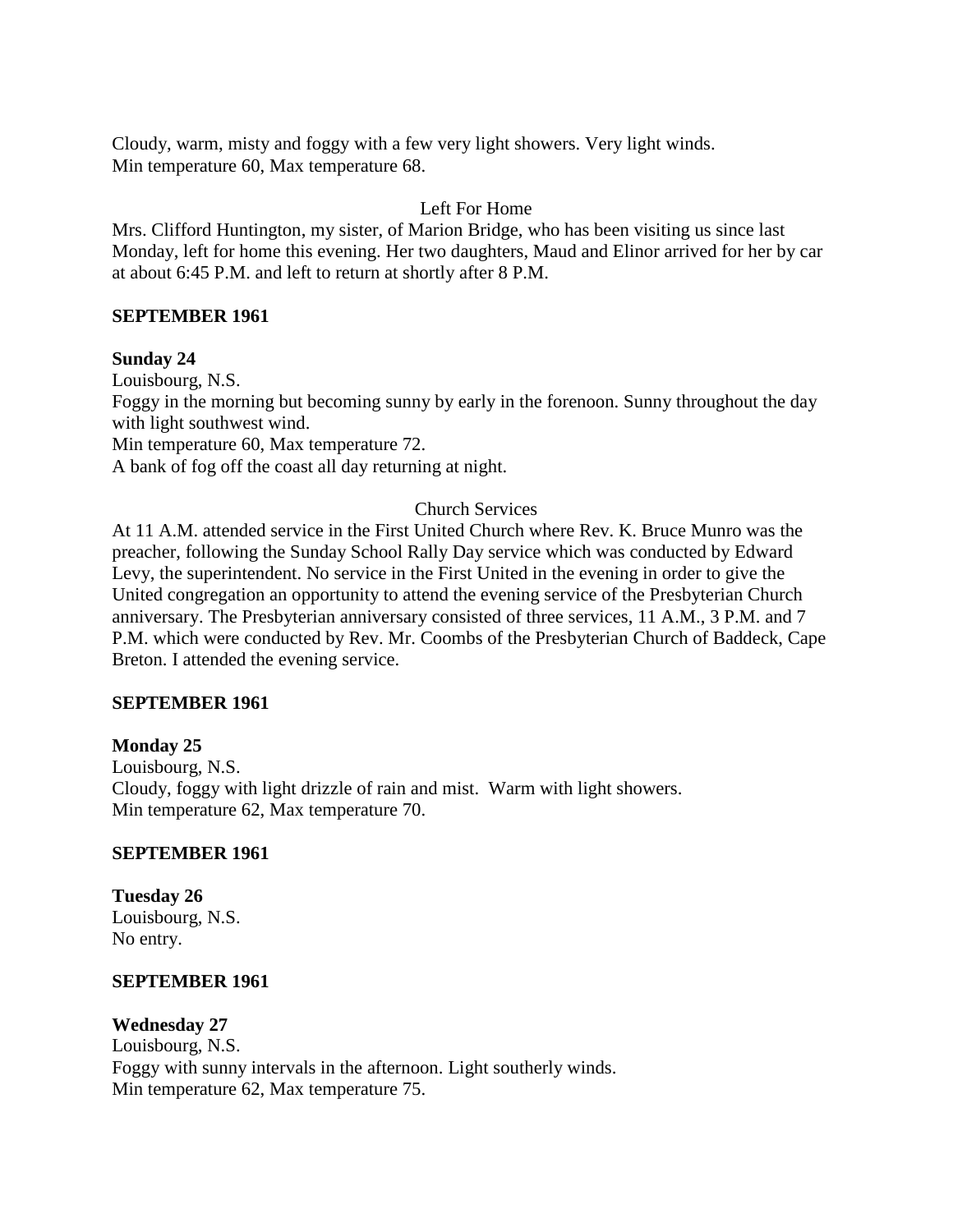### **SEPTEMBER 1961**

#### **Thursday 28**

Louisbourg, N.S. Cloudy with some fog and a few light showers. Light southerly winds. Min temperature 62, Max temperature 64.

## **SEPTEMBER 1961**

**Friday 29** Louisbourg, N.S. Sunny with light winds.

## **SEPTEMBER 1961**

**Saturday 30** Louisbourg, N.S. Sunny and cool with light to moderate winds. Min temperature 40, Max temperature 60.

### **OCTOBER 1961**

**Sunday 1** Louisbourg, N.S. Sunny and moderately warm, moderately westerly wind. Min temperature 38, Max temperature 58.

### Visitors from Salmon River

Visitors from Salmon River in the afternoon were Mr. and Mrs. Arthur Huntington, Mr. Allan Huntington, Mr. and Mrs. George Huntington and son. They spent about 2 hours with us before leaving for home which we enjoyed very much.

#### **OCTOBER 1961**

**Monday 2** Louisbourg, N.S. Sunny and warm with moderate winds. Min temperature 52, Max temperature 66. A very lovely autumn day.

#### **OCTOBER 1961**

**Tuesday 3** Louisbourg, N.S.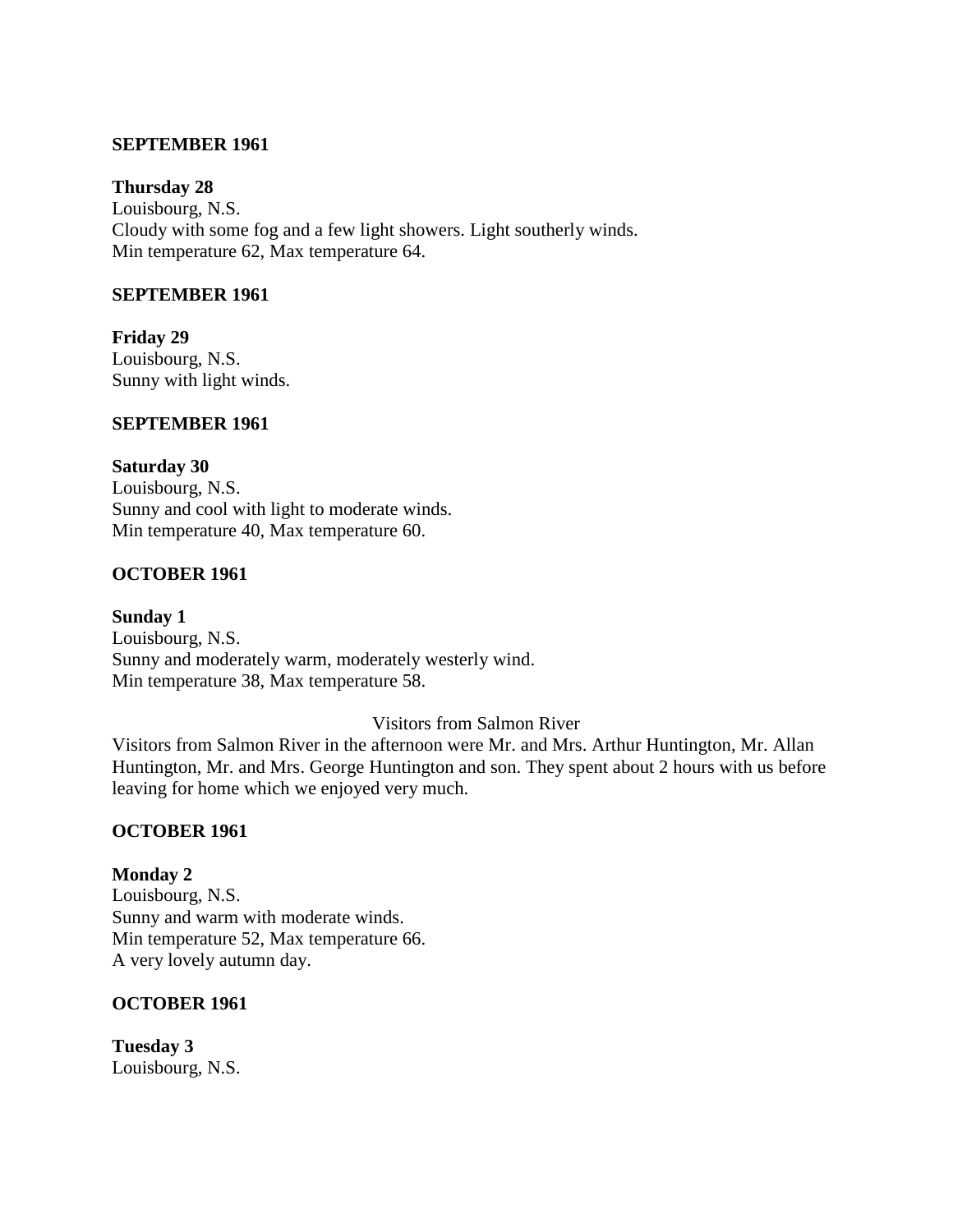Cloudy and foggy with light southerly wind. Light showers beginning in the forenoon and continuing at intervals throughout the day. Min temperature 54, Max temperature 70.

# **OCTOBER 1961**

# **Wednesday 4**

Louisbourg, N.S. Cloudy with some fog. Moderate to fresh southerly winds. Light showers and drizzle of rain and mist. A brief sunny interval in the forenoon. Min temperature 62, Max temperature 70.

# **OCTOBER 1961**

# **Thursday 5**

Louisbourg, N.S. Cloudy and foggy followed by a few sunny intervals. Southerly winds shifting to westerly at about noon and becoming cooler. Min temperature 46, Max temperature 66.

# **OCTOBER 1961**

# **Friday 6**

Louisbourg, N.S. Cloudy in the morning but becoming sunny and warm early in the day. Light to moderate southerly winds. A very lovely early autumn day. Min temperature 38, Max temperature 60.

# **OCTOBER 1961**

**Saturday 7** No entry.

# **OCTOBER 1961**

**Sunday 8** Louisbourg, N.S. Sunny and warm. A very lovely autumn day. Light winds. Min temperature 46, Max temperature 70.

Church Services

At 11 A.M., attended service in the First United Church where Rev. K. Bruce Munro was the preacher.

# **OCTOBER 1961**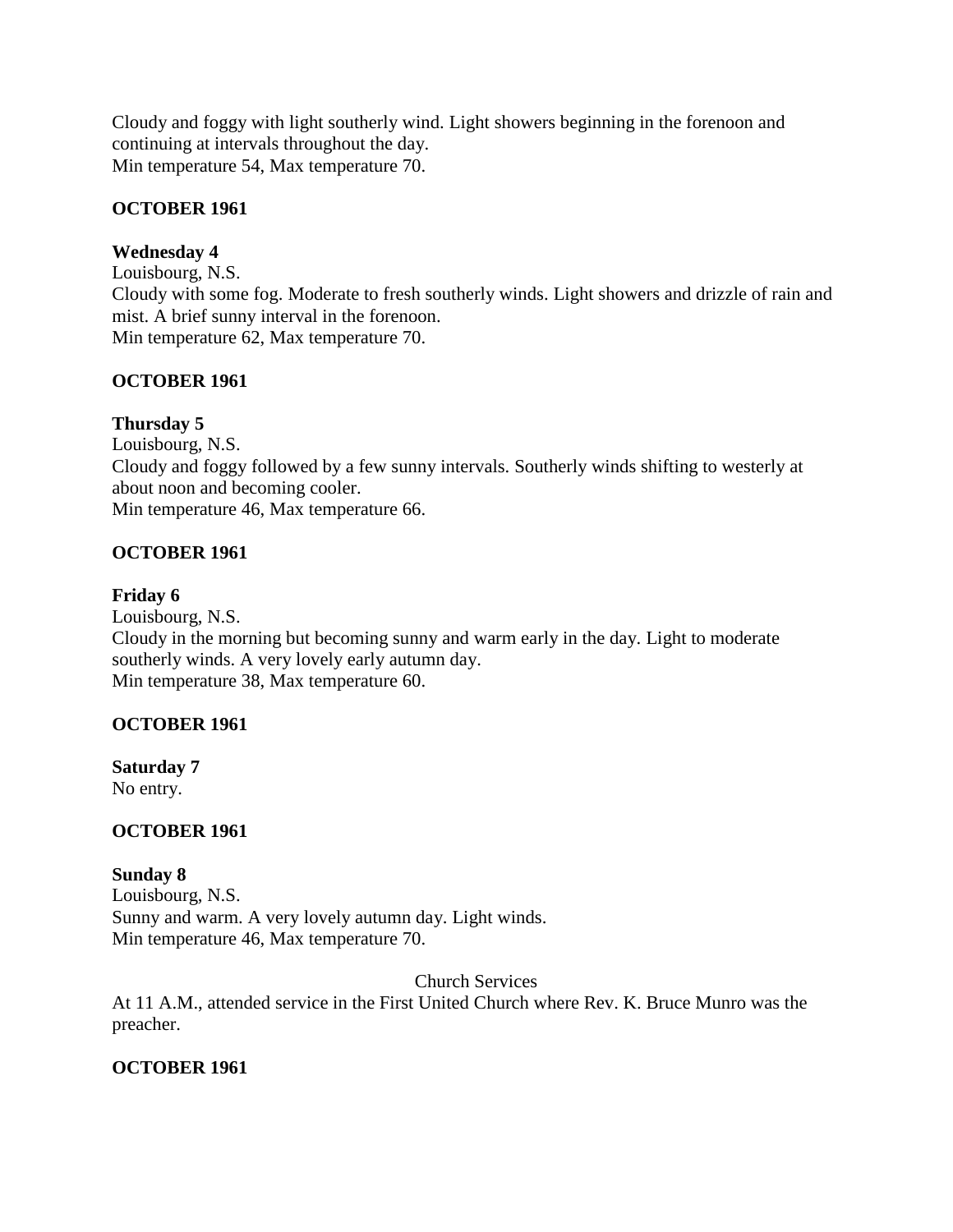### **Monday 9**

Louisbourg, N.S. Cloudy becoming sunny early in the forenoon. A very nice autumn day. Min temperature 554, Max temperature 67.

## **OCTOBER 1961**

**Tuesday 10** Louisbourg, N.S. Cloudy in the morning. Intervals throughout the day. It's a very lovely one. Min temperature 66, max temperature 70.

# **OCTOBER 1961**

# **Wednesday 11**

Louisbourg, N.S. Cloudy with sunny intervals. Moderate winds and cool. Min temperature 38, Max temperature 56.

# **OCTOBER 1961**

### **Thursday 12**

Louisbourg, N.S. Cloudy with sunny intervals. Light winds. Min temperature 32, Max temperature 62. First frost this season.

### **OCTOBER 1961**

**Friday 13** Louisbourg, N.S. Sunny with cloudy intervals. Warm with light winds. A very lovely autumn day. Min temperature 50, Max temperature 68.

### **OCTOBER 1961**

# **Saturday 14**

Louisbourg, N.S. Cloudy and warm with light southerly winds and occasional trace of mist. Min temperature 58, Max temperature 62.

### Wedding

At 3 P.M., I attended the wedding of Wilson Levy to Miss Isabel Hunt, both of this town which took place in the First United Church at Louisbourg with Rev. K. Bruce Munro, Pastor of the church performing the ceremony. After the ceremony, a reception for all the guests was held in Calvin Hall and was well attended.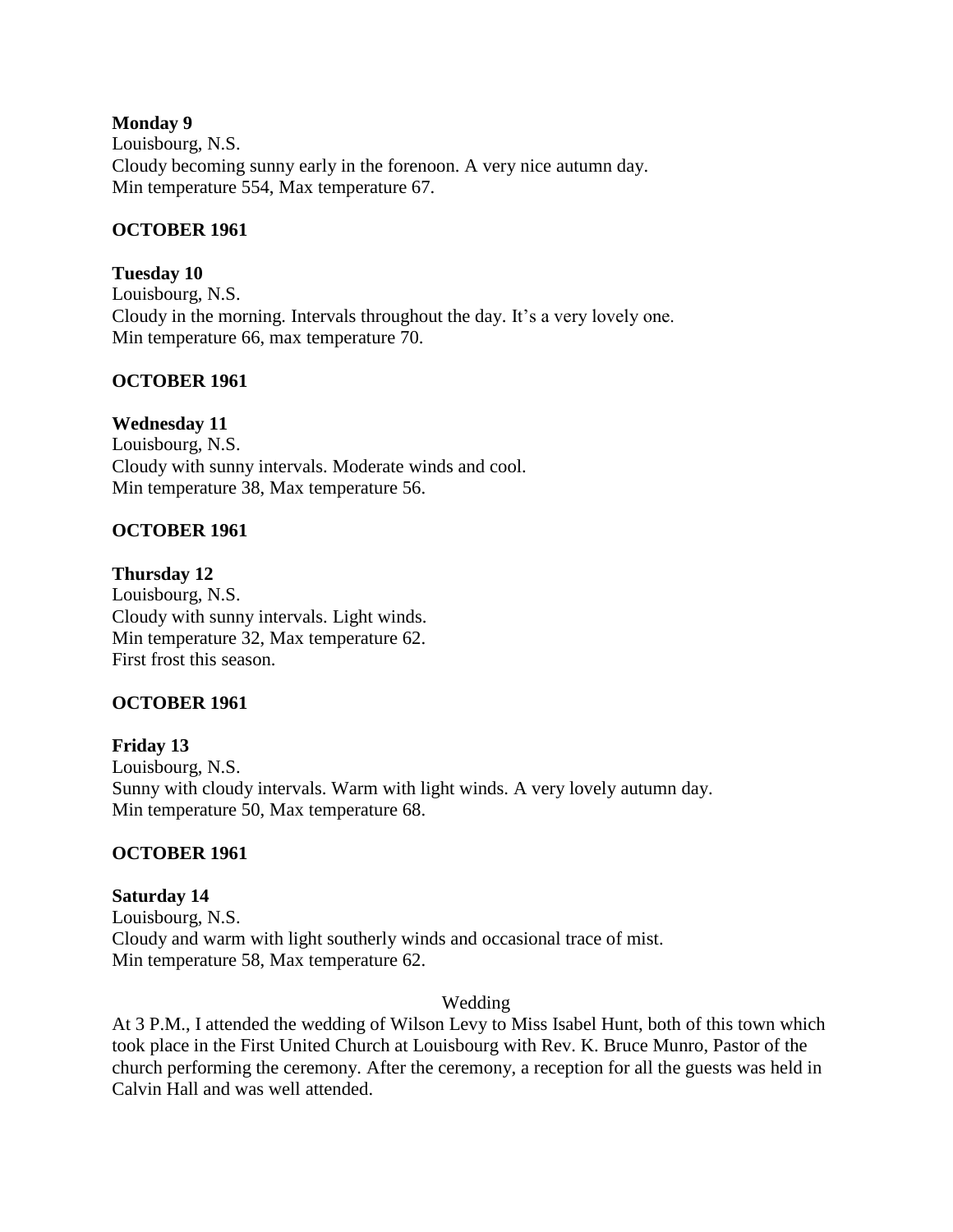# Death of Fred Hunt [blank]

## **OCTOBER 1961**

## **Sunday 15**

Louisbourg, N.S. Cloudy and warm with moderate to fresh southerly winds. Rainfall of last night about 1 1/4 inch. Min temperature 58, Max temperature 76.

Church Services

At 11 A.M. and 7 P.M., attended services in the First United Church where at 11 A.M. Rev. K. Bruce Munro was the preacher. Today being Laymen Sunday, the evening service was conducted by three of the elders, Charles Stacey, Charles Bagnall and Neil M. MacLean.

# **OCTOBER 1961**

**Monday 16** Louisbourg, N.S. Sunny and warm with light winds. A very lovely day. Min temperature 44, Max temperature 64.

# **OCTOBER 1961**

**Tuesday 17** Louisbourg, N.S. Rained moderately all day with fresh to strong easterly winds. First heavy rainfall for many months.

### **OCTOBER 1961**

**Wednesday 18** Louisbourg, N.S. Cloudy and moderately warm.

# **OCTOBER 1961**

**Thursday 19** Louisbourg, N.S. Sunny and warm with light winds.

### **OCTOBER 1961**

**Friday 20** Louisbourg, N.S.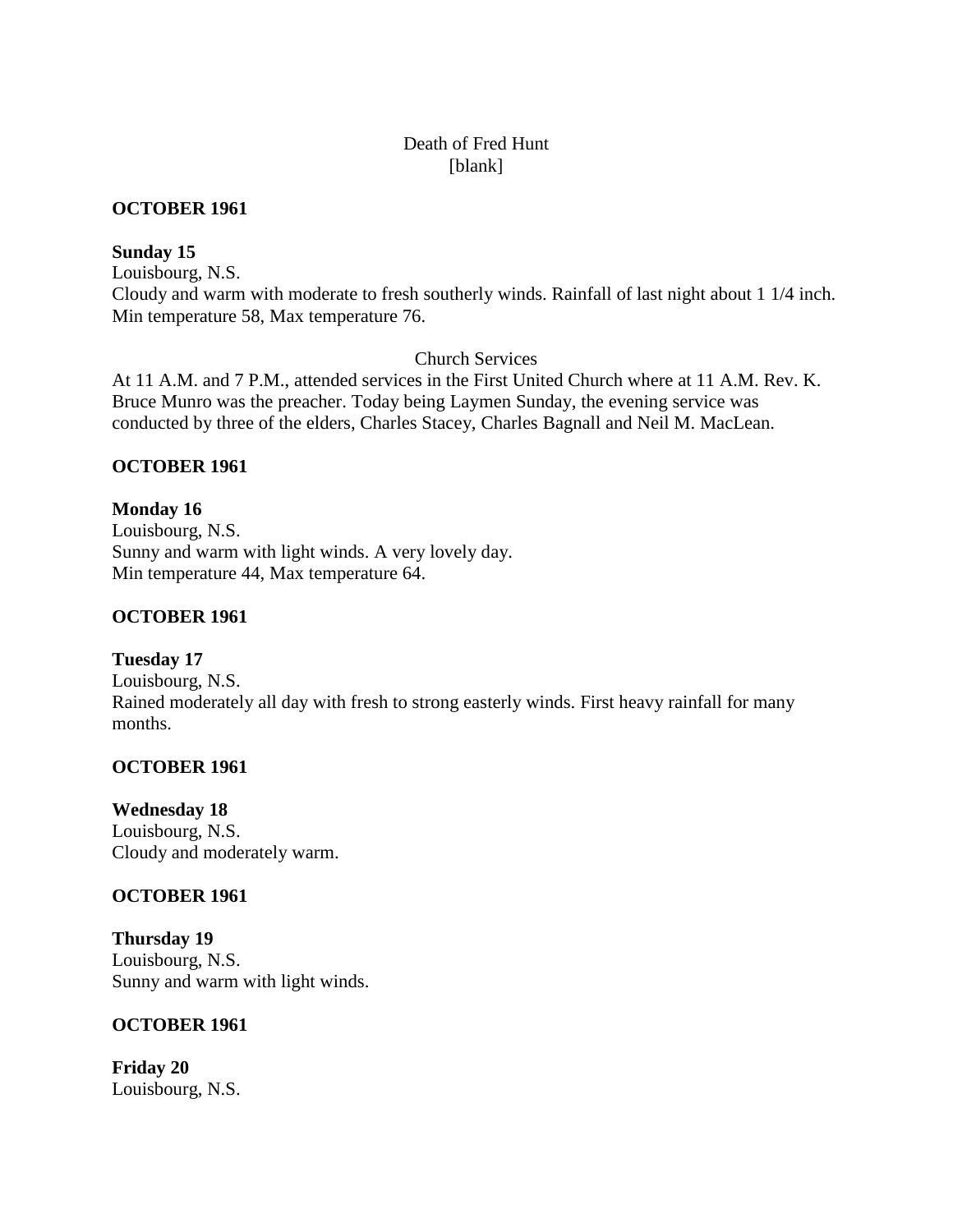Cloudy and moderately warm. Moderate falling rain continuing nearly all day. Moderate to fresh northeast wind.

Min temperature 52, Max temperature 57.

# **OCTOBER 1961**

# **Saturday 21**

Louisbourg, N.S.

Rain which began falling yesterday morning continued throughout last night and all of today. A total rainfall of two inches. The heaviest rainfall we have had for several months. The past summer and present autumn have been exceptionally dry ones.

# **OCTOBER 1961**

# **Sunday 22**

Louisbourg, N.S. Cloudy and cool with moderate to fresh northeast wind. A few brief sunny intervals in the afternoon. Min temperature 42, Max temperature 48.

# Church Services

At 11 A.M. and 7 P.M., attended services in the First United Church where the Pastor, Rev. K. Bruce Munro was the preacher.

Visitors from Sydney

At about 8:30 P.M., Mr. and Mrs. Hedley Hopkins and daughter Patricia, paid us a visit which we enjoyed very much. They left for home at about 10 P.M.

# **OCTOBER 1961**

**Monday 23** Louisbourg, N.S. Cool and mostly cloudy with moderate to fresh northeast wind. Min temperature 40, Max temperature 46.

# **OCTOBER 1961**

**Tuesday 24** Louisbourg, N.S. Cloudy with moderate northeast wind. Min temperature about 45, Max temperature about 54.

# **OCTOBER 1961**

**Wednesday 25** Louisbourg, N.S.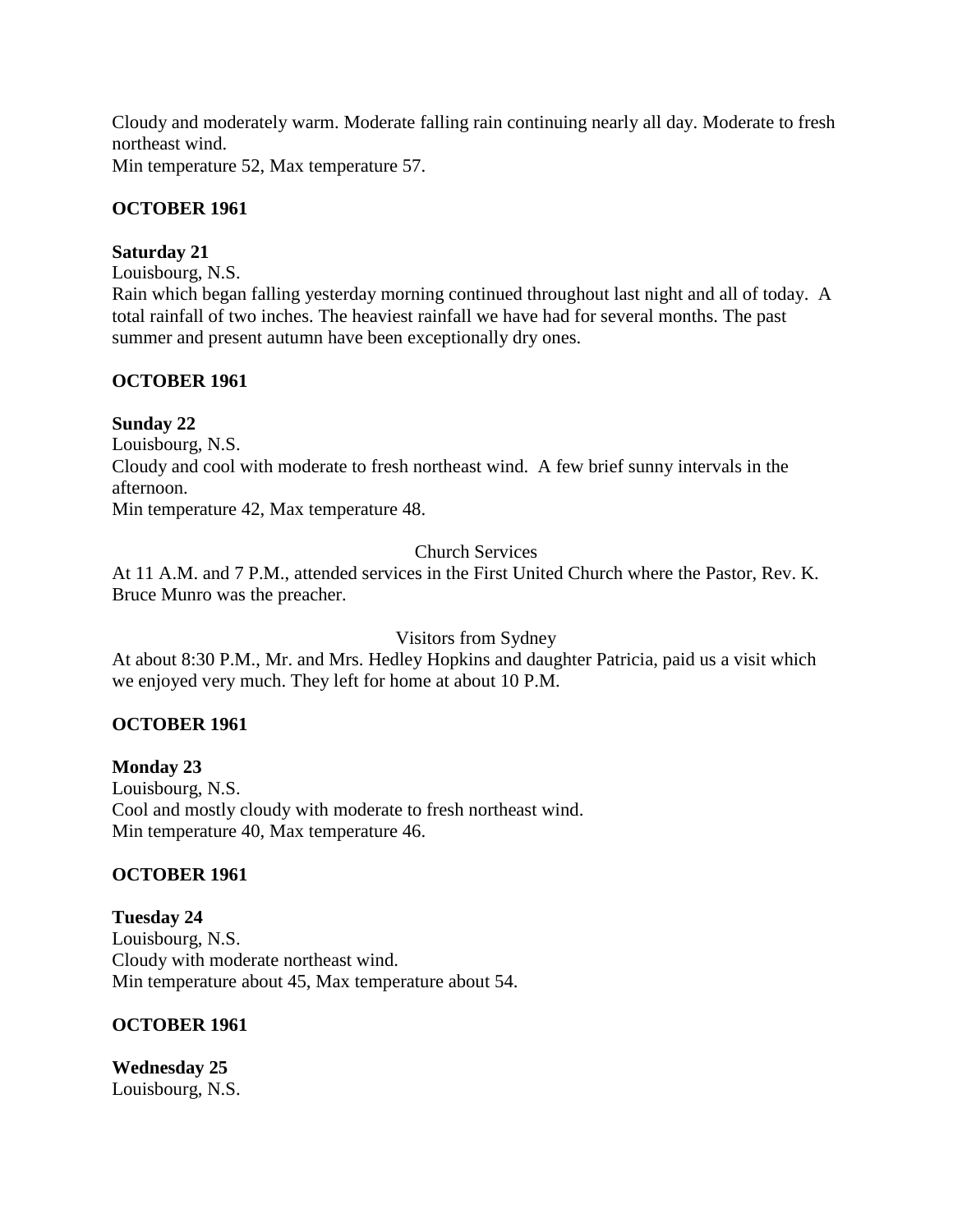Cloudy. Heavy showers during last night. Light drizzle and mist at times during the day. Rainfall of last night about [blank]. Min temperature 48, Max temperature 72. Moderate southeast wind.

Attended choir practice in the First United Church at 8 .M.

# **OCTOBER 1961**

## **Thursday 26**

Louisbourg, N.S.

Cloudy becoming partly clear during the afternoon. Light northwest wind. Min temperature [blank] max temperature [blank].

To Sydney and Return

Went to Sydney with D. M. Johnston in the forenoon where I had an appointment with Dr. [blank] Davidson, Eye Specialist for an eye examination which I underwent and ordered a new pair of glasses.

Made a number of business calls in the city and returned with Johnston at about 2:30 P.M.

# **OCTOBER 1961**

**Friday 27** Louisbourg, N.S. Cloudy and cool with light winds.

Jane, my niece, arrived home by plane from Halifax for to spend the week end with us. She intends returning by plane tomorrow afternoon by plane from Sydney. She has been employed in an office for a year last September.

### **OCTOBER 1961**

### **Saturday 28**

Louisbourg, N.S.

Cloudy in the morning becoming sunny before noon. Moderate northerly winds. Cool at night. Min temperature 32, Max temperature 46.

Church Services

Attended services in the First United Church at 11 A.M. and 7 P.M. where Rev. K. Bruce Munro was the preacher.

### Visitors from Marion Bridge, CB

My sister, Mrs. Clifford Huntington and two daughters, Maud and Elinor from Marion Bridge were our guests. They had supper with us and went to church with us in the evening and left for home at about 8:30 P.M.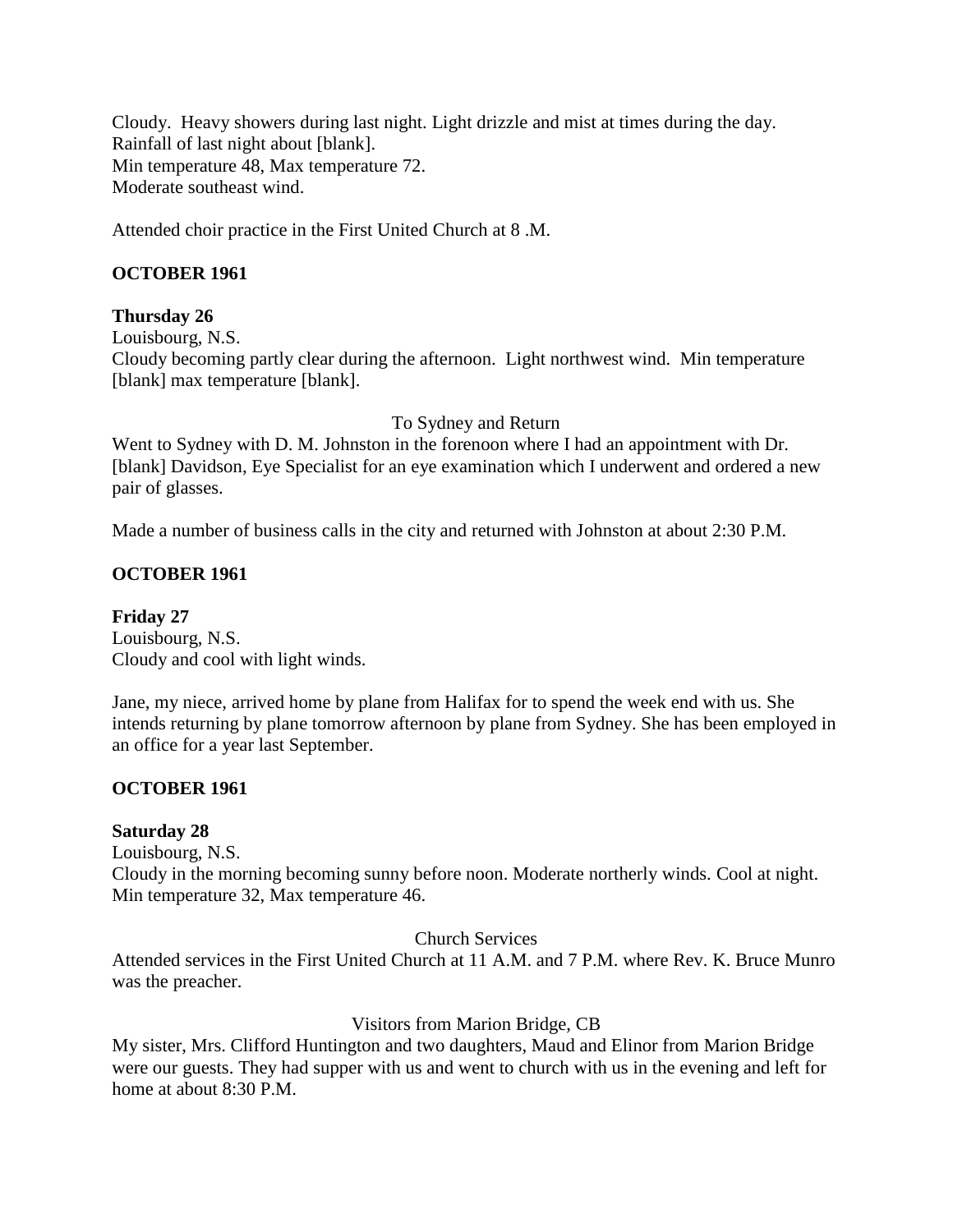### **OCTOBER 1961**

#### **Sunday 29**

Louisbourg, N.S. Cool and mostly cloudy.

### **OCTOBER 1961**

**Monday 30** Louisbourg, N.S. Cool and mostly cloudy with light northwest wind. Min temperature 42, Max temperature 52.

### **OCTOBER 1961**

**Tuesday 31** No entry.

### **NOVEMBER 1961**

**Wednesday 1** Louisbourg, N.S. Rain beginning at about 8 A.M. and continuing for about 2 hours. Rainfall about ½ inch.

### **NOVEMBER 1961**

**Thursday 2** Louisbourg, N.S. Cool and mostly cloudy with fresh northwest wind. Min temperature 32, Max temperature 52.

#### **NOVEMBER 1961**

**Friday 3** Louisbourg, N.S. A very lovely sunny forenoon becoming cloudy in the early afternoon. Min temperature 32, Max temperature 52.

### **NOVEMBER 1961**

**Saturday 4** Louisbourg, N.S. Cloudy but becoming sunny early in the day. Very mild for so late in the season. Min temperature 44, Max temperature 54.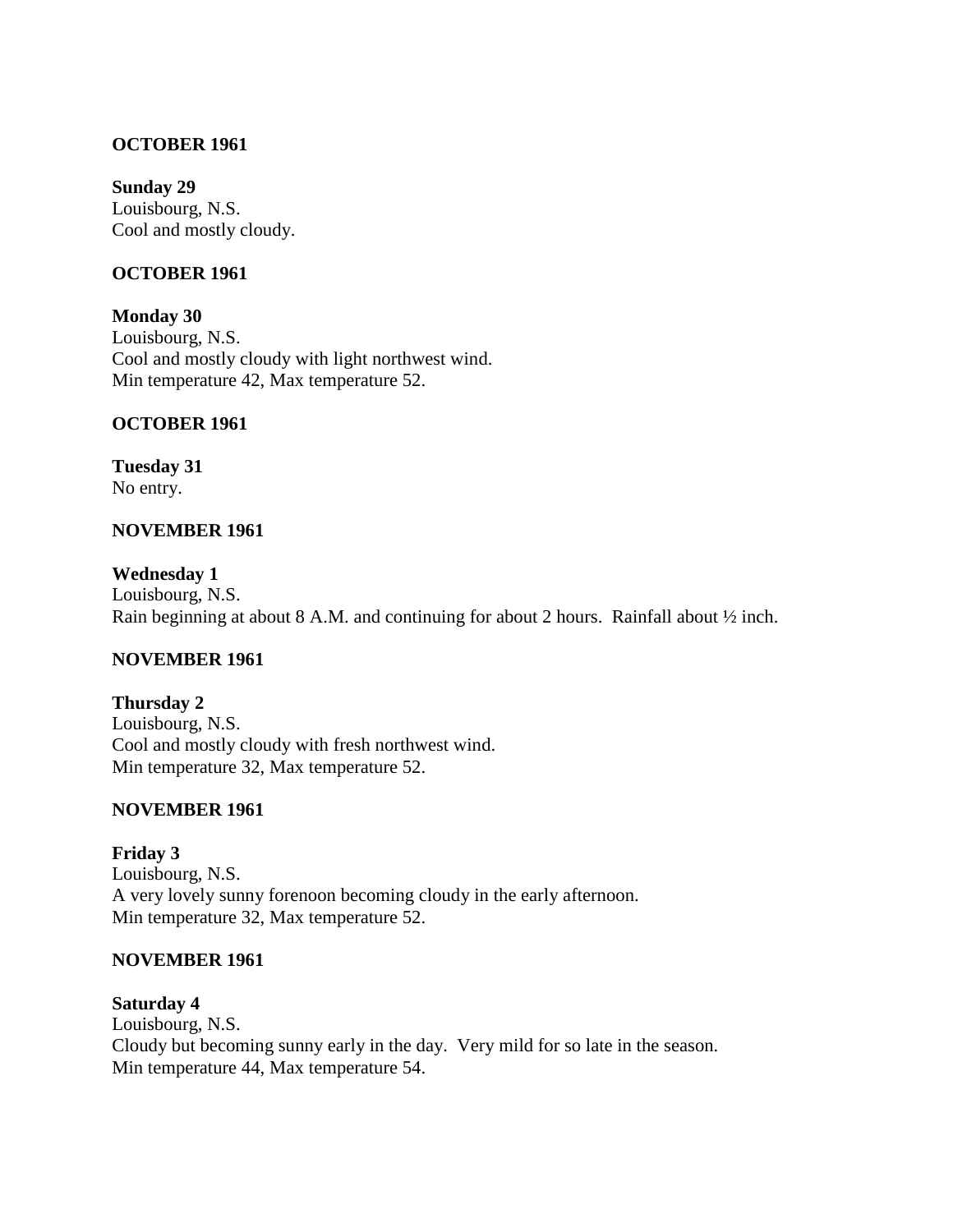### **NOVEMBER 1961**

### **Sunday 5**

Louisbourg, N.S. Cloudy with some very lovely sunny intervals. A very unusual mild day for so late in the year. Min temperature 34, Max temperature 60.

### **NOVEMBER 1961**

**Monday 6** Louisbourg, N.S. Cloudy with occasional light showers. Very mild. Fog along the coast. Min temperature 33, ax temperature 60.

### **NOVEMBER 1961**

**Tuesday 7** Louisbourg, N.S. Cloudy and cool with rain beginning at night. Min temperature 44, Max temperature 50.

### **NOVEMBER 1961**

**Wednesday 8** Louisbourg, N.S. Cloudy and cool with moderate easterly winds.

Yesterday and today had Alex. MacKay repairing the front veranda.

## **NOVEMBER 1961**

#### **Thursday 9**

Louisbourg, N.S. Cloudy and chilly with moderate to fresh northeast wind. Rain beginning in the morning continued throughout the day. Min temperature 34, Max temperature 44.

#### **NOVEMBER 1961**

# **Friday 10**

Louisbourg, N.S. Cloudy but becoming sunny early in the day. Cool with light winds. Min temperature 30, Max temperature 44.

This is the 55th Anniversary of my opening my shop for business, corner Main and Aberdeen Streets, Louisbourg, N.S., November 10<sup>th</sup>, 1906.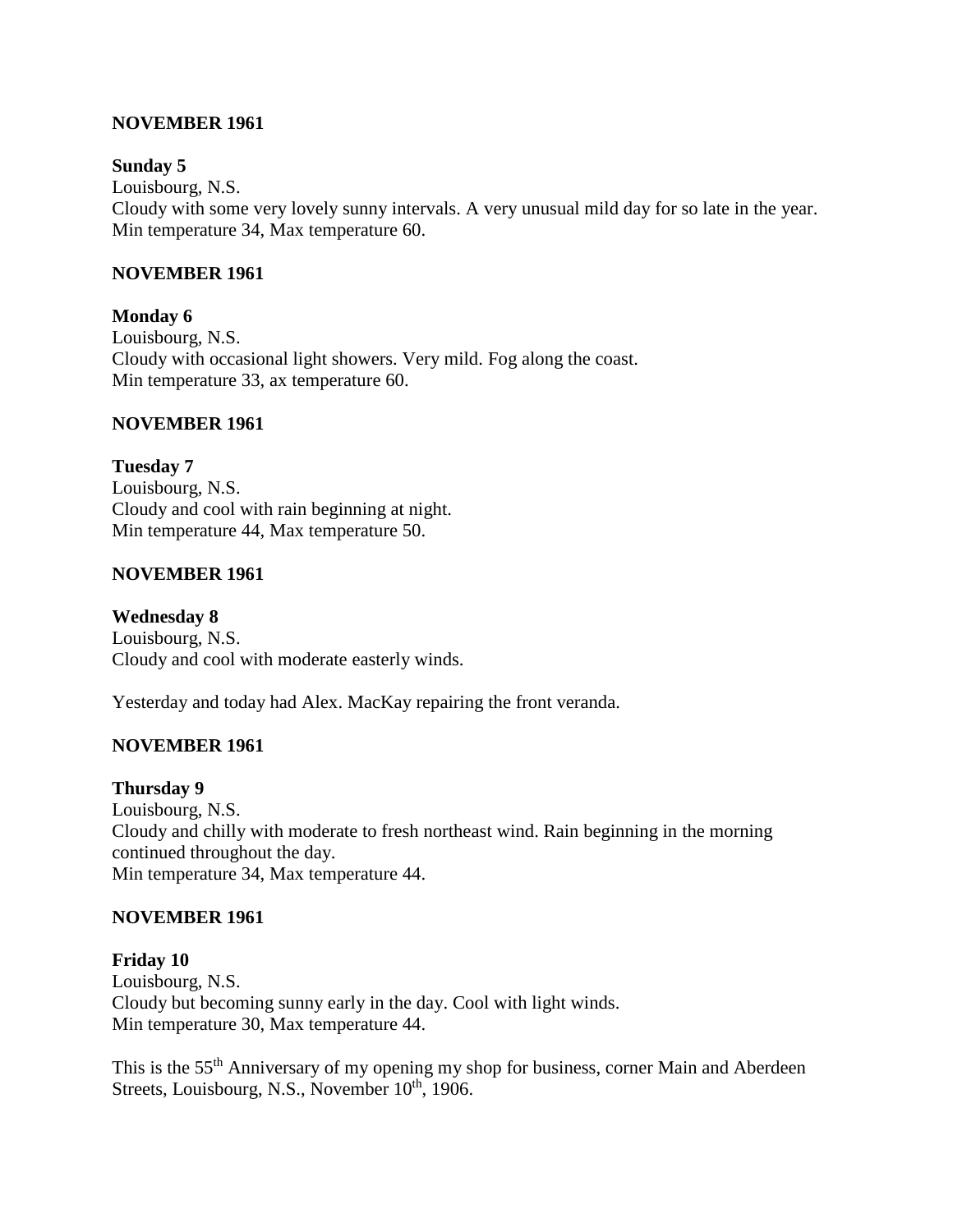### **NOVEMBER 1961**

### **Saturday 11**

Louisbourg, N.S.

Sunny during the forenoon with frost in the morning. Becoming cloudy at noon. Snow squalls in the early afternoon. Snowfall about ½ inch. First snow storm of the season. Moderate northwest winds.

Min temperature 28, Max temperature 36.

### Church Service

At 9:30 A.M. attended Remembrance Day service in St. Bartholomew's Anglican Church which was conducted by the Rector Rev. [blank] Logan.

### **NOVEMBER 1961**

### **Sunday 12**

Louisbourg, N.S.

Cloudy with sunny intervals and an occasional light shower. Moderate northwest wind. Min temperature 24, Max temperature 40.

## Church Services

At 11 A.M., attended service in the First United Church, Louisbourg where Rev. K. Bruce Munro was the preacher. At 7 P.M., attended service in the United Baptist Church, Sydney, N.S., where the service was conducted by the Pastor Rev. M. C. Munn.

In the early afternoon, Mr. and Mrs. Hedley Hopkins and daughter Patricia of Sydney arrived and took us for a motor drive during which we visited Sydney, North Sydney, Westmount, Point Edward, Little Bras D' Or, Boularderie and crossed the new Big Bras D'Or bridge which was opened for traffic on last Wednesday. Evelyn, my sister-in-law accompanied us on the trip which we greatly enjoyed. On returning, we had supper at the Hedley's before we attended the United Baptist Church. We left for home at about 8:15 and arrived at 9:15 P.M. after having a very pleasant afternoon.

### **NOVEMBER 1961**

#### **Monday 13**

Louisbourg, N.S. Cloudy and mild with light winds. Light showers in the early part of the night. Min temperature 38, Max temperature 50.

### **NOVEMBER 1961**

**Tuesday 14** Louisbourg, N.S. Cloudy with sunny intervals. Moderate northwest wind.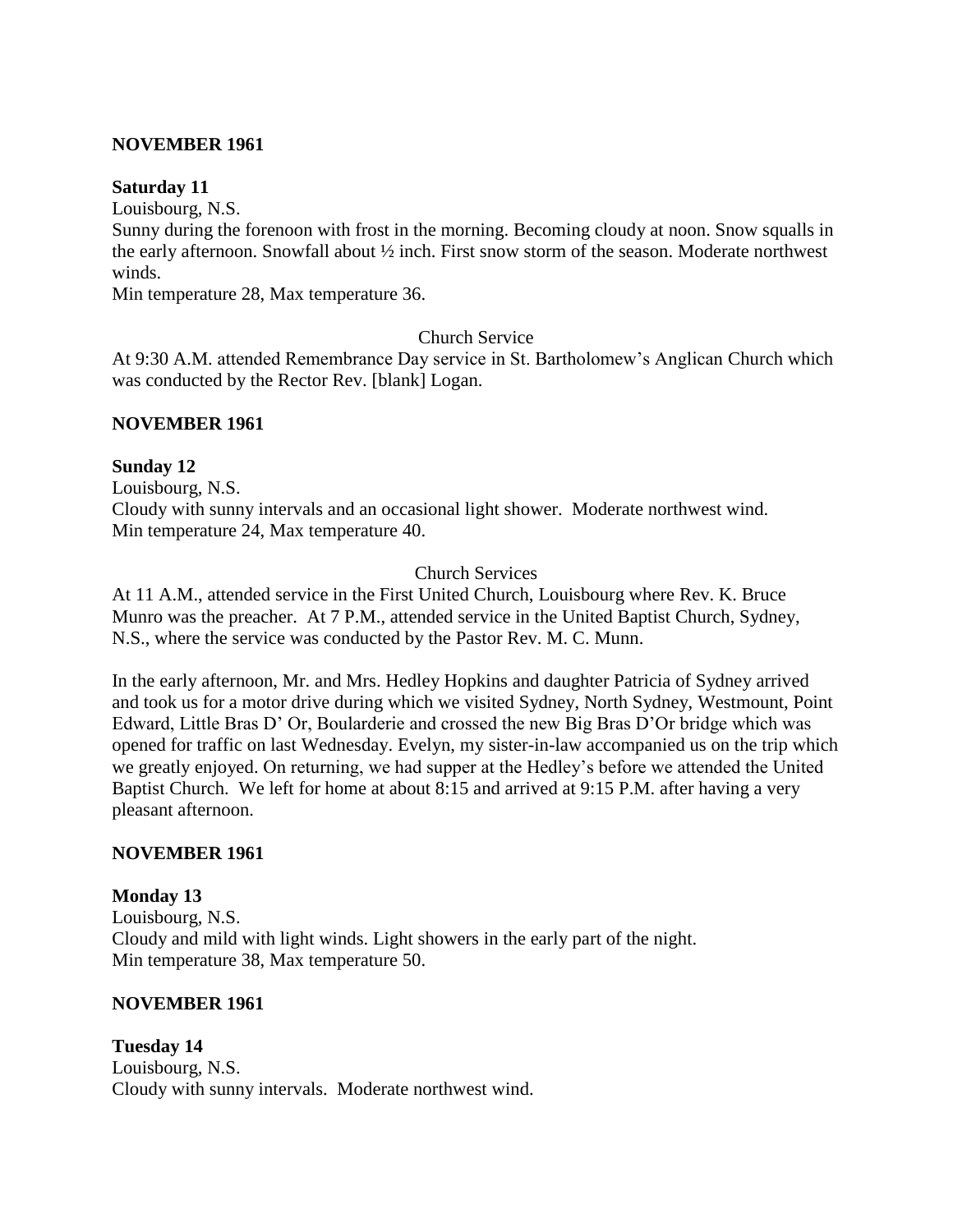Min temperature 36, Max temperature 54.

# **NOVEMBER 1961**

# **Wednesday 15**

Louisbourg, N.S. Cool and mostly sunny with moderate northwest wind. Max temperature 48, Max temperature 50.

# **NOVEMBER 1961**

**Thursday 16** Louisbourg, N.S. Cloudy with light southeast wind. Light rain beginning to fall in mid-afternoon. Min temperature 38, Max temperature 50.

# **NOVEMBER 1961**

**Friday 17** Louisbourg, N.S. Cloudy and mild with light southerly winds. Light rain beginning in mid-afternoon. Some fog during the day.

### **NOVEMBER 1961**

### **Saturday 18**

Louisbourg, N.S. Cloudy and cool and misty with light southerly wind which shifted to northwest and partly clearing in the evening. Min temperature 34, Max temperature 52.

### **NOVEMBER 1961**

#### **Sunday 17**

Louisbourg, N.S. Cloudy and cool with light northwest wind. Clearing in the evening. A clear calm moonlight night. Frost at night. Min temperature 30, Max temperature 40.

### **NOVEMBER 1961**

### **Monday 20**

Louisbourg, N.S. Cool and mostly sunny with moderate northerly winds. Frost at night. Min temperature 28, Max temperature 38.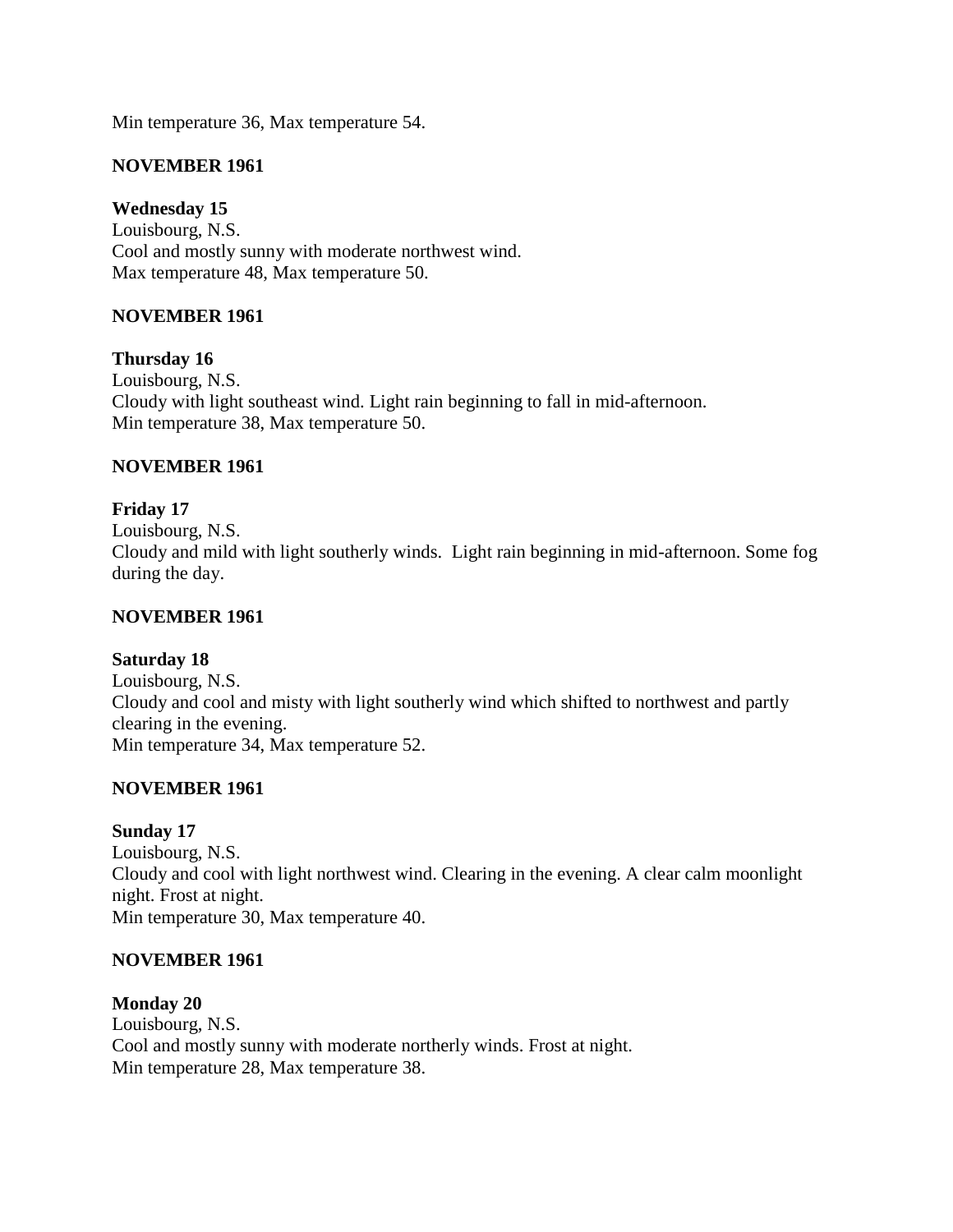### **NOVEMBER 1961**

### **Tuesday 21**

Louisbourg, N.S. Cloudy and chilly with moderate southerly winds. Frost in the morning. Min temperature 26, Max temperature 46.

### **NOVEMBER 1961**

### **Wednesday 22**

Louisbourg, N.S. Cloudy and cool with rain beginning early in the day and continuing nearly the entire day. Moderate to fresh southeasterly wind. Min and max temperature 46.

### **NOVEMBER 1961**

**Thursday 23** Louisbourg, N.S. Cloudy with moderate easterly and northerly winds with some mist and light drizzle of rain. Min temperature 42, Max temperature 46.

### **NOVEMBER 1961**

### **Friday 24**

Louisbourg, N.S. Cloudy with light mist and drizzle of rain. Light easterly and southerly winds. Min temperature 44, Max temperature 66.

### **NOVEMBER 1961**

#### **Saturday 25**

Louisbourg, N.S. Cloudy with light southerly winds. Fog, mist and light drizzle of rain. Min temperature 40, Max temperature 42.

#### **NOVEMBER 1961**

#### **Sunday 26**

Louisbourg, N.S. Cloudy with some mist and showers of rain in the morning and at night. Min temperature 38, Max temperature 52.

#### **NOVEMBER 1961**

**Monday 27**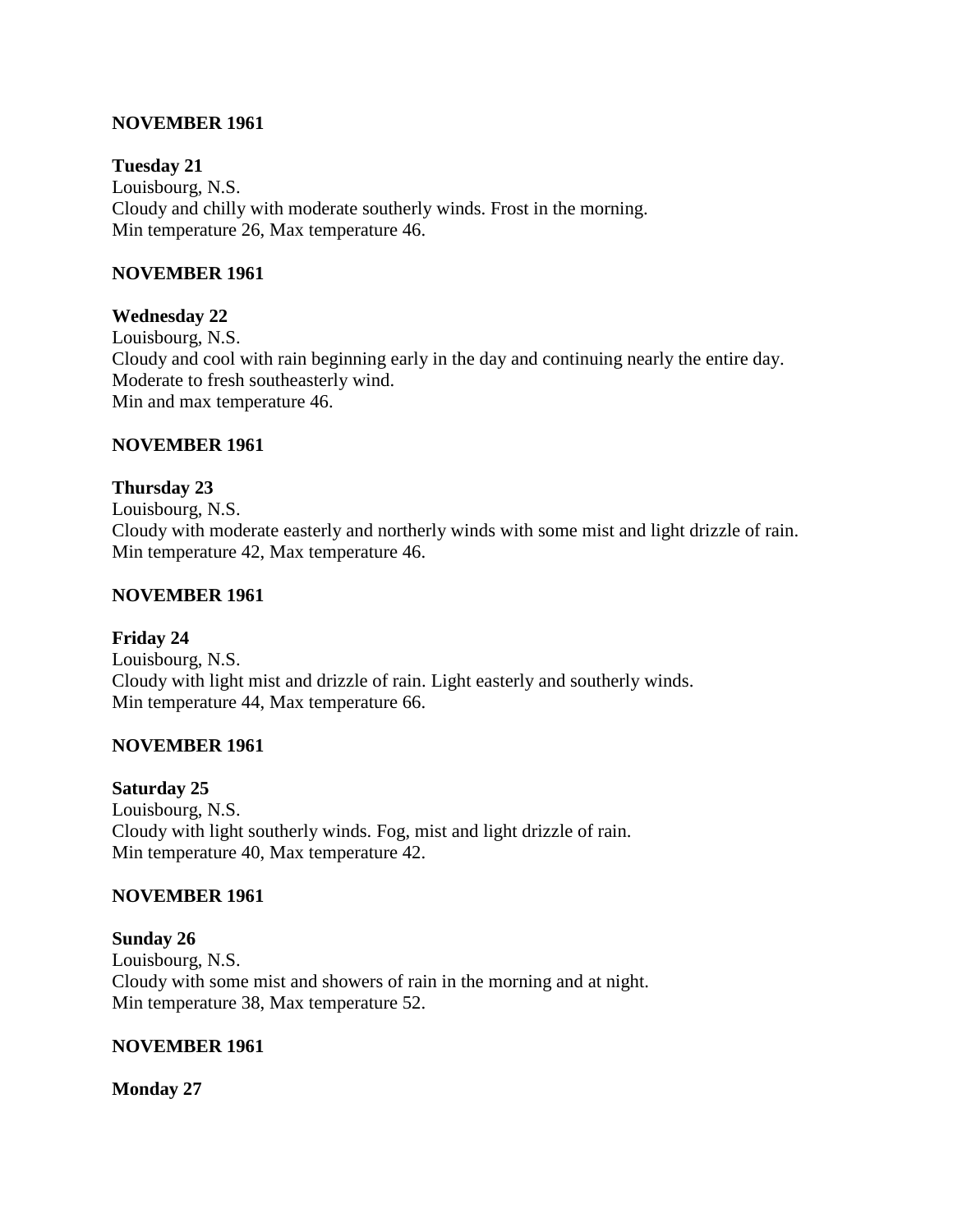Louisbourg, N.S. Cloudy with showers, mist and drizzle and considerable steady rain. Moderate to fresh northeast wind. Min temperature 42, Max temperature 46.

### **NOVEMBER 1961**

### **Tuesday 28**

Louisbourg, N.S. Cloudy and cool with some mist and drizzle in the forenoon. Sunny during the greater part of the afternoon. Min temperature 32, Max temperature 42.

### **NOVEMBER 1961**

**Wednesday 29** No entry.

### **NOVEMBER 1961**

**Thursday 30** Louisbourg, N.S. Cloudy and cool with occasional mist and drizzle. Partly in the afternoon. Min temperature 34, Max temperature 44.

### **DECEMBER 1961**

**Friday 1** Louisbourg, N.S. Cloudy and cool with brief sunny intervals. Rain mixed with snow in the morning. Fresh northerly wind. Min temperature 32, Max temperature 40.

Jane arrived home.

### **DECEMBER 1961**

**Saturday 2** Louisbourg, N.S. Cloudy with a few brief sunny intervals. Light winds. Min temperature 32, Max 42.

#### **DECEMBER 1961**

**Sunday 3** Louisbourg, N.S.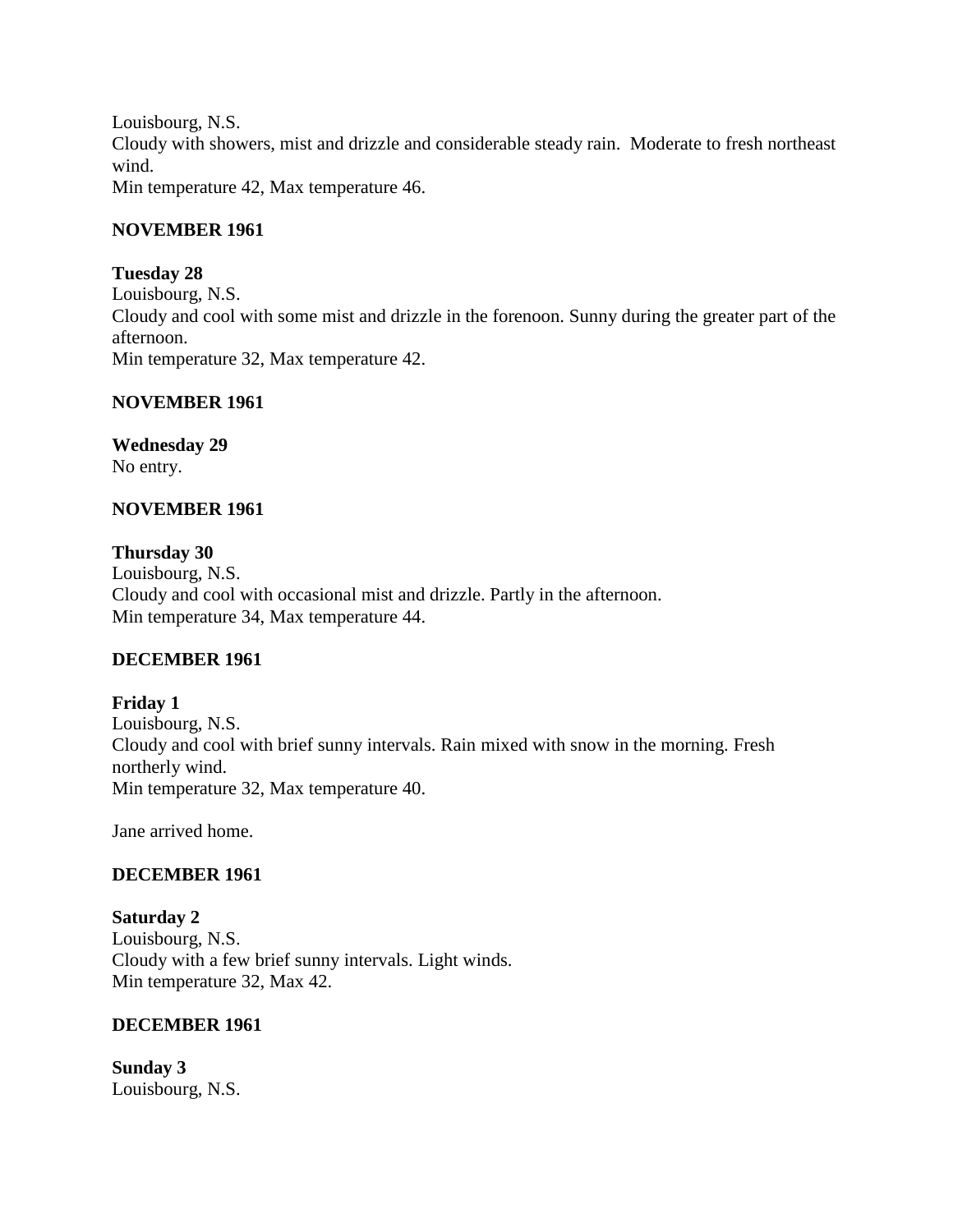No entry

# **DECEMBER 1961**

## **Monday 4**

Louisbourg, N.S. Cloudy with a few very brief sunny intervals. A few snow flurries in the late afternoon. Light northerly winds. Min temperature 36, Max temperature 40.

# **DECEMBER 1961**

# **Tuesday 5**

Louisbourg, N.S. Cloudy and chilly with moderate to strong southeast wind increasing at night. Min temperature 32, Max temperature 38.

The Gloucester, Mass USA fishing dragger "Judith Lee Rose" arrived here yesterday afternoon with the body of Angelo Shermescino, mate and part owner of the vessel, who was killed last Friday at or near the banks of Newfoundland while on a fishing trip by the falling of some gear from overhead, killing him instantly.

# **DECEMBER 1961**

**Wednesday 6**

Louisbourg, N.S. Cool and mostly cloudy. Light westerly wind. Min temperature 30, Max temperature 42.

# **DECEMBER 1961**

**Thursday 7** Louisbourg, N.S. Cloudy and cool with moderate southerly winds. Min temperature about 30, Max temperature 46.

### **DECEMBER 1961**

**Friday 8** Louisbourg, N.S. Cool and mostly cloudy. Moderate winds. Min temperature 25, max temperature [blank].

### **DECEMBER 1961**

**Saturday 9**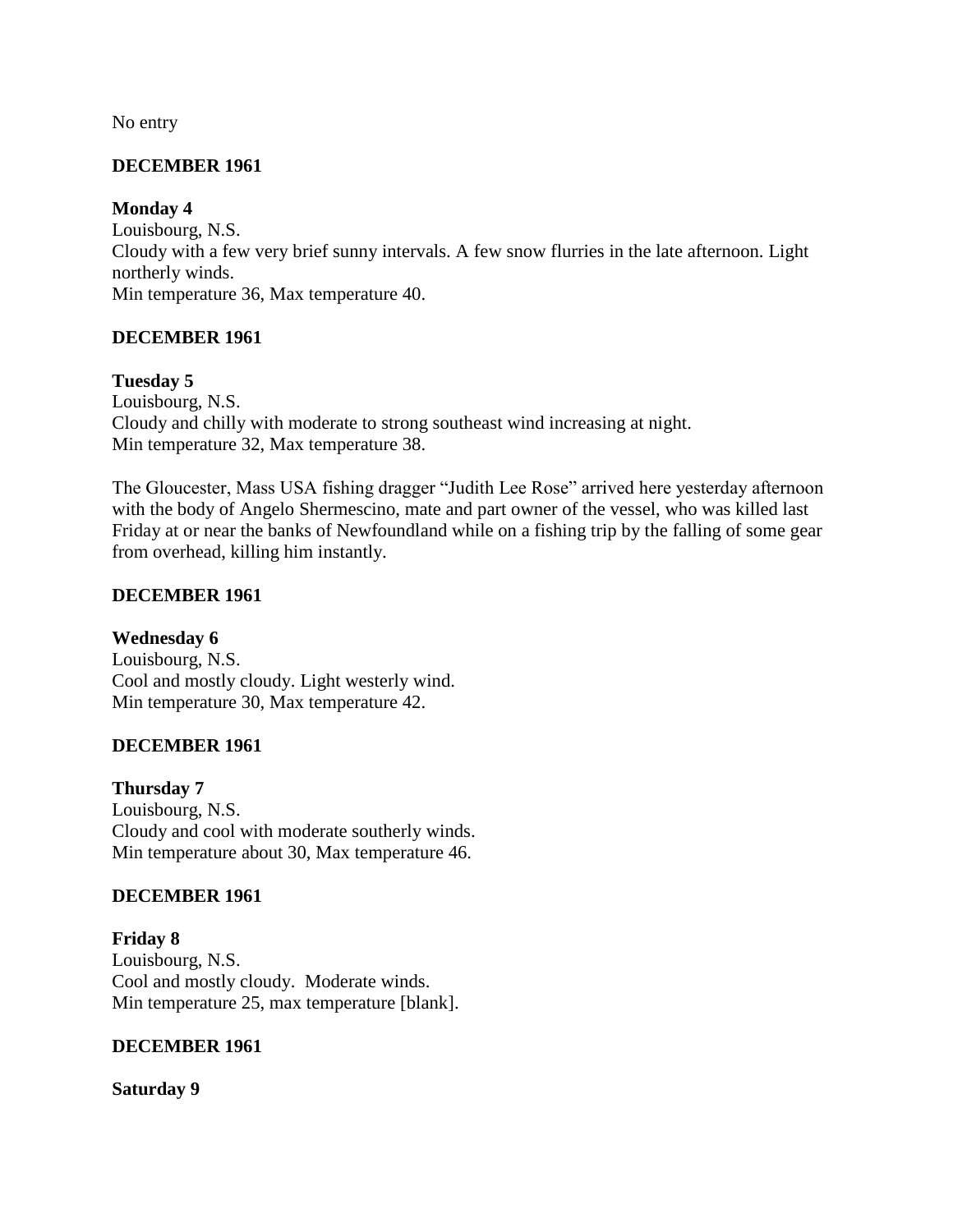Louisbourg, N.S. Cloudy and cool. Light northerly winds. A few light snow flurries. Min temperature 38, Max temperature 38.

## **DECEMBER 1961**

# **Sunday 10**

Louisbourg, N.S. Cloudy and cool with light northwest wind. Min temperature 30, Max temperature 36.

Church Services

At 11 A.M. and 7 P.M., attended services in the First United Church where Rev. K. Bruce Munro was the preacher.

The Gloucester fishing dragger "Judith Lee Rose" arrived here this afternoon with the body of Angelo Shermiscino, mate and part owner of the vessel who was killed on last Friday.

# **DECEMBER 1961**

### **Monday 11**

Louisbourg, N.S. Cloudy and cool with a few showers and light snow flurries. Moderate to fresh northerly winds. Min temperature 38, Max temperature 38.

# **DECEMBER 1961**

**Tuesday 12** Louisbourg, N.S. Variable cloudiness and cool moderate northerly winds. Min temperature 26, Max temperature 26.

### **DECEMBER 1961**

### **Wednesday 13**

Louisbourg, N.S. Rained from morning until about 4 P.M. Min temperature 28, Max temperature 48.

Attended choir practice at 8 P.M. in the First United Church.

### **DECEMBER 1961**

**Thursday 14** Louisbourg, N.S.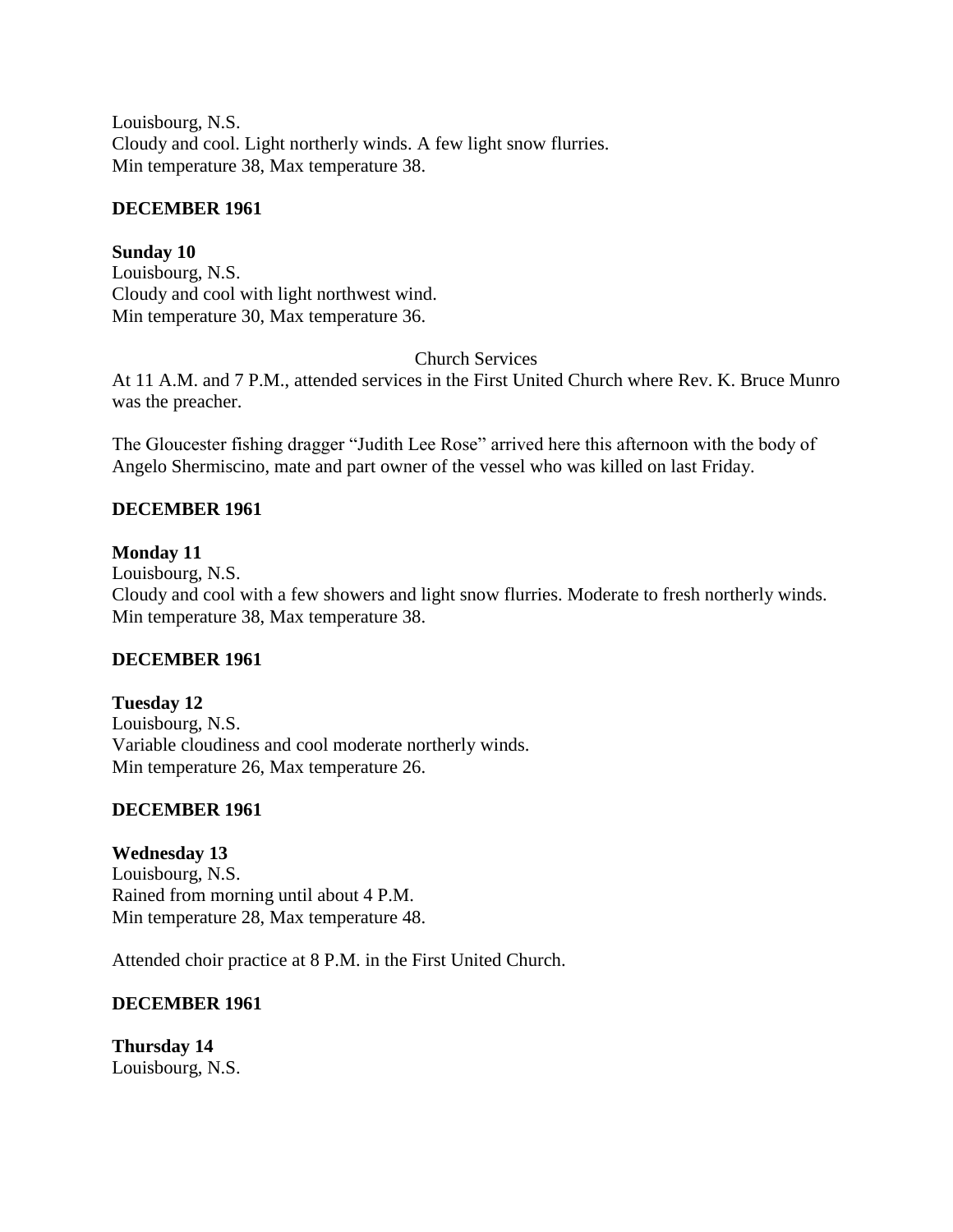Cloudy and with sunny intervals. Moderate to fresh northwest winds. Snow flurries in the morning.

Min temperature 28, Max temperature 36.

# **DECEMBER 1961**

**Friday 15** Louisbourg, N.S. Variable clouds and sunshine and a few light snow flurries. Min temperature about 20, Max temperature about 28.

# **DECEMBER 1961**

**Saturday 16** Louisbourg, N.S. Cold with a few snow flurries and fresh northwest wind. Min temperature 20, Max temperature 28.

# **DECEMBER 1961**

### **Sunday 17**

Louisbourg, N.S. Cold with variable cloudiness. Northwest wind. Min temperature 20, Max temperature about 28.

Evelyn and I accepted the invitation of Mr. and Mrs. Wilson Levy and motored to Marion Bridge where we attended service in Bethel United where the preacher was Rev. Mr. Evans. After church service, visited at the home of my sister, Mrs. Clifford Huntington. Arrived home at about 11 P.M.

### **DECEMBER 1961**

#### **Monday 18**

Louisbourg. N.S. Variable cloudiness. Moderately cold with fresh northwest wind. Min temperature about 20, Max temperature about 28.

### **DECEMBER 1961**

**Tuesday 19** Louisbourg, N.S. No entry.

#### **DECEMBER 1961**

**Wednesday 20**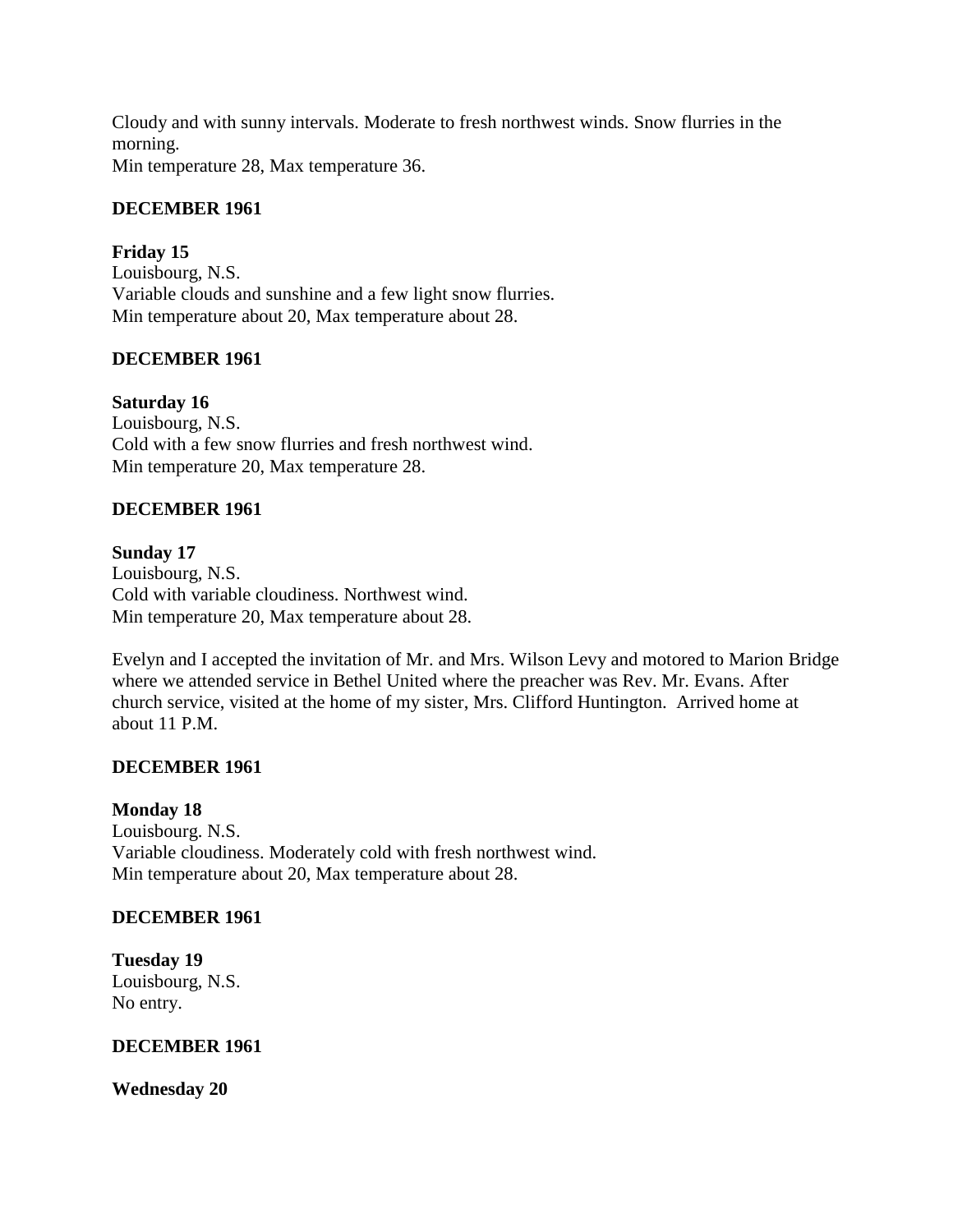Louisbourg, N.S. Mostly cloudy with moderate northeast wind. Min temperature 28, Max temperature 30.

## **DECEMBER 1961**

**Thursday 21** Louisbourg, N.S. Sunny with light west wind. A very light wind.

Jane arrived home from Halifax this evening in order to spend Christmas Day with us.

## **DECEMBER 1061**

**Friday 22** Louisbourg, N.S. Mostly cloudy with moderate winds.

## **DECEMBER 1961**

**Saturday 23** Louisbourg, N.S. Cloudy. Light winds. Moderate temperatures.

### **DECEMBER 1961**

**Sunday 24** Louisbourg, N.S. Sunny, becoming cloudy early in the afternoon. Min temperature 32, Max temperature 56.

Attended service in the United Church at 7 P.M., called a candle lighting service which was staged by the Sunday school under the direction of Rev. K. Bruce Munro. Was not out to church at 11 A.M.

### **DECEMBER 1961**

**Monday 25** Louisbourg, N.S. A green Christmas. Cloudy with a few very light snow flurries and rain showers.

At 11 A.M., attended Christmas Day service held in First United Church and led by the Pastor Rev. K. Bruce Munro.

### **DECEMBER 1961**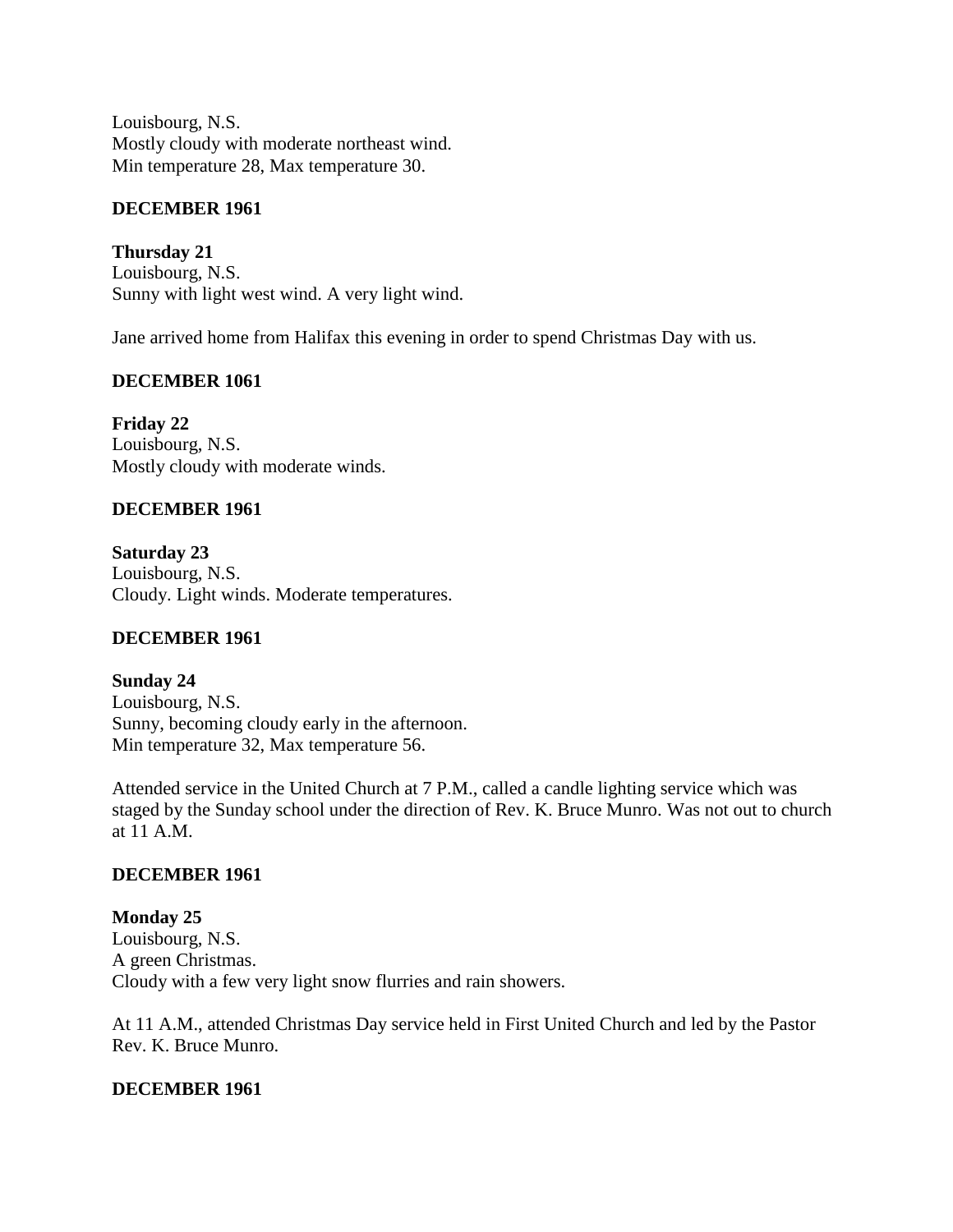## **Tuesday 26**

Louisbourg, N.S. Snow flurries last not enough to cover the ground. Becoming cloudy before noon and followed by a few light rain showers. Min temperature 28, Max temperature 36.

Today's issue of the Cape Breton Post announced the death of Miss Annie Levy.

# **DECEMBER 1961**

**Wednesday 27** Louisbourg, N.S. Variable cloudiness. Light northwest wind. Min temperature 28, Max temperature 36.

# **DECEMBER 1961**

**Thursday 28** Louisbourg, N.S. Sunny becoming cloudy in the late afternoon. Foggy at night. Light winds increasing. Min temperature 38, Max temperature 58.

### **DECEMBER 1961**

**Friday 29** Louisbourg, N.S. Sunny becoming cloudy at about noon. Fresh to strong southerly wind. Min temperature about 30, Max temperature about 44.

### **DECEMBER 1961**

### **Saturday 30**

Louisbourg, N.S. Sunny in the morning becoming cloudy. Moderate southerly winds. Mild. Min temperature 23, Max temperature 43.

### **DECEMBER 1961**

**Sunday 31** Louisbourg, N.S. Mostly sunny with a few light snow flurries in the early morning and evening. Min temperature 22, Max temperature 24.

Church Service